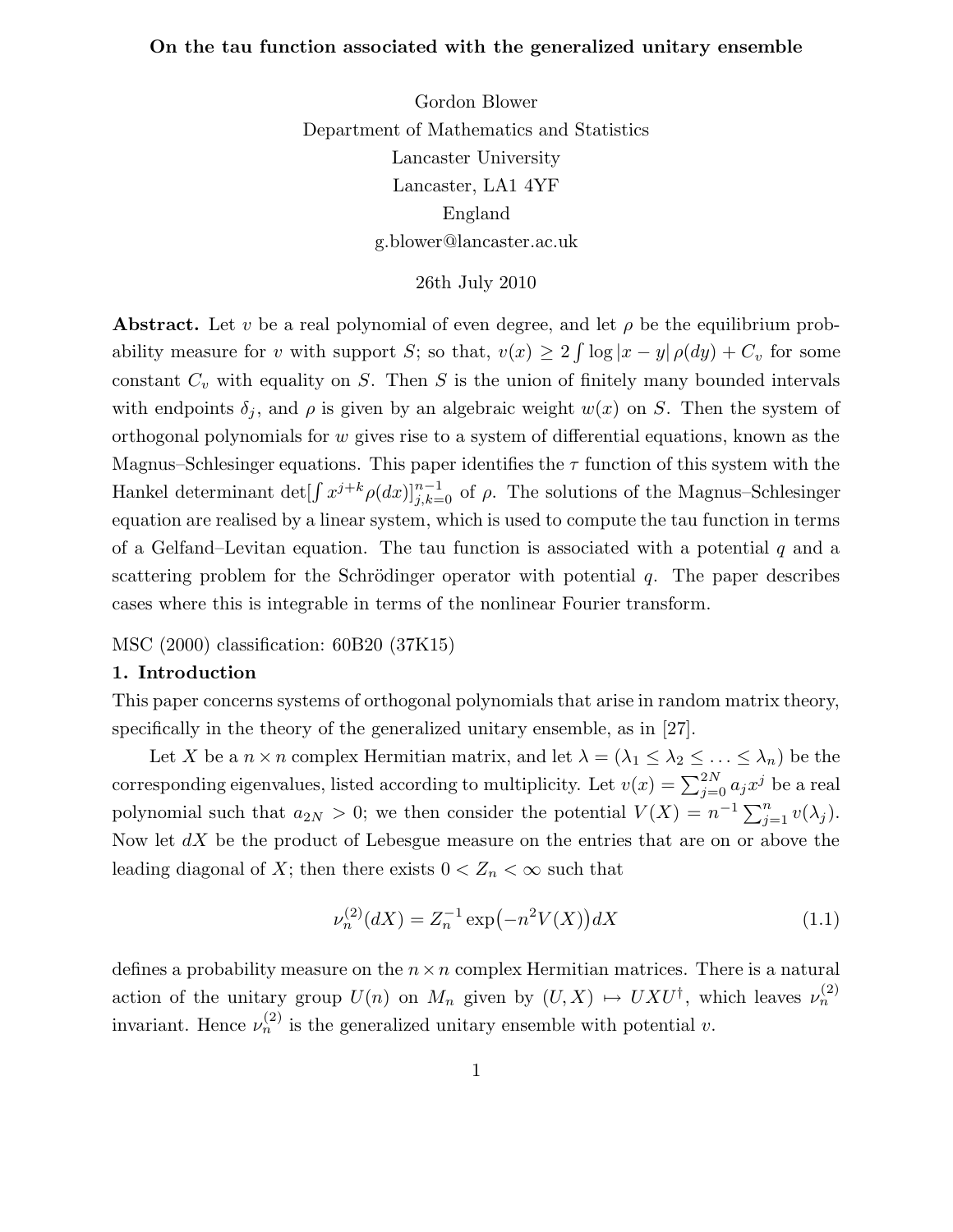**Definition.** The integrated density of states  $\rho_n$  is the probability measure  $\rho_n$  on **R** such that

$$
\int_{-\infty}^{\infty} f(x)\rho_n(dx) = \frac{1}{n} \int_{M_n} \text{trace } f(X)\nu_n^{(2)}(dX) \tag{1.2}
$$

for all continuous and compactly supported real functions f. The equilibrium measure  $\rho$ is the probability measure with support S that arises as the weak limit of the  $\rho_n$  so

$$
\int_{S} f(x)\rho(dx) = \lim_{n \to \infty} \int_{-\infty}^{\infty} f(x)\rho_n(dx). \tag{1.3}
$$

Boutet de Monvel et al [5] prove the existence of this weak limit under general conditions which include the above v. They prove that there exists a constant  $C_v$  such that

$$
v(x) \ge 2 \int \log|x - y| \rho(dy) + C_v \qquad (x \in \mathbf{R}) \tag{1.4}
$$

and that equality holds if and only if x belongs to S. Furthermore, there exists  $g \geq 0$  and

$$
-\infty < \delta_1 < \delta_2 \le \delta_3 < \ldots < \delta_{2g+2} < \infty \tag{1.5}
$$

such that

$$
S = \bigcup_{j=1}^{g+1} [\delta_{2j-1}, \delta_{2j}] \tag{1.6}
$$

It is a tricky problem, to find S for a given v, and  $[9]$  contains some significant results including the bound  $g + 1 \leq N + 1$  on the number of intervals; see [9, Theorem 1.46 and p. 408. When v is convex, a relatively simple argument shows that  $g = 0$  so there is a single interval [20].

**Definition** The  $n^{th}$  order Hankel determinant for  $\rho$  is

$$
D_n = \det \left[ \int_S x^{j+k} \rho(dx) \right]_{j,k=0}^{n-1}.
$$
\n(1.7)

We regard  $D_n$  as a function of  $\delta = (\delta_1, \ldots, \delta_{2g+2})$ , and derive a system for differential equations for  $\log D_n$ , known as the Schlesinger equations. In so doing, we follow the analysis of Chen and Its [7], who considered the  $\rho$  that is analogous to the Chebyshev distribution on multiple intervals. They used the Akhiezer polynomials, and likewise we will introduce a system of orthogonal polynomials for the measure  $\rho$ .

Let  $A(z)$  be a proper rational  $2 \times 2$  matrix function with simple poles at  $\delta_j$ ; let  $\alpha_j$  be the residue at  $\delta_j$ , and suppose that the eigenvalues of  $\alpha_j$  are distinct modulo the integers. Consider the differential equation

$$
\frac{d}{dz}\Phi = A(z)\Phi(z),\tag{1.8}
$$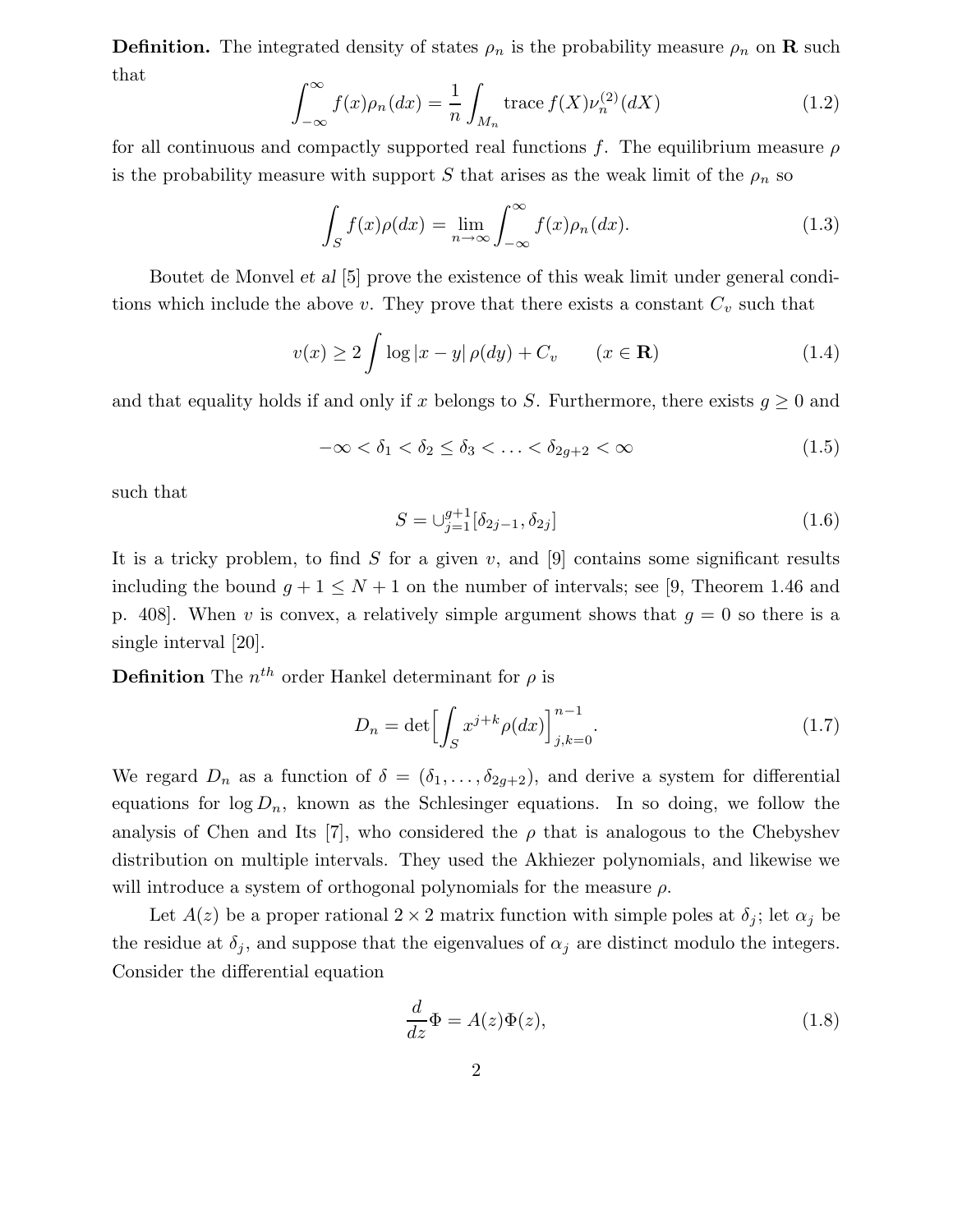and introduce the 1-form

$$
\Omega(\delta) = \frac{1}{2} \sum_{j} \text{trace Residue}(A(z)^2 : z = \delta_j) d\delta_j \tag{1.9}
$$

to describe its deformations. Then  $\Omega$  turns out to be closed by [18], so we look for a function  $\tau$  such that  $d \log \tau = \Omega$ . This defines the  $\tau$  function of the deformation equations associated with (1.8). The purpose of this paper is to show that  $D_n$  defines the tau function of a system of differential equations associated with  $\rho$  by means of the system of orthogonal polynomials for  $\rho$ , as we introduce in section 2.

In section 4, we derive the differential equations explicitly, and in section 5 we conclude the proof that  $D_n$  gives the appropriate  $\tau$  function. As an illustration which is of importance in random matrix theory, we calculate the tau function explicitly when  $\rho$  is the semicircular law. When  $S$  is the union of two intervals, the Schlesinger equations reduce to the Painlevé VI equation, as we discuss on section 6.

In random matrix theory, tau functions are introduced alongside special kernels that describe the distribution of eigenvalues of random matrices; see [13, 27]. For a sequence of real symmetric  $2 \times 2$  matrices  $J\beta_k(n)$ , we consider solutions of the differential equation

$$
J\frac{dZ}{dx} = \sum_{k=1}^{2g+2} \frac{J\beta_k(n)}{x - \delta_k} Z,
$$
\n
$$
Z(x) \to 0 \qquad (x \to \delta_j),
$$
\n(1.10)

and form the kernel

$$
K(x,y) = \frac{Z(y)^\dagger J Z(x)}{y - x}.\tag{1.11}
$$

We show that the properties of K depend crucially upon that sequence of signatures of the matrices

$$
(\delta_j - \delta_k)J\beta_k(n) \qquad (k = 1, \dots, 2g + 2). \tag{1.12}
$$

The tau function is associated with a potential  $q(x) = -2\frac{d^2}{dx^2} \log \tau(2x)$  and hence the Schrödinger differential operator  $\Delta_q = -\frac{d^2}{dx^2} + q(x)$ . In scattering theory, one associates with each smooth and compactly supported real q a scattering function  $\phi$ ; then one analyses the spectrum of  $\Delta_q$  in terms of  $\phi$ , with a view to recovering q. The Gelfand–Levitan integral equation links  $\phi$  with q. The Laplace transform  $\hat{\phi}$  is known as the transfer function Conversely, it is known that any bounded and analytic operator-valued function  $\phi$  on the unit circle is th transfer function of some discrete time linear system, and there are versions of the result for analytic operator-valued functions on the right half plane.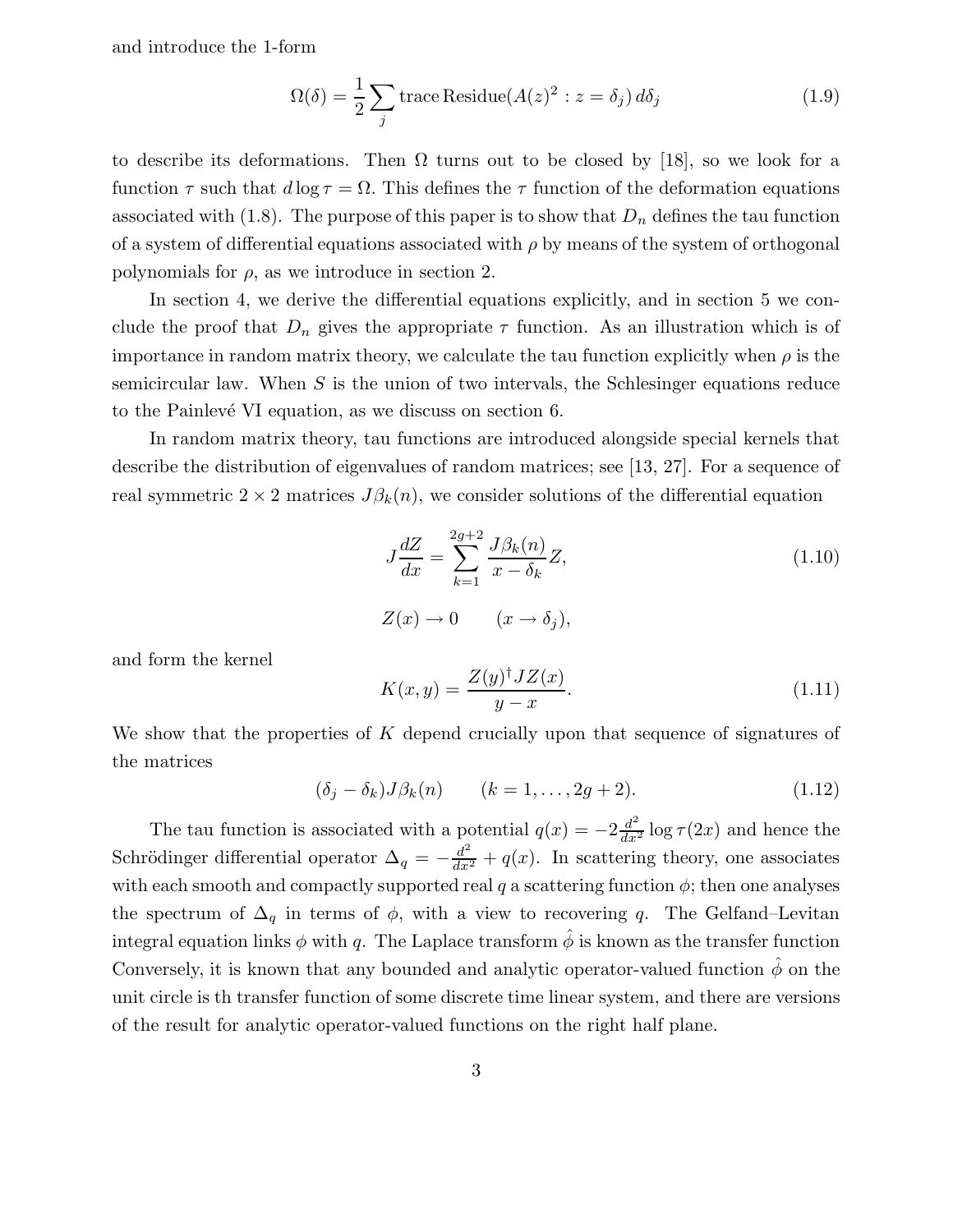In this paper we introduce a vector-valued function  $\phi$  from the a a linear system  $(-A, B, C)$  so as to realise  $\phi(x) = Ce^{-xA}B$ , and use the operators  $A, B, C$  to solve the Gelfand–Levitan equation.

In section 8 we realise  $\phi$  from a suitable linear system and introduce a matrix Hamiltonian  $H(x)$  such that

$$
\tau(2x) = \exp\left(-\int_x^{\infty} \text{trace}\, H(u) \, du\right),\tag{1.13}
$$

and prove that  $q(x)$  is meromorphic on a region. We regard  $\Delta$  as integrable if  $\Delta f = \lambda f$  can be solved by quadratures for typical  $\lambda$ . This imposes severe restrictions upon q; indeed, Gelfand, Dikij and Its  $[11, 6]$  showed that the integrable cases of the Schrödinger equation arise from finite-dimensional Hamiltonian systems. In sections 9 and 10 we consider cases in which the differential equation  $-f'' + qf = \lambda f$  has a meromorphic general solution for all  $\lambda$ , and q satisfies one of the following:

(a) q rational and bounded at infinity;

(b)  $q$  elliptic;

(c)  $q(x)$  real and one periodic, and such that the corresponding Schrödinger equation has finitely many spectral gaps.

In each case, we introduce an appropriate linear system to realise the corresponding transfer function.

#### 2. The equilibrium measure

Given the special form of the potential, the equilibrium measure and its support satisfy special properties. To describe these, we introduce the polynomial u of degree  $2N - 2$  by

$$
u(z) = \int_{S} \frac{v'(z) - v'(x)}{z - x} \rho(dx)
$$
\n(2.1)

and the Cauchy transform of  $\rho$  by

$$
R(z) = \int_{S} \frac{\rho(dx)}{x - z} \qquad (z \in \mathbf{C} \setminus S) \tag{2.2}
$$

and the weight

$$
w(x) = 2Na_{2N}\sqrt{-Q(x)\prod_{j=1}^{2g+2}(x-\delta_{2j-1})(x-\delta_{2j})}
$$
\n(2.3)

where  $Q(x)$  is a product of monic irreducible quadratic factors such that  $w(x)^2 = 4u(x)$  $v'(x)^2$ .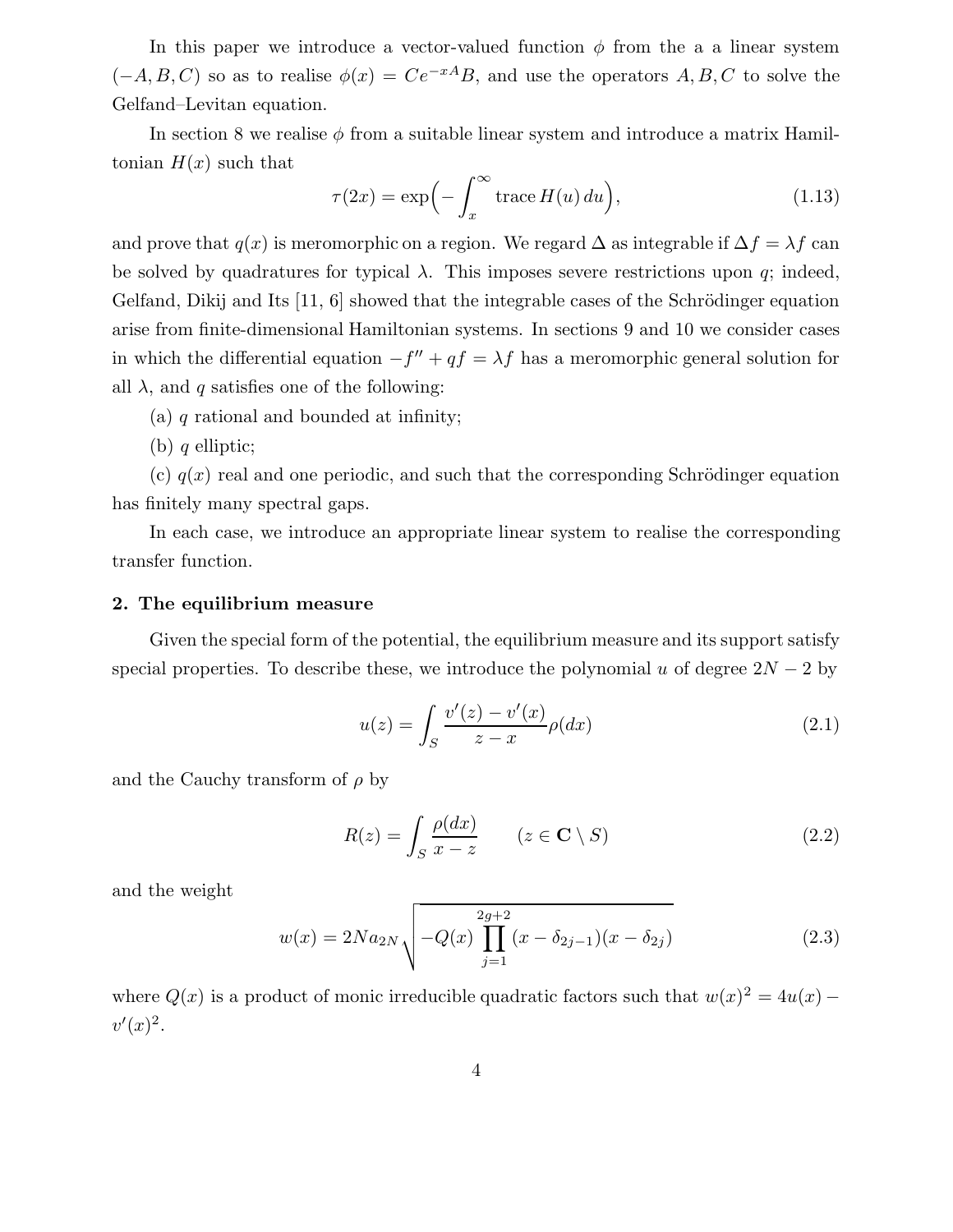Proposition 2.1 (i) The Cauchy transform is the algebraic function that satisfies

$$
R(z)^{2} + v'(z)R(z) + u(z) = 0
$$
\n(2.4)

and  $R(z) \to 0$  as  $z \to \infty$ . There exist nonzero polynomials  $u_0, u_1, u_2$  such that  $u_0 R' =$  $u_1R + u_2.$ 

(ii) The support of  $\rho$  is

$$
S = \{x \in \mathbf{R} : 4u(x) - v'(x)^2 \ge 0\}.
$$
 (2.5)

(iii) The equilibrium measure is absolutely continuous and the Radon–Nikodym derivative satisfies

$$
\frac{d\rho}{dx} = \frac{1}{2\pi} \mathbf{I}_S(x) w(x)
$$
\n(2.6)

where  $2\pi = \int_S w(t)dt$  and  $w(x) \to 0$  as x tends to an endpoint of S.

**Proof.** (i) The quadratic equation is due to Bessis, Itzykson and Zuber, and is proved in the required form in [29]. One can easily deduce that  $R$  satisfies a first order linear differential equation with polynomial coefficients.

(ii) Pastur shows that the support is those real  $x$  such that

$$
|v'(x) + \sqrt{v'(x)^2 - 4u(x)}|^2 = 4u(x),\tag{2.7}
$$

and this condition reduces to  $4u(x) \ge v'(x)^2$  and  $u(x) \ge 0$ , where the former inequality implies the latter. The polynomial  $4u(x) - v'(x)^2$  has real zeros  $\delta_1, \ldots, \delta_{2g+2}$ , and may additionally have pairs of complex conjugate roots, which we list as  $\delta_{2g+3}, \ldots, \delta_{4N-2}$  with regard to multiplicity. Hence we can introduce w as above such that  $4u(x)-v'(x)^2 = w(x)^2$ .

(iii) From (i) we deduce that

$$
R(\lambda) = \frac{1}{2\pi i} \int_{S} \frac{\sqrt{4u(t) - v'(t)^2}}{t - \lambda} dt
$$
\n(2.8)

since both sides are holomorphic on  $C \setminus S$ , vanish at infinity and have the same jump across S. By Plemelj's formula, we deduce that

$$
v'(\lambda) = 2p.v. \int_{S} \frac{\sqrt{4u(t) - v'(t)^2}}{\lambda - t} \frac{dt}{2\pi} \qquad (\lambda \in S). \tag{2.9}
$$

See [29, 5]. This gives the required expression for  $\rho$ .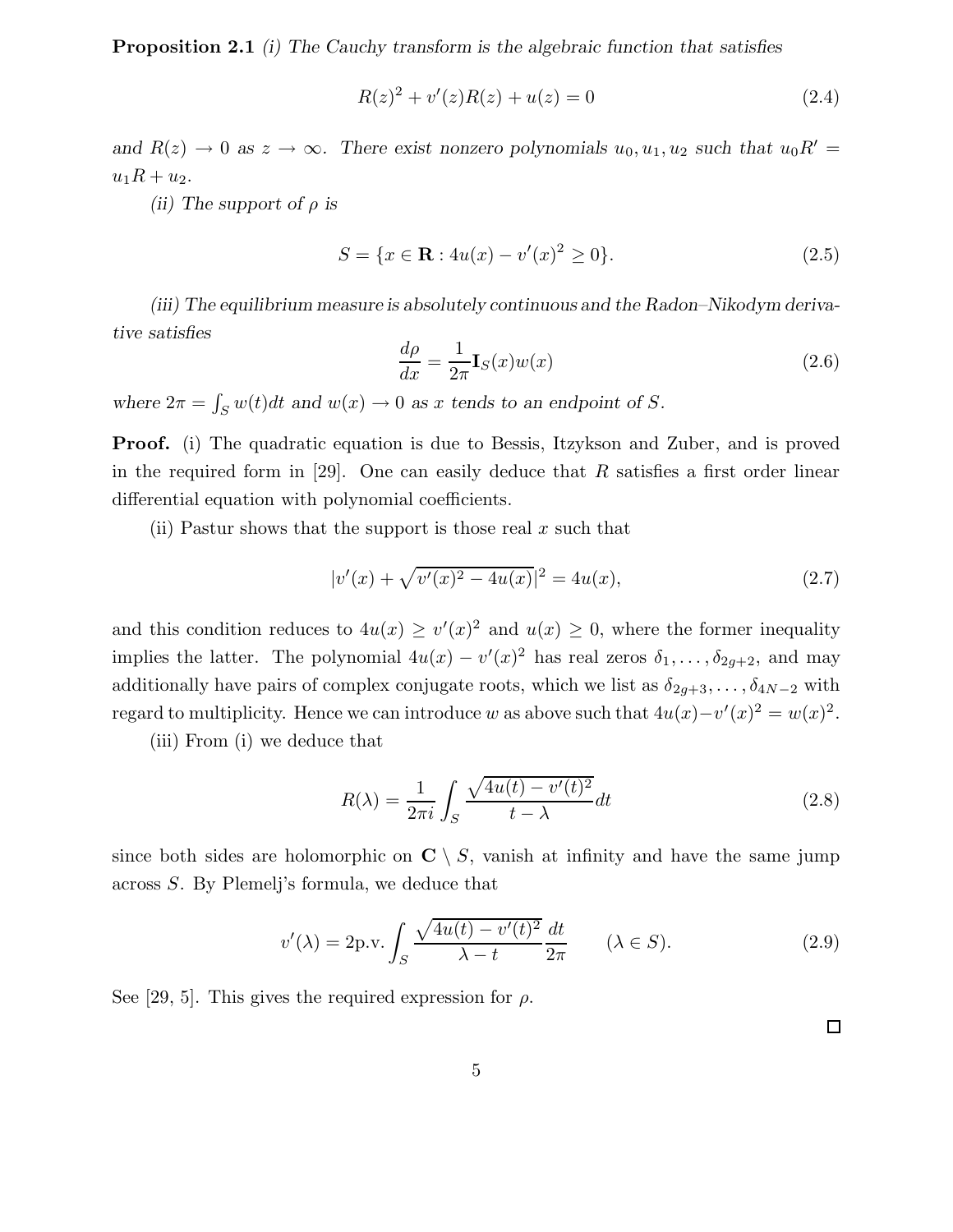Hence it is natural to introduce the compact Riemann surface

$$
\mathcal{E} = \left\{ (x, w) \in \mathbf{C}^2 : w^2 = (2Na_{2N})^2 Q(x) \prod_{j=1}^{g+1} (x - \delta_{2j-1})(x - \delta_{2j}) \right\} \cup \{\infty\}. \tag{2.10}
$$

The algebraic function w has real branch points at the  $\delta_j$  and extends to define a rational function on  $\mathcal{E}.$ 

# 3 Orthogonal polynomials

To introduce the differential equations, we introduce the orthogonal polynomials that are associated with  $\rho$ . On account of Proposition 2.1, the orthogonal polynomials are semiclassical in Magnus's sense [24], although the weight typically live on several intervals.

Let  $(p_j)_{j=0}^{\infty}$  be the sequence of real monic orthogonal polynomials, where  $p_j$  has degree  $j$  and let  $h_j$  be the constants such that

$$
\int_{S} p_j(x) p_k(x) \rho(dx) = h_j \delta_{jk};\tag{3.1}
$$

and let  $(q_j)_{j=1}^{\infty}$  be the monic polynomials of the second kind, where

$$
q_j(z) = \int_S \frac{p_j(z) - p_j(x)}{z - x} \rho(dx)
$$
\n(3.2)

has degree  $j - 1$ . The following result is standard in the theory of orthogonal polynomials.

**Lemma 3.1.** Let  $c_n = h_n/h_{n-1}$  and  $b_n = h_n^{-1} \int_S x p_n(x)^2 \rho(dx)$ . Then

(i) the polynomials  $(p_n)_{n=0}^{\infty}$  satisfy the recurrence relation

$$
xp_n(x) = p_{n+1}(x) + b_{n+1}p_n(x) + c_n p_{n-1}(x); \tag{3.3}
$$

- (ii) the polynomials  $(q_j)_{j=1}^{\infty}$  likewise satisfy (3.3);
- (iii) the Hankel determinant satisfies

$$
D_n = h_0 h_1 \dots h_{n-1}.\tag{3.4}
$$

We introduce also

$$
Y_n(z) = \begin{bmatrix} p_n(z) & \int_S \frac{p_n(t)\rho(dt)}{z-t} \\ \frac{p_{n-1}(z)}{h_{n-1}} & \frac{1}{h_{n-1}} \int_S \frac{p_{n-1}(t)\rho(dt)}{z-t} \end{bmatrix}
$$
 (3.5)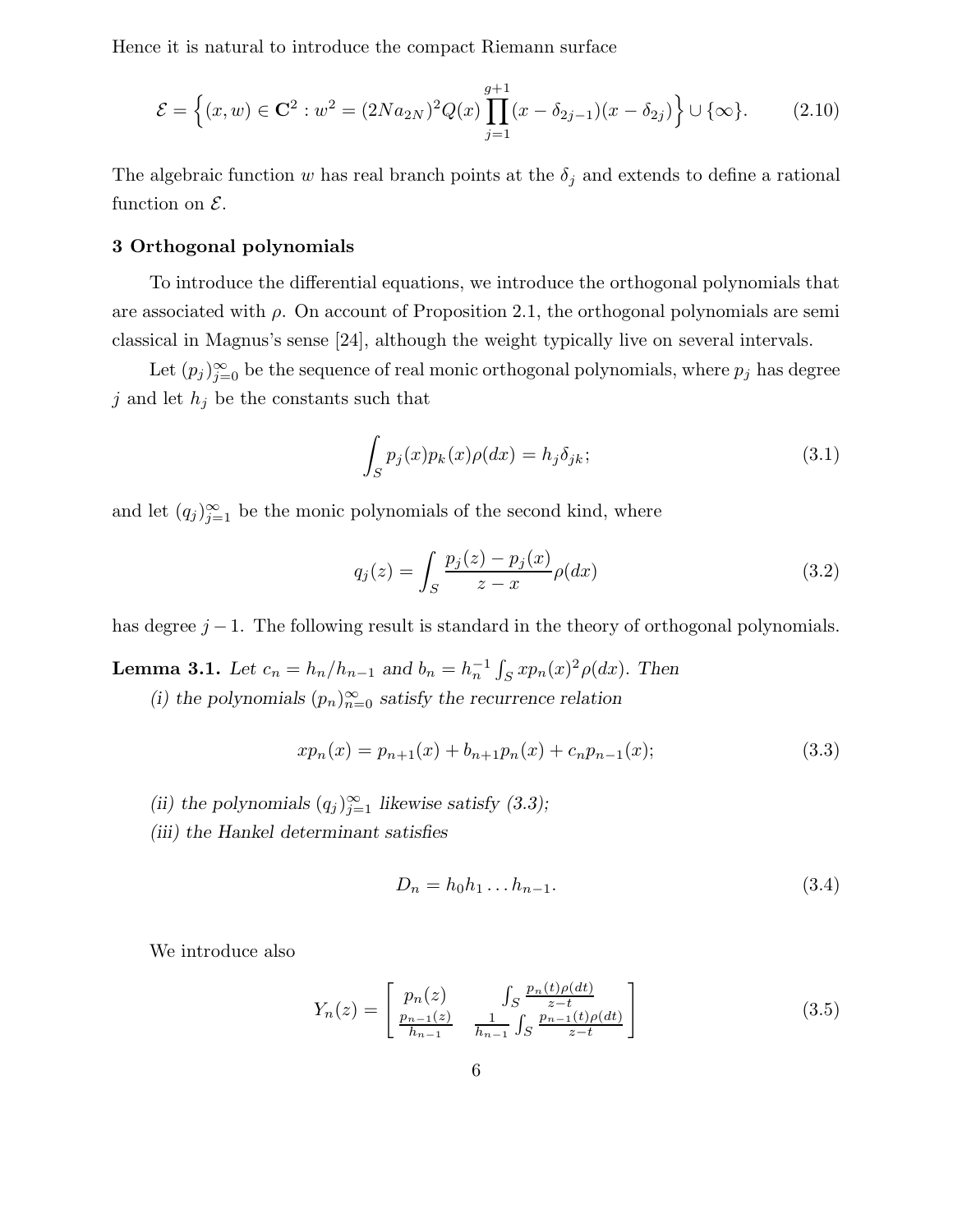and

$$
V_n(z) = \begin{bmatrix} z - b_{n+1} & -h_n \ 1/h_n & 0 \end{bmatrix}.
$$
 (3.6)

Proposition 3.2 (i) The matrices satisfy the recurrence relation

$$
Y_{n+1}(z) = V_n(z)Y_n(z).
$$
\n(3.7)

(ii) The matrix  $Y_n(z)$  is invertible, and det  $Y_n(z) = 1$ .

Proof. (i) This follows from (i) and (ii) of the Lemma 3.1.

(ii) This follows by induction, where the induction step follows from the recurrence relation in (i).

 $\Box$ 

$$
\rm Let
$$

$$
\mu_j(t) = \int_{S \cap (-\infty, t)} x^j \rho(dx) \tag{3.8}
$$

be the  $j^{th}$  moment of  $\rho$  restricted to  $(-\infty, t) \cap S$ ; the corresponding Hankel determinant is

$$
D_{n+1}(t) = \det[\mu_{j+k}(t)]_{j,k=0}^{n+1}.
$$
\n(3.9)

Let  $E_n: L^2(\rho) \to \text{span}\{x^k : k = 0, \ldots, n\}$  be the orthogonal projection; we also introduce the projection  $P_{(t,\infty)}$  on  $L^2(\rho)$  given by multiplication  $f \mapsto \mathbf{I}_{(t,\infty)}f$ .

Proposition 3.3. The tau function satisfies

$$
\det(I - E_n P_{(t,\infty)}) = \frac{D_{n+1}(t)}{D_{n+1}}.\t(3.10)
$$

**Proof.** We introduce an upper triangular matrix  $[a_{\ell,j}]_{j,\ell=0}^n$  with ones on the leading diagonal such that  $p_j(x) = \sum_{\ell=0}^n a_{\ell j}x^{\ell}$ . Then we can compute

$$
\det[\mu_{j+k}(t)]_{j,k=0}^n = \det[a_{\ell,j}]_{\ell,j=0}^n \det[\mu_{j+k}(t)]_{j,k=0}^n \det[a_{k,m}]_{k,m=0}^m
$$

$$
= \det \left[ \int_{-\infty}^t p_j(x) p_k(x) \rho(dx) \right]_{j,k=0}^n \tag{3.11}
$$

We can also express the operators on  $L^2(\rho)$  as matrices with respect to the orthonormal basis  $(p_j/\sqrt{h_j})_{j=0}^n$ , and we find

$$
E_n - E_n P_{(t,\infty)} E_n \leftrightarrow \left[ \frac{1}{\sqrt{h_j h_k}} \int_{-\infty}^t p_j(z) p_k(z) \rho(dz) \right]_{j,k=0}^n \tag{3.12}
$$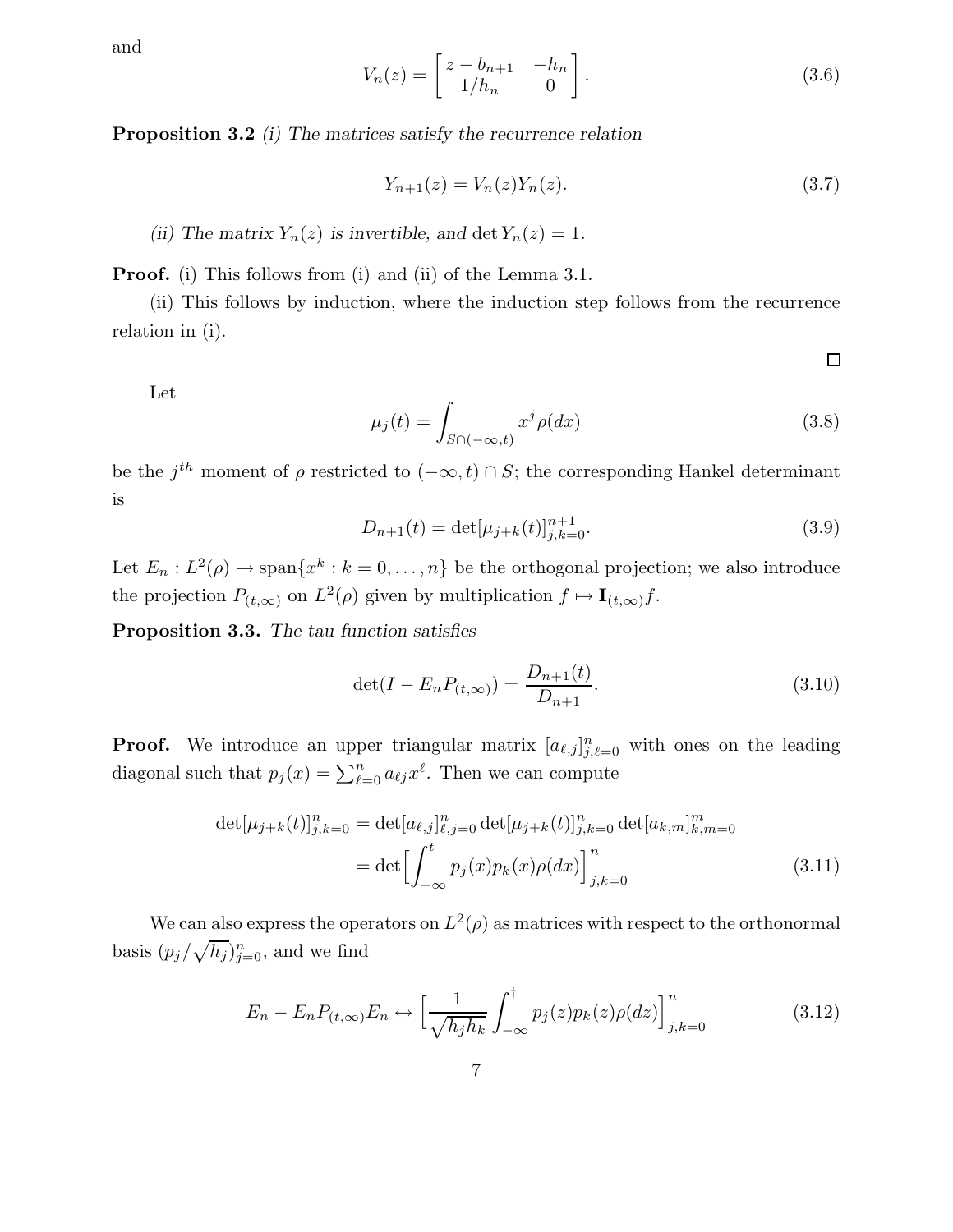so that

$$
\det \left[ \int_{-\infty}^{\dagger} p_j(x) p_k(x) \rho(dx) \right]_{j,k=0}^n = \det (E_n - E_n P_{(t,\infty)} E_n) h_0 \dots h_n. \tag{3.13}
$$

We deduce that

$$
\det[\mu_{j+k}(t)]_{j,k=0}^n = \det(E_n - E_n P_{(t,\infty)} E_n) D_n,
$$
\n(3.14)

hence the result.

# 4 Schlesinger's equations and three Lax pairs

We introduce the matrix function

$$
A_n(z) = Y'_n(z)Y_n(z)^{-1} + Y_n(z) \begin{bmatrix} 0 & 0 \ 0 & -w'(z)/w(z) \end{bmatrix} Y_n(z)^{-1}.
$$
 (4.1)

The basic properties of  $A_n(z)$  are stated in (i) of the following Lemma, while (ii) gives detailed information that we need in a the subsequent proof of Theorem 5.1.

**Lemma 4.1** (i) Let  $v'(z)^2 - 4u(z)$  have zeros at  $\delta_j$  for  $j = 1, ..., 4N - 2$ . Then  $A_n(z)$  is a proper rational function so that

$$
A_n(z) = \sum_{j=1}^{4N-2} \frac{\alpha_j(n)}{z - \delta_j},
$$
\n(4.2)

where the residue matrices  $\alpha_j(n)$  depend implicitly upon  $\delta$ .

(ii) The  $(1, 2)$  and diagonal entries of the residue matrices satisfy

$$
\sum_{k=1}^{4N-2} \alpha_k(n)_{12} = 0; \tag{4.3}
$$

$$
\sum_{k=1}^{4N-2} (\alpha_k(n)_{11} - \alpha_k(n)_{22}) = 2(n+N) - 1; \tag{4.4}
$$

$$
\sum_{k=1}^{4N-2} \delta_k \alpha_k(n)_{12} = -2h_n(n+N). \tag{4.5}
$$

**Proof.** The defining equation for  $A_n(z)$  may be written more explicitly as

$$
\begin{bmatrix} p'_n(z) & -\int_S \frac{p_n(t)w(t)dt}{(z-t)^2} \\ \frac{p'_{n-1}(z)}{h_{n-1}} & -\frac{1}{h_{n-1}} \int_S \frac{p_{n-1}(t)w(t)dt}{(z-t)^2} \end{bmatrix}
$$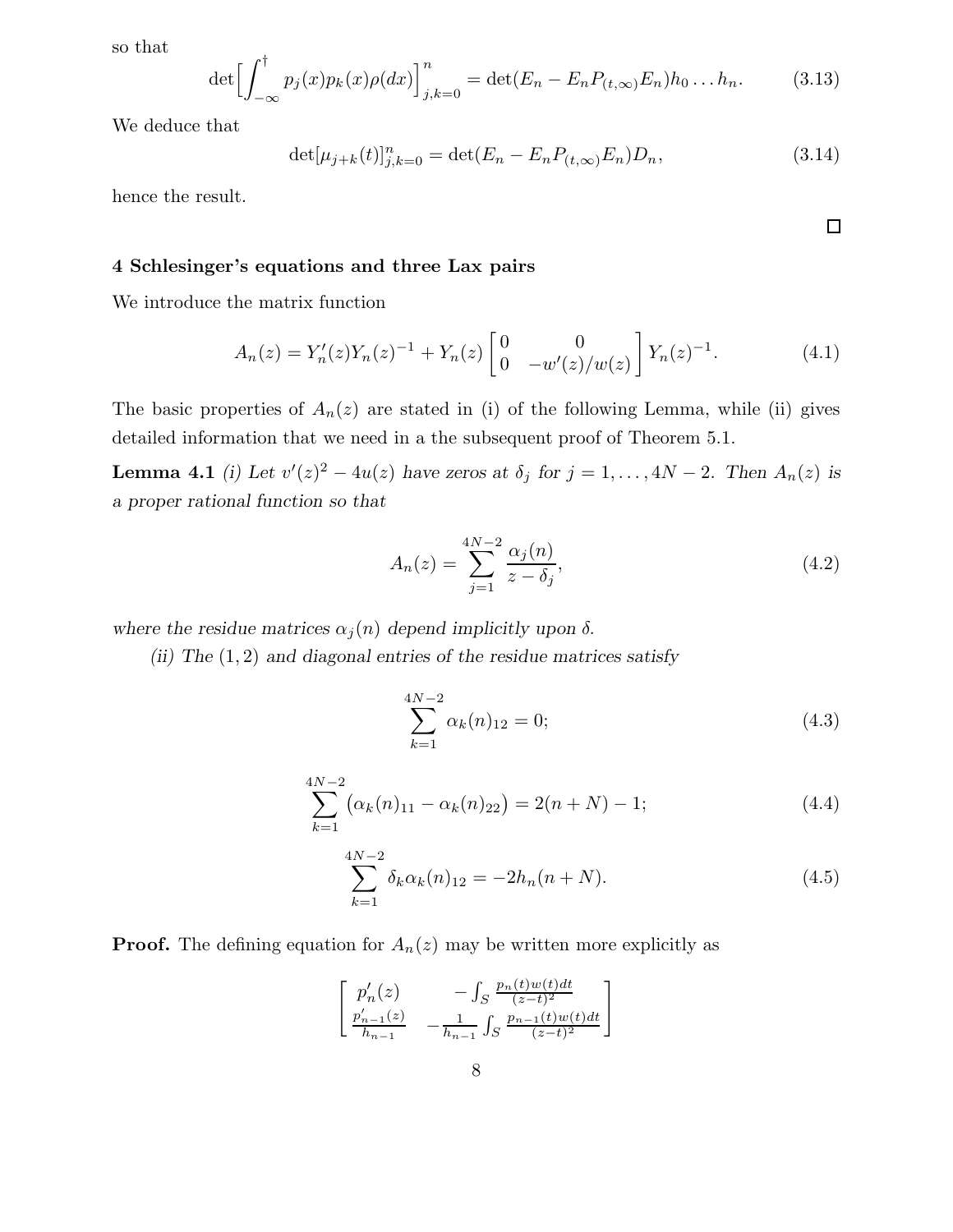$$
=A_n(z)\left[\begin{array}{cc}p_n(z) & \int_S \frac{p_n(t)w(t)dt}{z-t} \\ \frac{p_{n-1}(z)}{h_{n-1}} & \frac{1}{h_{n-1}}\int_S \frac{p_{n-1}(t)w(t)dt}{z-t} \end{array}\right] + \left[\begin{array}{cc}0 & \frac{w'(z)}{w(z)}\int_S \frac{p_{n-1}(t)w(t)dt}{z-t} \\ 0 & \frac{w'(z)}{h_{n-1}w(z)}\int_S \frac{p_{n-1}(t)w(t)dt}{z-t} \end{array}\right].\tag{4.6}
$$

By considering the entries, we see that  $A_n(z)$  is a proper rational function with possible simple poles at the  $\delta_j$ , as in (3.2). Hence we have a Laurent expansion

$$
A_n(z) = \frac{1}{z} \sum_{k=1}^{4N-2} \alpha_k(n) + \frac{1}{z^2} \sum_{k=1}^{4N-2} \delta_k \alpha_k(n) + O\left(\frac{1}{z^3}\right) \qquad (z \to \infty). \tag{4.7}
$$

First we compute the  $(1, 2)$  entry of  $A_n(z)$ , namely

$$
A_n(z)_{12} = -p'_n(z) \int_S \frac{p_n(t)w(t)dt}{z-t} - p_n(z) \int_S \frac{p_n(t)w(t)dt}{(z-t)^2} - \frac{w'(z)}{w(z)} p_n(z) \int_S \frac{p_n(t)w(t)dt}{z-t}
$$
  

$$
= -\frac{n}{z^2} \int_S t^n p_n(t)w(t)dt - \frac{(n+1)p_n(z)}{z^{n+2}} \int_S t^n p_n(t)w(t)dt
$$
  

$$
- \frac{w'(z)}{w(z)} \frac{p_n(z)}{z^{n+1}} \int_S t^n p_n(t)w(t)dt + O\left(\frac{1}{z^3}\right)
$$
(4.8)

and we can reduce these terms to

$$
A_n(z)_{12} = \frac{-h_n n}{z^2} - \frac{h_n(n+1)}{z^2} - \frac{h_n(2N-1)}{z^2} + O\left(\frac{1}{z^3}\right),\tag{4.9}
$$

which gives  $(4.3)$  and  $(4.5)$ .

Next, the  $(2, 2)$  entry of  $A_n(z)$  is

$$
A_n(z)_{22} = -\frac{p'_{n-1}(z)}{h_{n-1}} \int_S \frac{p_n(t)w(t)dt}{z-t} - \frac{p_n(z)}{h_{n-1}} \int_S \frac{p_{n-1}(t)w()dt}{(z-t)^2} - \frac{w'(z)}{w(z)} \frac{p_n(z)}{h_{n-1}} \int_S \frac{p_{n-1}(t)w(t)dt}{z-t} = -\frac{(n-1)z^{n-2}}{h_{n-1}z^{n+1}} \int_S t^n p_n(t)w(t)dt - \frac{p_n(z)}{h_{n-1}z^{n+1}} \int_S nt^{n-1} p_{n-1}(t)w(t)dt - \frac{2N-1}{z} \frac{p_n(z)}{z^n} \frac{1}{h_{n-1}} \int_S t^{n-1} p_{n-1}(t)w(t)dt + O(1/z^2) = \frac{1-n-2N}{z} + O(1/z^2)
$$
(4.10)

Similarly, the  $(1, 1)$  entry is

$$
A_n(z)_{11} = \frac{p'_n(z)}{h_{n-1}} \int_S \frac{p_{n-1}(t)w(t)dt}{z-t} + \frac{p_{n-1}(z)}{h_{n-1}} \int_S \frac{p_n(t)w(t)dt}{(z-t)^2} + \frac{w'(z)}{w(z)} \frac{p_{n-1}(z)}{h_{n-1}} \int_S \frac{p_n(t)w(t)dt}{z-t}
$$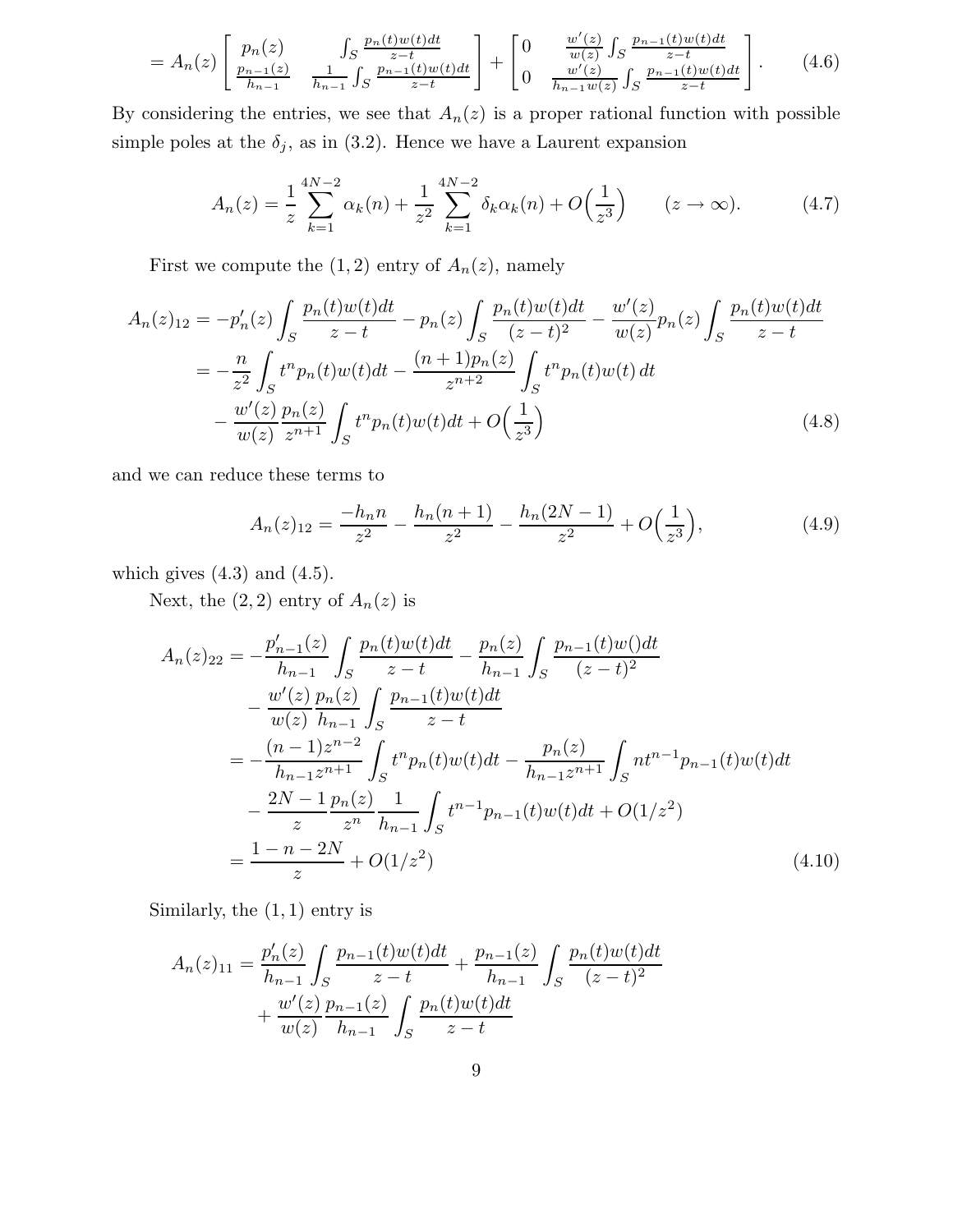$$
= \frac{p'_n(z)}{h_{n-1}z^n} \int_S t^{n-1}p_{n-1}(t)w(t)dt + \frac{(n+1)p_{n-1}(z)}{h_{n-1}z^{n+2}} \int_S t^np_n(t)w(t)dt + \frac{w'(z)}{w(z)} \frac{p_{n-1}(z)}{h_{n-1}z^{n+1}} \int_S t^np_n(t)w(t)dt + O\left(\frac{1}{z^2}\right) = \frac{n}{z} + O\left(\frac{1}{z^2}\right) \qquad (z \to \infty).
$$
 (4.11)

By comparing the coefficients of  $1/z$  in  $(4.7)$  with  $(4.9)$ ,  $(4.10)$  and  $(4.11)$ , we obtain

$$
\sum_{k=1}^{4N-2} \alpha_k(n) = \begin{bmatrix} n & 0 \\ 0 & 1 - n - 2N \end{bmatrix},
$$
\n(4.12)

 $\Box$ 

which leads to (4.4).

Let

$$
\Phi_n(z) = \begin{bmatrix}\n\sqrt{2\pi i}p_n(z) & -\frac{i\pi w(z)p_n(z) + q_n(z)}{w(z)\sqrt{2\pi i}} \\
\frac{\sqrt{2\pi i}p_{n-1}(z)}{h_{n-1}} & -\frac{i\pi w(z)p_{n-1}(z) + q_{n-1}(z)}{w(z)h_{n-1}\sqrt{2\pi i}}\n\end{bmatrix},
$$
\n(4.13)

which is a matrix function with entries in  $\mathbf{C}(z)[w]$ ; note that  $\Phi_n$  also depends upon the  $\delta_j$ .

# **Lemma 4.2** The functions  $\Phi_n$  satisfy

(i) the basic differential equation

$$
\frac{d\Phi_n(z)}{dz} = A_n(z)\Phi_n(z);
$$
\n(4.14)

(ii) the deformation equation

$$
\frac{\partial \Phi_n}{\partial \delta_j} = -\frac{\alpha_j(n)}{z - \delta_j} \Phi_n(z); \tag{4.15}
$$

- (iii) the recurrence relation  $\Phi_{n+1}(z) = V_n(z)\Phi_n(z);$
- (iv) and  $\Phi_n$  is invertible since det  $\Phi_n(z) = 1/w(z)$ .

Proof. (i) We can write

$$
\Phi_n(z) = Y_n(z) \begin{bmatrix} \sqrt{2\pi i} & 0\\ 0 & 1/(w(z)\sqrt{2\pi i}) \end{bmatrix},\tag{4.16}
$$

and then the property (i) follows from (3.1).

(ii) This follows from (i) by standard results in the theory of Fuchsian differential equations as in  $|12, 15|$ .

(iii) The recurrence relation from Proposition 3.2(i).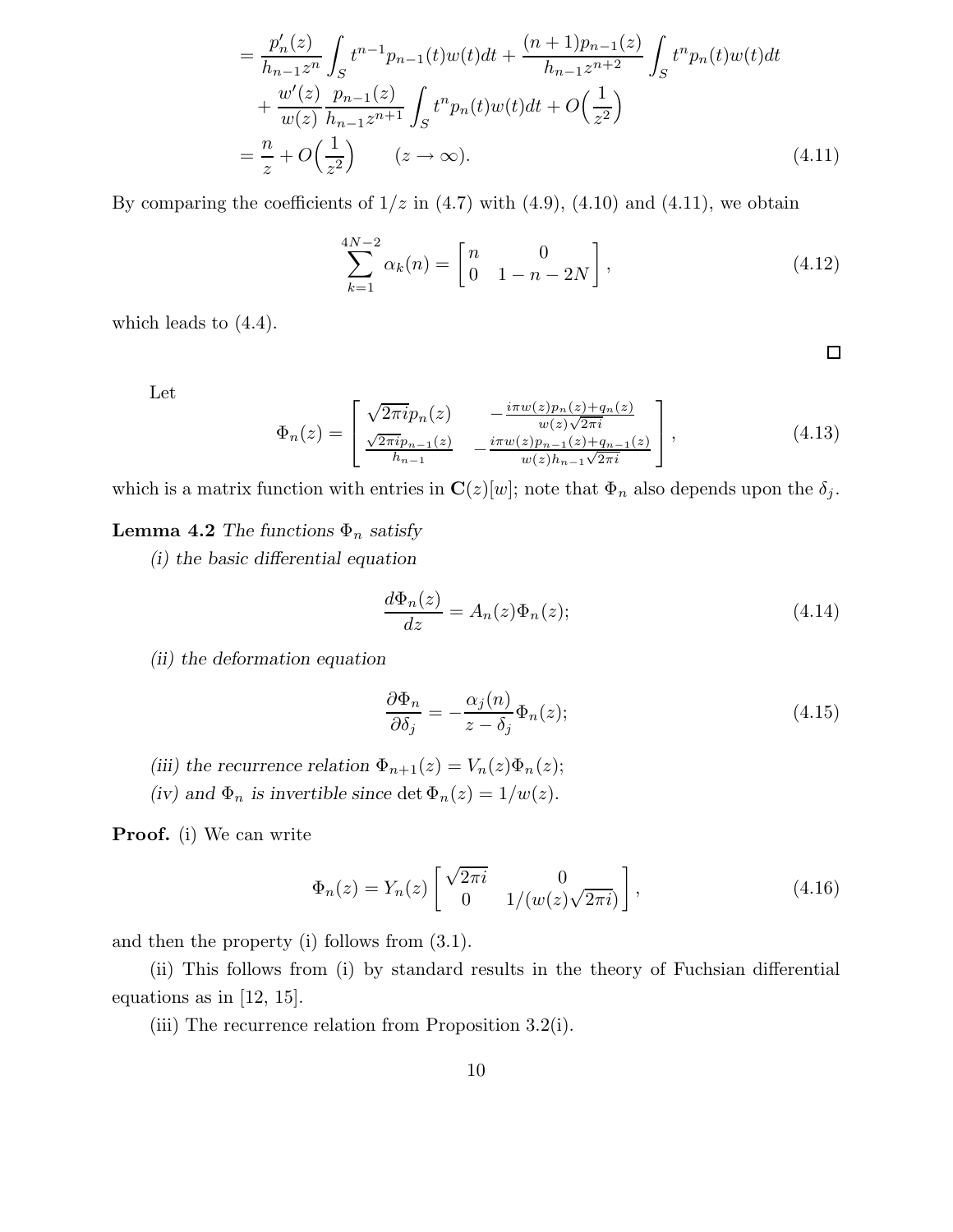(iv) Given (iii), this identity follows from Proposition 3.2(ii).

Lemma 4.2 states several properties that the  $\Phi_n$  satisfy simultaneously, and hence gives several consistency conditions. By taking (i), (ii) and (iii) pairwise, we obtain three Lax pairs, which we state in the following three propositions.

Proposition 4.3 The residue matrices satisfy Schlesinger's equations

$$
\frac{\partial \alpha_k(n)}{\partial \delta_j} = \frac{[\alpha_j(n), \alpha_k(n)]}{\delta_j - \delta_k} \qquad (j \neq k)
$$
\n(4.17)

and

$$
\frac{\partial \alpha_j(n)}{\partial \delta_j} = -\sum_{k=1; j \neq k}^{4N-2} \frac{[\alpha_j(n), \alpha_k(n)]}{\delta_j - \delta_k}.
$$
\n(4.18)

**Proof.** We can express the consistency condition  $\frac{\partial^2 \Phi_n(z)}{\partial \delta_j \partial z} = \frac{\partial^2 \Phi_n(z)}{\partial z \partial \delta_j}$  $\frac{\Psi_n(z)}{\partial z \partial \delta_j}$  as the Lax pair

$$
\frac{\partial A_n(z)}{\partial \delta_j} - A_n(z) \frac{\alpha_j(n)}{z - \delta_j} = \frac{\alpha_j(n)}{(z - \delta_j)^2} - \frac{\alpha_j(n) A_n(z)}{z - \delta_j} \tag{4.19}
$$

and then one can simplify the resulting system of differential equations.

Proposition 4.4 The basic differential equation (4.13) and the recurrence relation (4.15) are consistent, so

$$
A_{n+1}(z)V_n(z) - V_n(z)A_n(z) = \begin{bmatrix} 1 & 0 \\ 0 & 0 \end{bmatrix}.
$$
 (4.20)

Proof. This is the Lax pair associated with the condition

$$
A_{n+1}(z)\Phi_{n+1}(z) = \frac{d}{dz}\Phi_{n+1}(z) = \frac{d}{dz}\Big(V_n(z)\Phi_n(z)\Big). \tag{4.21}
$$

Proposition 4.5 (i) The deformation equation (4.14) and the recurrence relation (4.15) are consistent, so

$$
-\frac{\alpha_j(n+1)}{z-\delta_j}V_n(z) + V_n(z)\frac{\alpha_j(n)}{z-\delta_j} = \frac{\partial V_n(z)}{\partial \delta_j}.
$$
\n(4.22)

(ii) In particular, the  $(1, 2)$  entry satisfies

$$
\frac{\partial}{\partial \delta_j} \log h_n = -h_n^{-1} \alpha_j(n)_{12} \tag{4.23}
$$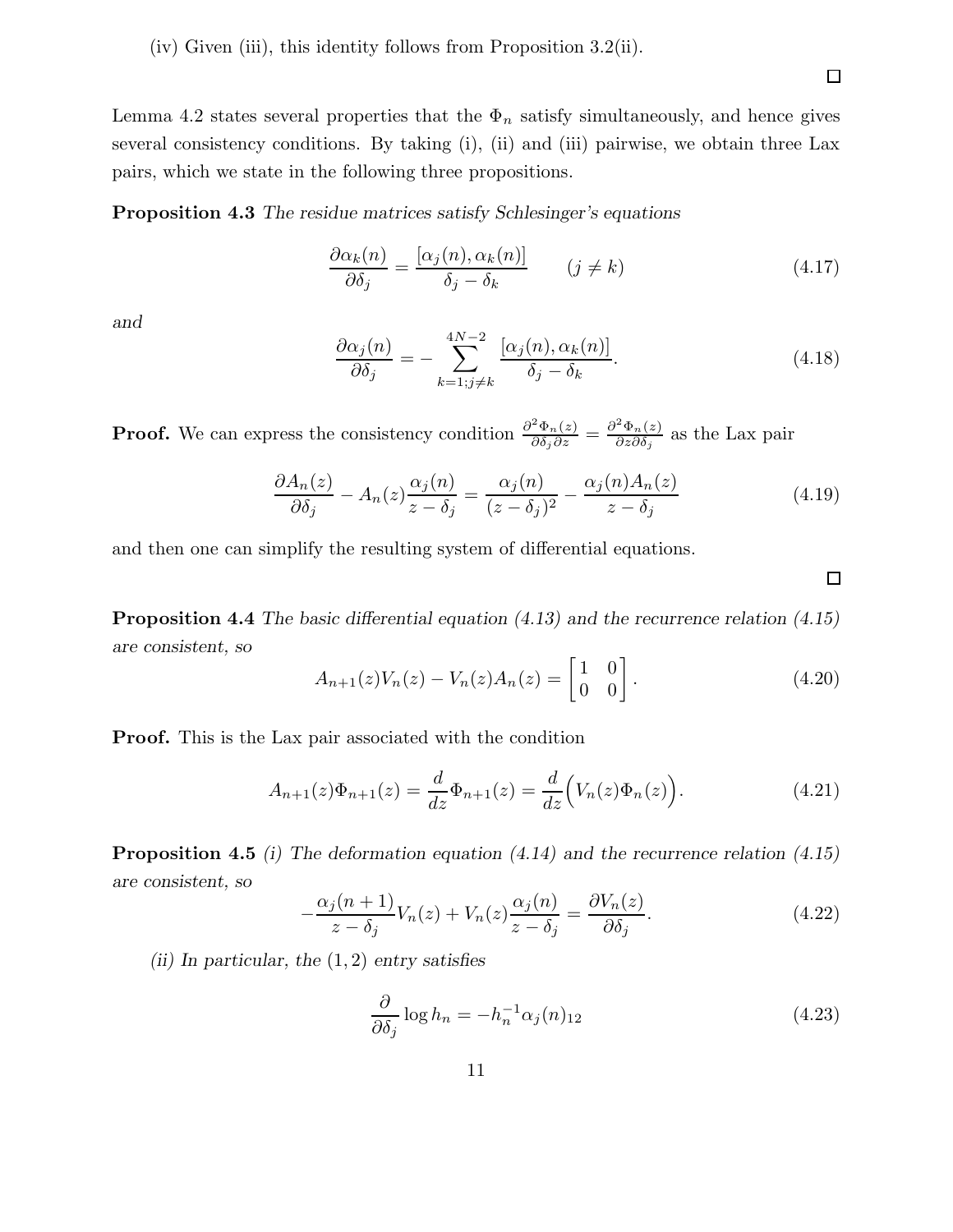Proof. (i) This is the Lax pair associated with (4.13) and (4.15).

(ii) By letting  $z \to \infty$  in (4.24), we deduce

$$
-\alpha_j(n+1)\begin{bmatrix} 1 & 0 \ 0 & 0 \end{bmatrix} + \begin{bmatrix} 1 & 0 \ 0 & 0 \end{bmatrix} \alpha_j(n) = \begin{bmatrix} -\frac{\partial b_{n+1}}{\partial \delta_j} & -\frac{\partial h_n}{\partial \delta_j} \\ -\frac{1}{h_n^2} \frac{\partial h_n}{\partial \delta_j} & 0 \end{bmatrix}
$$
(4.24)

which implies that  $\alpha_j(n)_{12} = -\frac{\partial h_n}{\partial \delta_j}$  $\frac{\partial h_n}{\partial \delta_j}.$ 

**Remark.** The Chebyshev distribution  $(1/\pi)(1 - x^2)^{-1/2}$  is the equilibrium distribution on [−1, 1] in the absence of a potential. Hence it is unsurprising that our results reduce to those of Chen and Its [7] when we let  $N = 0$ , so that v becomes a constant. In this case, the orthogonal polynomials are the Chebyshev polynomials of the first kind.

#### 5. The tau function

We introduce the differential 1-form on  $\mathbb{C}^{4N-2} \setminus {\text{diagonals}}$  by

$$
\Omega_n = \sum_{j,k=1;j\neq k}^{4N-2} \text{trace}\Big(\frac{\alpha_j(n)\alpha_k(n)}{\delta_j - \delta_k}\Big)d\delta_j. \tag{5.1}
$$

**Theorem 5.1** The Hankel determinant  $D_n$  gives the tau function, so

$$
\Omega_n = d \log D_n. \tag{5.2}
$$

**Proof.** By Proposition 4.3 and results of Jimbo *et al* [19], the differential form is exact, so  $d\Omega_n = 0$ ; hence there exists a function  $\tau_n$  such that  $d \log \tau_n = \Omega_n$ . We proceed to identify this function. By Lemma 3.1(iii), we have  $\log h_n = \log D_{n+1}/D_n$ , so we consider

$$
\Omega_{n+1} - \Omega_n = \sum_{j \neq k: j, k=1}^{4N-2} \text{trace}\left(\frac{\alpha_j(n+1)\alpha_k(n+1) - \alpha_j(n)\alpha_k(n)}{\delta_j - \delta_k}\right) d\delta_j \tag{5.3}
$$

where by Proposition  $\alpha_j(n+1) = V_n(\delta_j) \alpha_j(n) V_n(\delta_j)^{-1}$  so

trace
$$
(\alpha_j(n+1)\alpha_k(n+1) - \alpha_j(n)\alpha_k(n))
$$
  
= trace $(\alpha_j(n)V_n(\delta_j)^{-1}V_n(\delta_k)\alpha_k(n)V_n(\delta_k)_n^{-1}(\delta_j) - \alpha_j(n)\alpha_k(n)).$  (5.4)

 $\Box$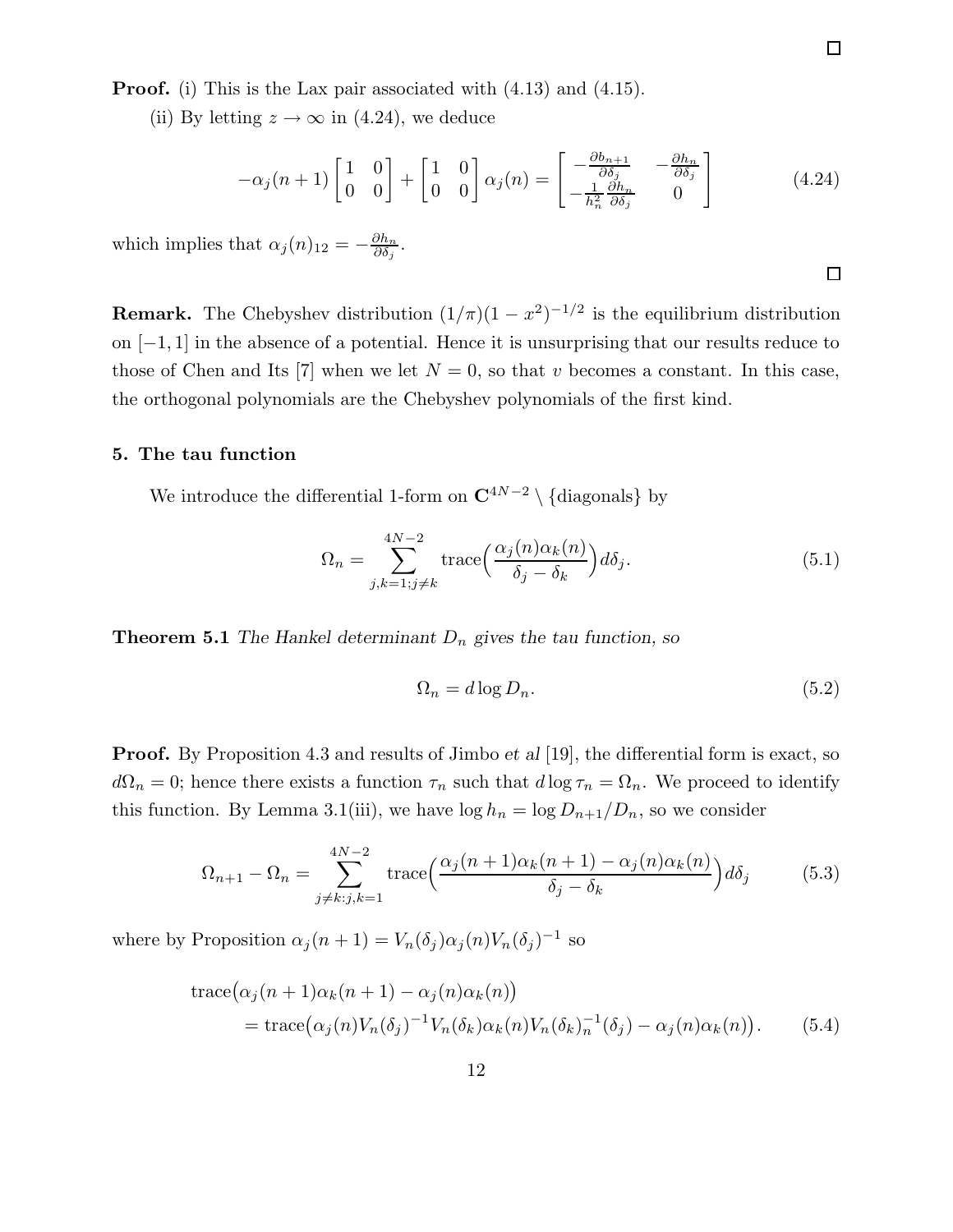We have

$$
V_n(\delta_j)^{-1}V_n(\delta_k) = \begin{bmatrix} 1 & 0\\ \frac{\delta_j - \delta_k}{h_n} & 1 \end{bmatrix}
$$
 (5.5)

so by direct calculation

$$
\Omega_{n+1} - \Omega_n = \sum_{j \neq k: j, k=1}^{4N-2} \left( h_n^{-1} \alpha_j(n)_{12} \left( \alpha_k(n)_{11} - \alpha_k(n)_{22} \right) + h_n^{-1} \alpha_k(n)_{12} \left( \alpha_j(n)_{22} - \alpha_j(n)_{11} \right) - h_n^{-2} (\delta_j - \delta_k) \alpha_j(n)_{12} \alpha_k(n)_{12} \right) d\delta_j \tag{5.6}
$$

In this sum we have taken  $j \neq k$ , but the expression is unchanged if we include the corresponding terms for  $j = k$ ; hence the coefficient of  $d\delta_j$  is

$$
\alpha_j(n)_{12} \sum_{k=1}^{4N-2} h_n^{-1}(\alpha_k(n)_{11} - \alpha_k(n)_{22})
$$
  
 
$$
-(\alpha_j(n)_{11} - \alpha_j(n)_{22}) \sum_{k=1}^{4N-2} h_n \alpha_k(n)_{12}
$$
  
 
$$
-\frac{\delta_j \alpha_j(n)_{12}}{h_n^2} \sum_{k=1}^{4N-2} \alpha_k(n)_{12} + \frac{\alpha_j(n)_{12}}{h_n^2} \sum_{k=1}^{4N-2} \delta_k \alpha_k(n)_{12}.
$$
 (5.7)

We use Lemma 4.1 to reduce this to  $-h_n^{-1} \alpha_j(n)_{12}$ , so

$$
\Omega_{n+1} - \Omega_n = -\sum_{j=1}^{4N-2} h_n^{-1} \alpha_j(n)_{12} d\delta_j
$$

$$
= \sum_{j=1}^{4N-2} \frac{\partial}{\partial \delta_j} \log h_n d\delta_j.
$$
(5.8)

Following [18], we interpret (5.1) in terms of integrable systems and Hamiltonian mechanics. Let  $M = M_2(\mathbf{R})^{4N-2}$  be the product space of matrices, and let  $G = GL_2(\mathbf{R})$ act on M by conjugating each matrix in the list

$$
(X_1,\ldots,X_n)\mapsto (UX_1U^{-1},\ldots,UX_nU^{-1}).
$$

The Lie algebra g of G has dual  $g^*$ , and for each  $\xi \in g^*$  the symplectic structure at  $\xi$  on g × g is given by  $\omega_{\xi}(X,Y) = \xi([X,Y]).$  Given

$$
A(z) = \sum_{k=1}^{2N-2} \frac{\alpha_k}{z - \delta_k} \tag{5.9}
$$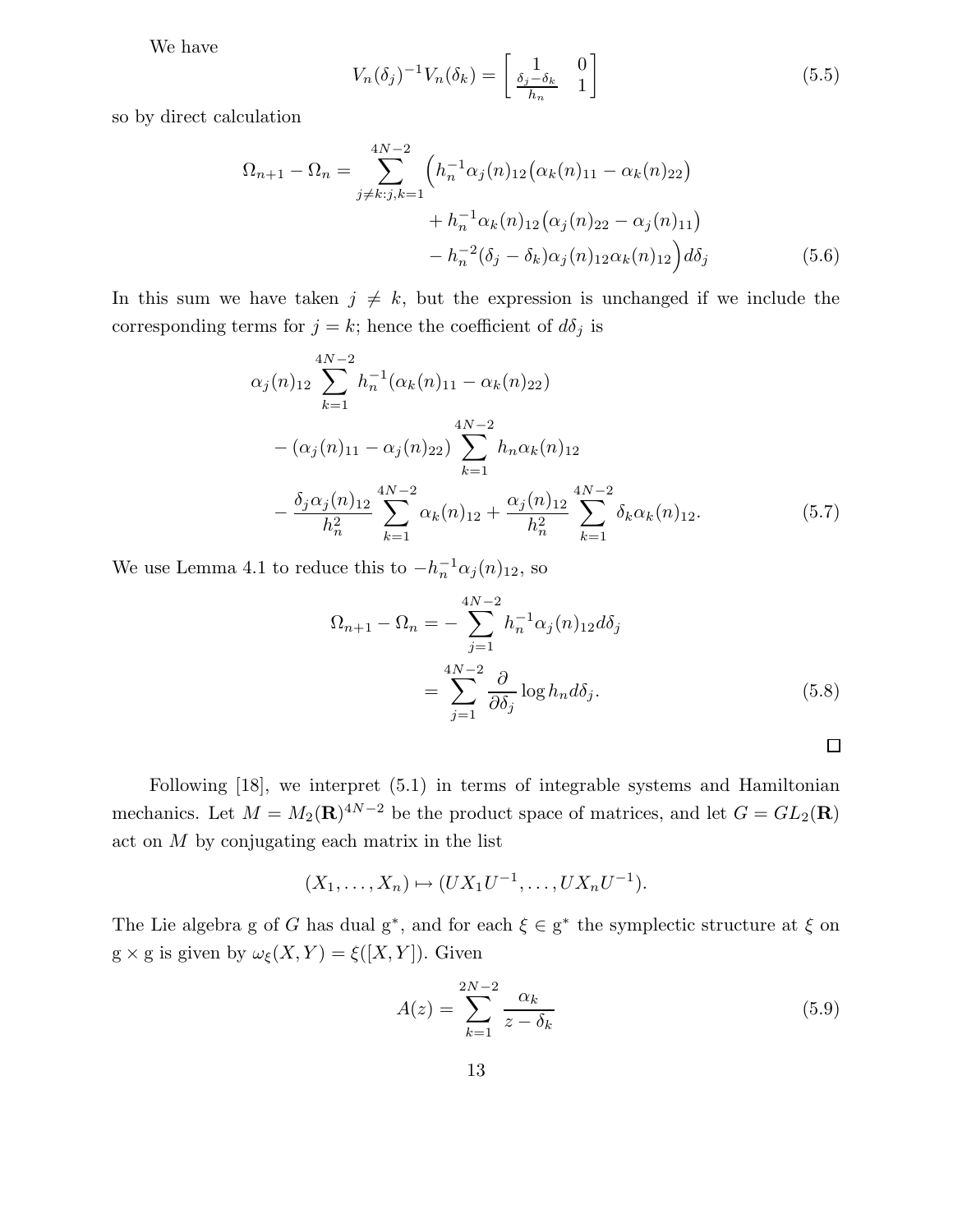as in  $(4.2)$ , we introduce

$$
\omega(X,Y) = \sum_{k=1}^{2N-2} \text{trace}(\alpha_k[X_k, Y_k]) \tag{5.10}
$$

for  $X = (X_k)_{k=1}^{2N-2}$  and  $Y = (Y_k)_{k=1}^{2N-2}$  in  $g^{2N-2}$ . Given  $f, g: M \to \mathbb{C}$ , their Poisson bracket is  $\{f, g\} = X_f(g)$ , and the corresponding vector field satisfies

$$
X_{\{f,g\}} = [X_f, X_g].
$$
\n(5.11)

The spectral curve of  $A(z)$  is the algebraic variety

$$
\Sigma_A = \left\{ (z, w) \in \mathbf{C}^2 : \det(wI - A(z)) = 0 \right\}.
$$
\n
$$
(5.12)
$$

As suggested by (5.1), we introduce the Hamiltonian  $H_j : M \to \mathbb{C}$  by

$$
H_j = \sum_{k:k \neq j} \text{trace}\left(\frac{\alpha_j(n)\alpha_k(n)}{\delta_j - \delta_k}\right) \tag{5.13}
$$

so that  $\frac{\partial}{\partial \delta_j} \log \tau(\delta) = H_j$ . We observe that  $H_j$  is a polynomial in the entries of  $\alpha_j(n)$  and  $\alpha_k(n)$ , and is a rational function of  $\delta_j$  and  $\delta_k$ . To lighten the notation, we temporarily suppress the variable  $n$ .

**Theorem 5.2.** (i) The Hamiltonian  $H_j$  gives a vector field  $(X_{H_j}^{(k)})$  $\binom{k}{H_j}$  $\binom{2N-2}{k=1}$  which is associated with the differential equation

$$
\frac{dA}{dt} = \left[A, \frac{\alpha_j}{z - \delta_j}\right].\tag{5.14}
$$

- (ii) The Poisson brackets of the flows commute, so that  $\{H_j, H_k\} = 0$ .
- (iii) Under this flow, the spectral curve of A is invariant.

**Proof.** (i) For each  $Y = (Y_k)_{k=1}^{2N-2}$ , we introduce a flow on M by  $\dot{\alpha}_k = [Y_k, \alpha_k]$ . We can differentiate  $H_j$  in the direction of Y and obtain

$$
Y(H_j) = \sum_{k:k \neq j} \frac{\text{trace}\left([Y_k, \alpha_k | \alpha_j\right)}{\delta_j - \delta_k} + \frac{\text{trace}\left(\alpha_k [Y_k, \alpha_j]\right)}{\delta_j - \delta_k} \tag{5.15}
$$

With  $H_k$ , we associate the Hamiltonian vector field  $X_{H_j} = (X_{H_j}^{(k)})$  $(H_j)^{2N-2}_{k=1}$  such that

$$
Y(H_j) = \omega(X_{H_j}, Y) = \sum_{k=1}^{2N-2} \text{trace}(\alpha_k[(X_{H_j}^{(k)}, Y_k]).
$$
\n(5.16)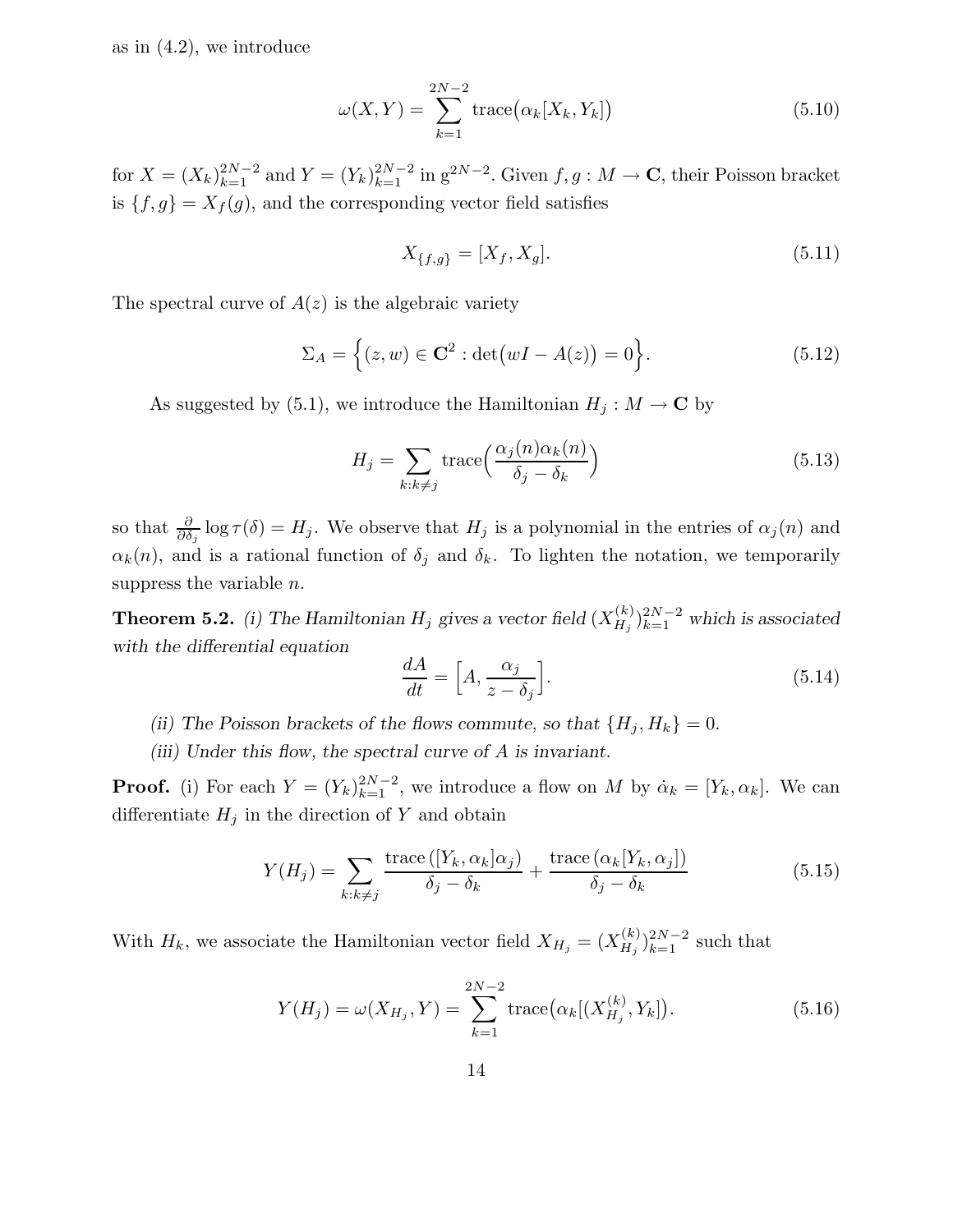We deduce that

$$
X_{H_j}^{(k)} = \frac{\alpha_j}{\delta_j - \delta_k} \qquad (k \neq j)
$$
\n(5.17)

$$
X_{H_j}^{(j)} = \sum_{k:k \neq j} \frac{\alpha_k}{\delta_j - \delta_k}.\tag{5.18}
$$

It is then a simple calculation to check that  $\dot{\alpha}_k = [X_{H_k}^{(k)}]$  $[H_j^{(k)}, \alpha_k]$  extends to give () for  $(d/dt)A(z).$ 

(ii) Given the vector fields  $(X_{H_k}^{(j)})$  $\binom{(j)}{H_k}$  corresponding to  $H_k$  and  $(X_{H_\ell}^{(j)})$  $\binom{J}{H_{\ell}}_j$  corresponding to  $H_{\ell}$  from (), one can compute

$$
\{H_k, H_\ell\} = \sum_j \text{trace}\big( [X_{H_k}^{(j)}, A_j] X_{H_\ell}^{(j)} \big) \tag{5.19}
$$

and reduce the expression to zero by an elementary calculation.

(iii) One can check that for each positive integer m, the  $\frac{d}{dt} \text{trace} A(z)^m = 0$ , and hence  $\det(wI-A(z))$  is invariant under the flow.

The spectral curve of  $A(z)$  is  $\Sigma_A$ , and the eigenspace  $\{\xi : A(z)^t \xi = w\xi\}$  gives a line bundle on  $\Sigma_A$ . Since  $A(z)$  is rational on  $\mathbf{P}^1$ , the Riemann surface  $\Sigma_A$  is algebraic and hence compact and of finite genus g. Associated with  $\Sigma_A$ , there is a Jacobian  $J^g$  and a complex torus  $\mathbf{T} = J^g/\mathbf{Z}^{2g}$  for the lattice  $\mathbf{Z}^{2g}$ . By Theorem 5.2, each  $H_j$  gives a constant vector field on  $T$  and the associated flow in  $T$  is linear.

**Example 5.3.** (The tau function for the semicircular distribution.) For  $a < b$ , let

$$
v(z) = \frac{8}{(b-a)^2} \left(z - \frac{a+b}{2}\right)^2, \tag{5.20}
$$

so, by standard results used in random matrix theory [27], the equilibrium measure is the semicircular law

$$
\rho(dx) = \frac{8}{\pi(b-a)^2} \sqrt{(b-x)(x-a)} \mathbf{I}_{[a,b]}(x) dx \tag{5.21}
$$

on [a, b]. Let  $U_n$  be the Chebyshev polynomial of the second kind of degree n, which satisfies

$$
U_n(\cos \theta) = \frac{\sin(n+1)\theta}{\sin \theta},\tag{5.22}
$$

and let

$$
p_n(x) = 2^{-2n}(b-a)^n U_n\left(\frac{2x - (a+b)}{b-a}\right)
$$
 (5.23)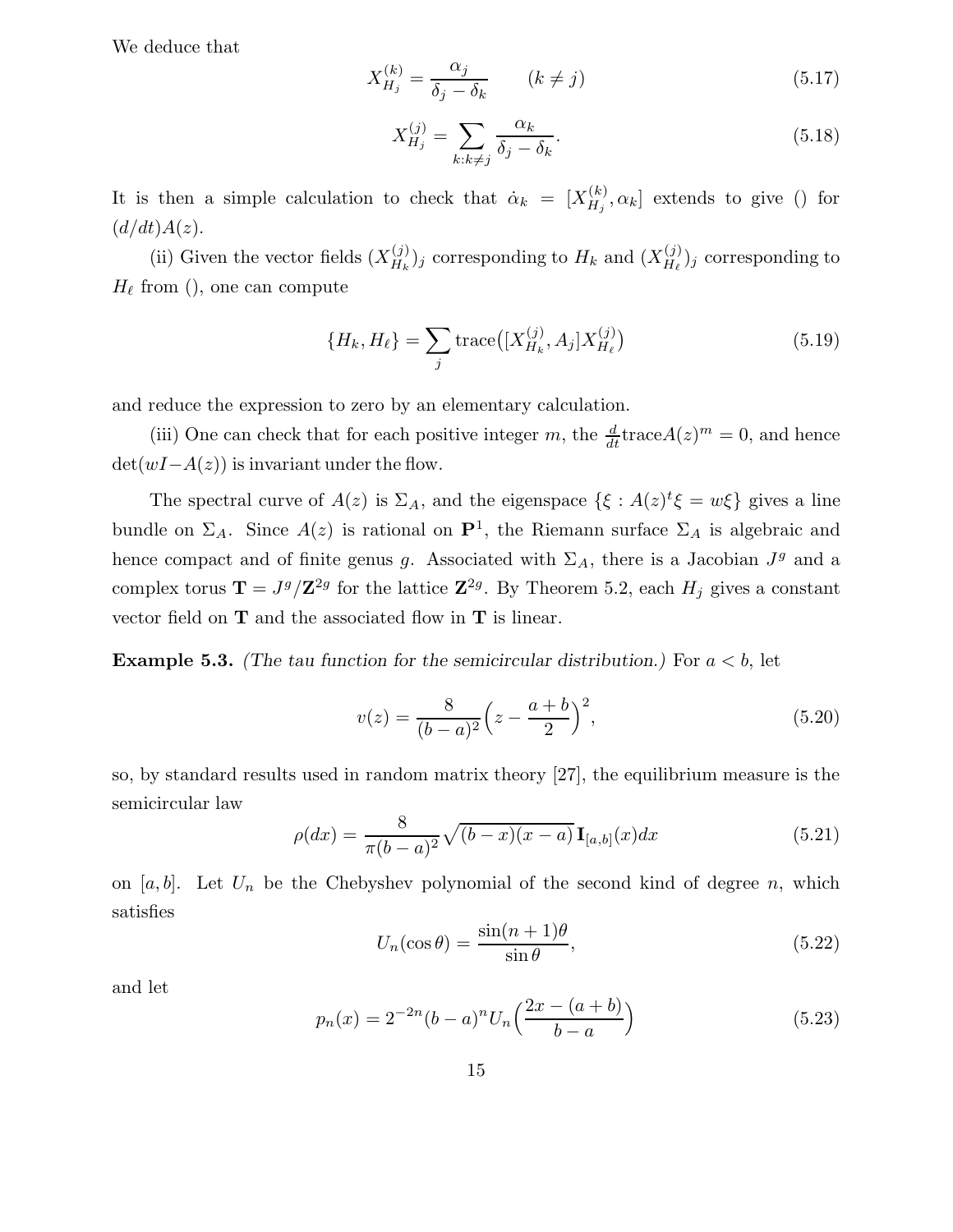which is monic and of degree  $n$ , and the  $p_n$  are orthogonal with respect to the measure  $ρ$ . By elementary calculations involving trigonometric functions, one can show that  $h_n =$  $2^{-4n}(b-a)^{2n}$  and

$$
A_n(x) = \frac{1}{(x-b)(x-a)} \begin{bmatrix} n(x-(a+b)/2) & -(n+1)(b-a)^2h_{n-1}/8\\ n(b-a)^2/(2h_{n-1}) & -(n+1)(x-(a+b)/2) \end{bmatrix},
$$
(5.24)

which has poles at  $a$  and  $b$ , as expected. One verifies that

$$
\Omega_n = \left(\frac{n^2 + (n+1)^2}{4}\right) \frac{da - db}{a - b} + \frac{n(n+2)}{16} (a - b)(da - db) \tag{5.25}
$$

so that

$$
\tau = (a - b)^{(2n^2 + 2n + 1)/4} e^{n(n+2)(a - b)^2/32}.
$$
\n(5.26)

#### 6. Painlevé equations for pairs of intervals

Akhiezer considered a generalization of the Chebyshev polynomials to the pair of intervals  $[-1, \alpha] \cup [\beta, 1]$ , and investigated their properties by conformal mapping. Chen and Lawrence [8] used the theory of elliptic functions to investigate these polynomials. In this section we obtain the differential equation in the where  $S$  is two intervals, and obtain a differential equation for the endpoints that is related to the one from [8].

Let v be a polynomial of degree  $2N \geq 4$  such that  $S = [\delta_1, \delta_2] \cup [\delta_3, \delta_4]$ . There exists a Möbius transformation  $\varphi$  such that  $\varphi(\delta_1) = 0$ ,  $\varphi(\delta_2) = 1$  and  $\varphi(\delta_4) = \infty$ ; then we let  $t = \varphi(\delta_3)$ . Having fixed three of the endpoints, we can introduce the differential equations from section 4 that describe the effect of varying the endpoint  $t$ , namely

$$
\frac{d}{dx}\Phi(x) = \left(\frac{\alpha_0}{x} + \frac{\alpha_1}{x-1} + \frac{\alpha_t}{x-t}\right)\Phi\tag{6.1}
$$

and

$$
\frac{\partial \Phi}{\partial t} = \frac{-\alpha_t}{x - t} \Phi.
$$
\n(6.2)

Let  $A(x,t)$  be the matrix  $(\alpha_0/x + \alpha_1/(x-1) + \alpha_t/(x-t))$  and let  $A(x,t)_{12}$  be its top right entry. Then we introduce  $x = \lambda(t)$  such that  $A(x,t)_{12} = 0$ ; then by [17, p. 1333], the corresponding Schlesinger equations give a version of the nonlinear Painlevé equation  $P_{VI}$  in terms of  $\lambda$ , namely

$$
\frac{d^2\lambda}{dt^2} + \left(\frac{1}{t} + \frac{1}{t-1} + \frac{1}{\lambda - t}\right)\frac{d\lambda}{dt} - \frac{1}{2}\left(\frac{1}{\lambda} + \frac{1}{\lambda - 1} + \frac{1}{\lambda - t}\right)\left(\frac{d\lambda}{dt}\right)^2
$$

$$
= \frac{1}{2}\frac{\lambda(\lambda - 1)(\lambda - t)}{t^2(t-1)^2}\left(k_\infty - \frac{k_0t}{\lambda^2} + \frac{k_1(t-1)}{(\lambda - 1)^2} - \frac{(k_t - 1)t(t-1)}{(\lambda - t)^2}\right). \tag{6.3}
$$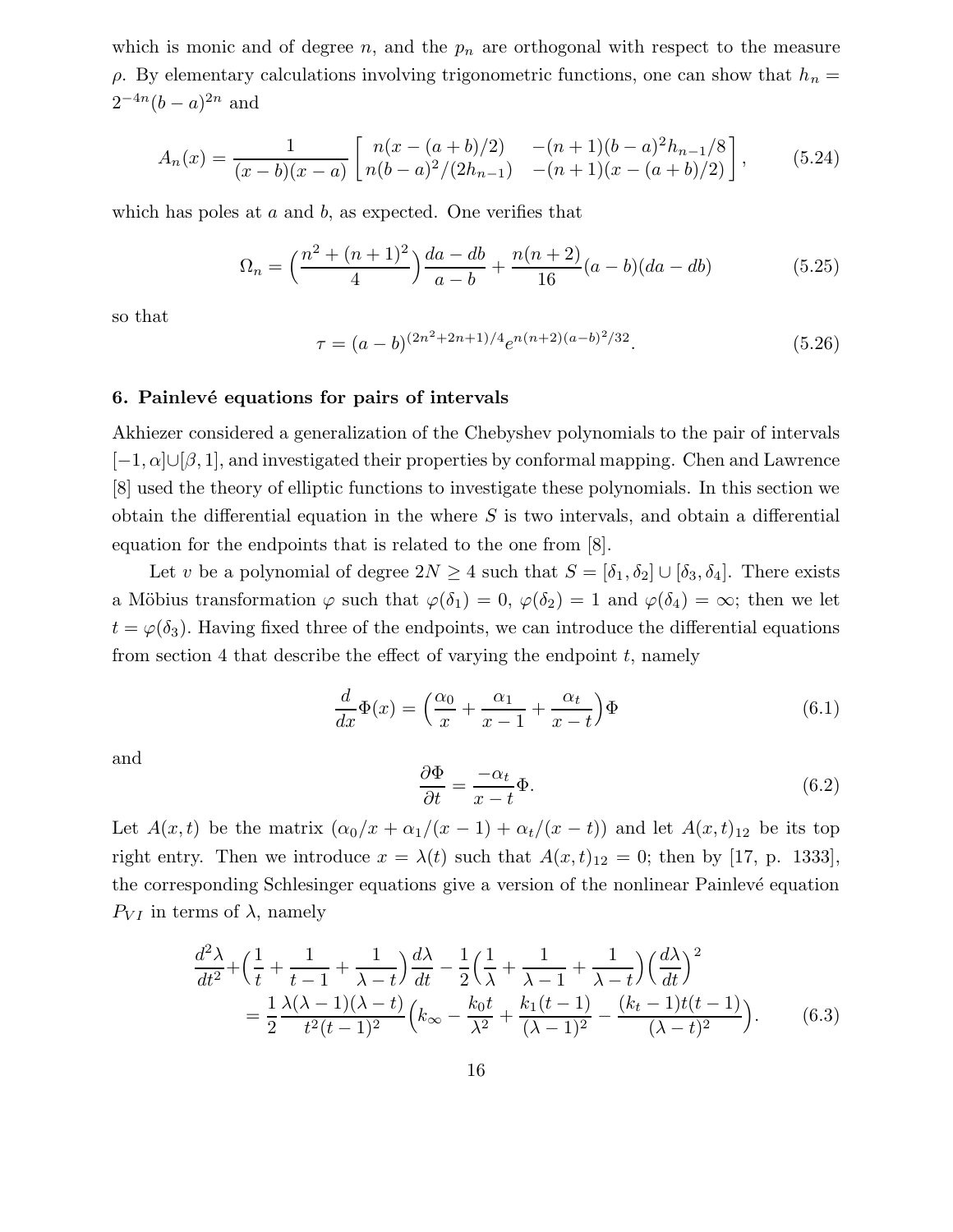Having transformed S to  $[0, 1] \cup [t, \infty]$  we can lift this to the portions of the real axis that are covered by the elliptic curve  $\mathcal{E} = \{(\lambda, w) : w^2 = 4\lambda(\lambda - 1)(\lambda - t)\}\;$  hence we transform to the dependent variables

$$
u = \int_0^\lambda \frac{ds}{\sqrt{s(s-1)(s-t)}},\tag{6.4}
$$

where  $\lambda = \mathcal{P}(u/2)$  and  $w = \mathcal{P}'(u/2)$  gives a point on  $\mathcal E$  in terms of Weierstrass's function P with  $e_1 = t$ ,  $e_2 = 1$  and  $e_3 = 0$ . Using the substitution  $u = u(\lambda(t), t)$ , Fuchs [15] showed how  $P_{VI}$  reduces in some cases to the linear Legendre equation.

The tau function satisfies

$$
\frac{d}{dt}\log\tau = \text{trace}\left(\frac{\alpha_0\alpha_t}{t} + \frac{\alpha_1\alpha_t}{t-1}\right).
$$
\n(6.5)

# 7. Kernels associated with Schlesinger's equations

Let  $J_{\alpha}$  be Bessel's function of the first kind of order  $\alpha$ . Then the kernel

$$
F_{\alpha}(x,y) = \frac{J_{\alpha}(\sqrt{x})\sqrt{y}J'_{\alpha}(\sqrt{y}) - \sqrt{x}J'_{\alpha}(\sqrt{x})J_{\alpha}(\sqrt{y})}{2(x-y)}
$$

is known as the hard edge kernel for  $(0, 1)$ . Using simple estimates on the series, one can show that if  $\gamma + \alpha/2 > 3/4$ . then  $(xy)^{\gamma} F_{\alpha}(x, y) \to 0$  as  $x, y \to 0$ . series The system of differential equations

$$
x\frac{d}{dx}\begin{bmatrix} f \\ g \end{bmatrix} = \begin{bmatrix} 0 & x \\ -1/4 & -(\alpha+1) \end{bmatrix} \begin{bmatrix} f \\ g \end{bmatrix}
$$

has solution  $f(x) = x^{-\alpha/2} J_{\alpha}(\sqrt{x})$  and  $g(x) = f'(x)$ . Tracy and Widom show that the Hankel integral operator

$$
T_{\alpha}f(x) = \int_0^1 \sqrt{xy} J_{\alpha}(\sqrt{xy}) f(y) \frac{dy}{y}
$$

is closely related to  $T_{\alpha}^2 = F_{\alpha}$ . This kernel has universal properties which apply to the edge distributions of eigenvalues from the modified Jacobi ensemble.

In this section we obtain analogous results for the basic differential equation (4.7). First we let  $\nu_j = -2^{-1}$ trace  $\alpha_j(n)$  and observe that  $\nu_j$  does not depend upon n. Indeed, by multiplying (4.22) by  $V_n^{-1}$ , one deduces that trace  $A_{n+1}(z) = \text{trace } A_n(z)$ , and since trace  $\alpha_j(n) = \lim_{z \to \delta_j} (z - \delta_j)$ trace  $A_n(z)$ , we deduce that trace  $\alpha_j(n)$  is constant with respect to *n*. By (4.12), we have  $\sum_{j=1}^{4N-2}$  trace  $\alpha_j(n) = 1 - 2N$ . Now, given  $\Phi_n$  as in (), let

$$
\Psi_n(z) = \prod_{j=1}^{2g+2} (z - \delta_j)^{\nu_j} \Phi_n(z),\tag{7.1}
$$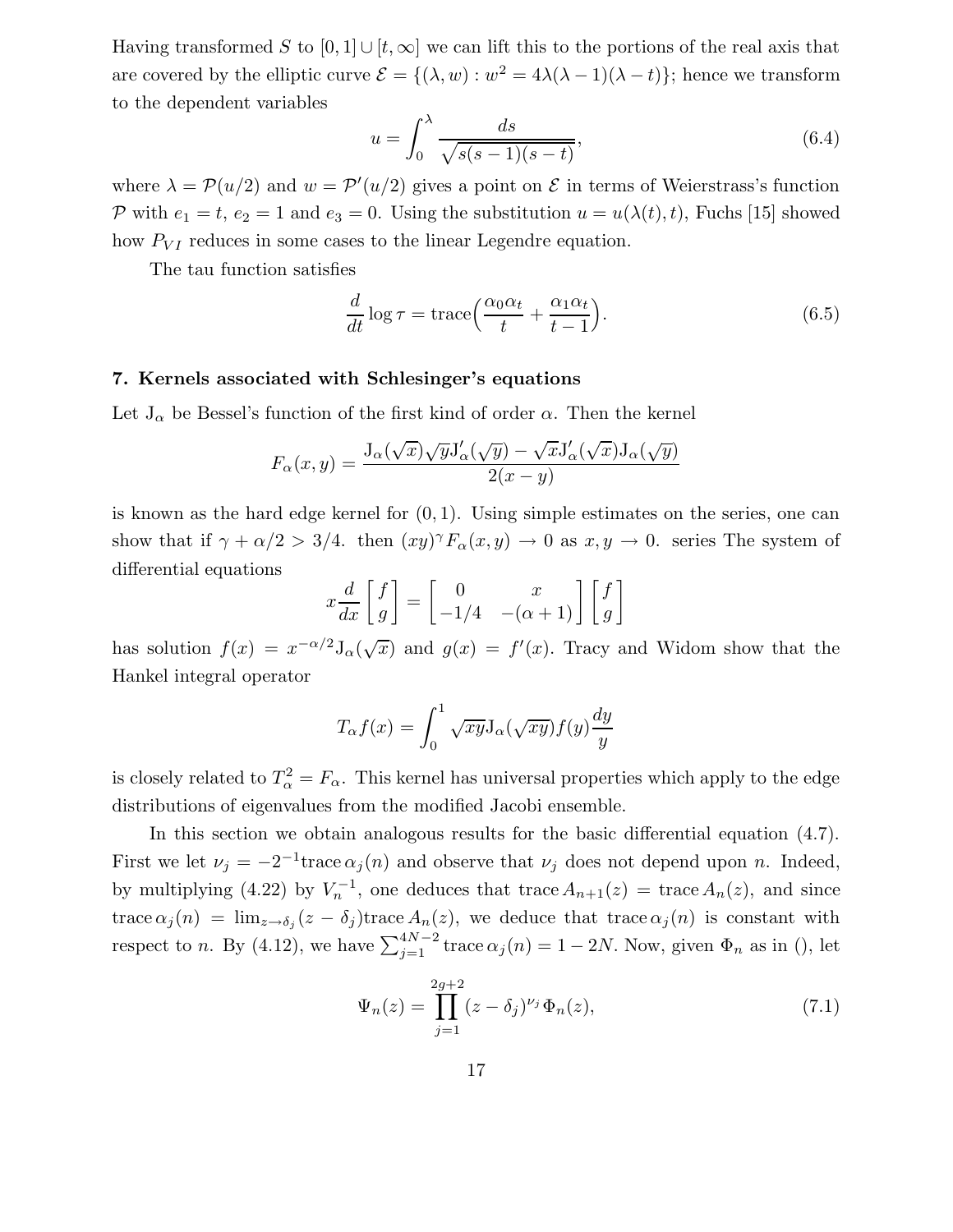and introduce the matrix

$$
J = \begin{bmatrix} 0 & -1 \\ 1 & 0 \end{bmatrix} \tag{7.2}
$$

We next introduce the matrix valued kernel

$$
M_n(z,\zeta) = \frac{\Psi_n(z)^\dagger J \Psi_n(\zeta)}{-2\pi i(z-\zeta)};\tag{7.3}
$$

we aim to show that  $M_n$  is positive definite as an integral operator on  $L^2(S)$ , and we observe that this property does not change if we introduce weights on S.

**Proposition 7.1.** Let  $E_{n-1}(z,\zeta)$  be the kernel of the orthogonal projection onto  $\text{span}\{x^j:$  $j = 0, \ldots, n - 1$  in  $L^2(\rho)$ . Then the top left entry of  $M_n(z, \zeta)$  equals

$$
M_n(z,\zeta)_{11} = \frac{h_n}{h_{n-1}} \prod_{j=1}^{2g+2} (z-\delta_j)^{\nu_j} \prod_{j=1}^{2g+2} (\zeta-\delta_j)^{\nu_j} E_{n-1}(z,\zeta). \tag{7.4}
$$

Proof. The Christoffel–Darboux formula gives

$$
E_n(z,\zeta) = \frac{p_n(z)p_{n-1}(\zeta) - p_{n-1}(z)p_n(\zeta)}{h_n(z-\zeta)}.
$$
\n(7.5)

One can find  $\Psi_n(z)^{\dagger} J \Psi_n(\zeta)$  by direct calculation, and compare with this.

Let  $\beta_j(n) = \alpha_j(n) + \nu_j I_2$ , which has zero trace. Furthermore, if  $\Phi_n$  is a solution of the basic differential equation (4.14), then

$$
\frac{d}{dz}\Psi_n(z) = B_n(z)\Psi_n(z)
$$
\n(7.6)

where

$$
B_n(z) = \sum_{j=1}^{2g+2} \frac{\beta_j(n)}{z - \delta_j}.
$$
 (7.7)

We pause to note an existence result for solutions of the matrix system  $(7.6)$ .

**Lemma 7.2.** Suppose that  $\beta_j(n)$  has eigenvalues  $\pm \lambda_j(n)$  where  $2\lambda_j(n)$  is not an integer. Then on a neighbourhood of  $\delta_j$ , there exists an analytic matrix function  $\Xi_{n,j}$  such that

$$
\Psi_n(x) = \Xi_{n,j}(z)(x - \delta_j)^{\beta_j(n)}\tag{7.8}
$$

satisfies (7.6).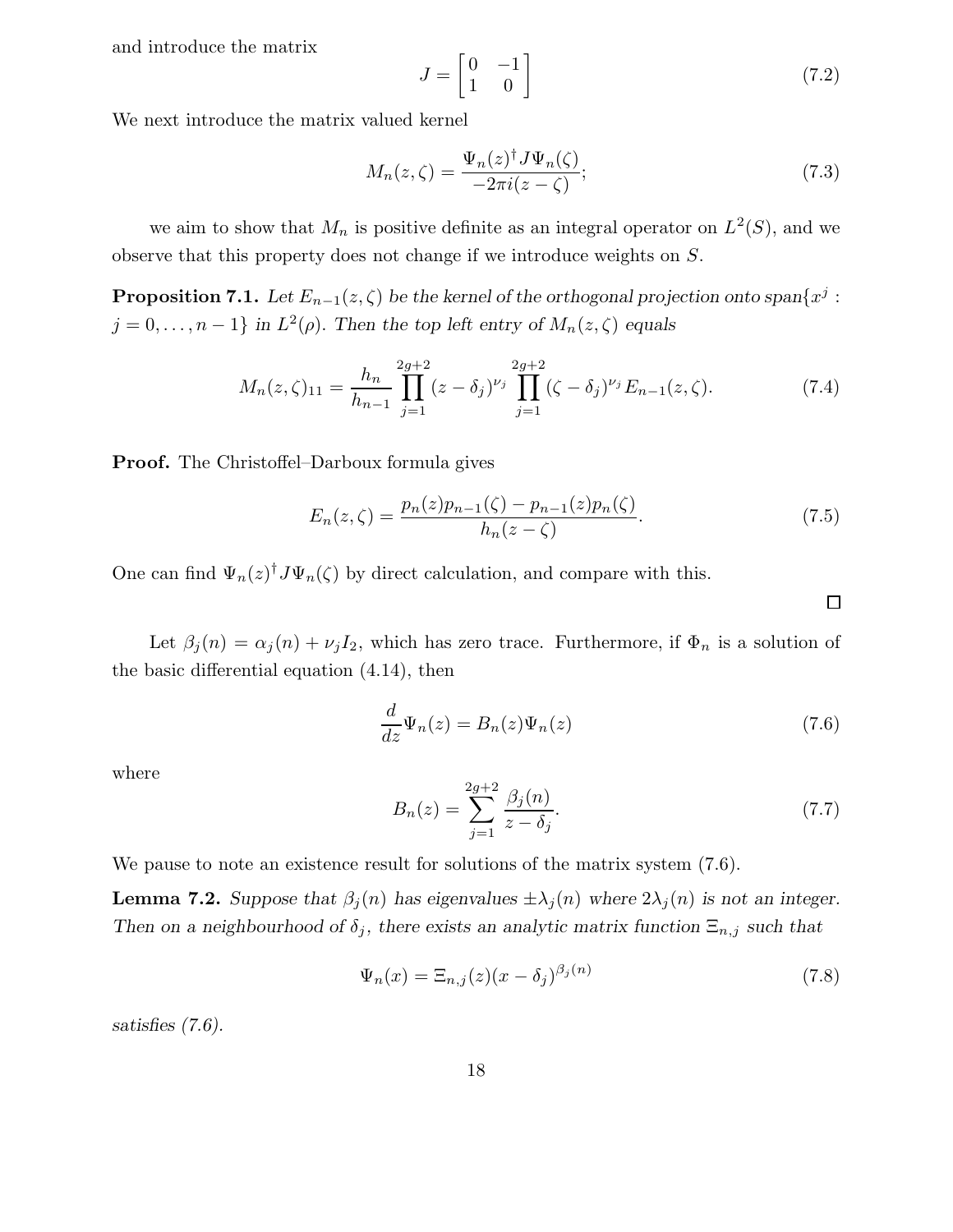Proof. This follows from Turrittin's theorem.

For notational simplicity, we consider the interval  $(\delta_1, \delta_2)$  and assume that  $\delta_1 = 0$  and  $1 < \delta_2$ ; the general case follows by scaling. For a continuous function  $\phi : (0,1) \to \mathbf{R}^{4g+2}$ , the Hankel operator  $\Gamma_{\phi}: L^2((0,1); dy/y; \mathbf{R}) \to L^2((0,1); dy/y; \mathbf{R}^{4g+2}(\mathbf{R}))$  is given by

$$
\Gamma_{\phi} f(x) = \int_0^1 \phi(xy) f(y) \frac{dy}{y}.
$$
\n(7.9)

Since  $\beta_k(n)$  has zero trace, the matrix  $(\delta_1 - \delta_k)J\beta_k(n)$  is real symmetric and hence is congruent to either

$$
\sigma_k = \pm \begin{bmatrix} 1 & 0 \\ 0 & 1 \end{bmatrix}, \quad \pm \begin{bmatrix} 1 & 0 \\ 0 & 0 \end{bmatrix}, \quad \begin{bmatrix} 1 & 0 \\ 0 & -1 \end{bmatrix}, \quad \begin{bmatrix} 0 & 0 \\ 0 & 0 \end{bmatrix}; \tag{7.10}
$$

let  $\sigma = \text{diagonal}[\sigma_k]_{k=2}^{2g+2}$  be the block diagonal sum of these matrices.

**Theorem 7.3.** Suppose that  $\beta_1(n)$  is as in Lemma 7.2. Then there exists  $Z_n$ , a  $2 \times 1$  real vector solution of (7.8) such that  $Z_n(x) \to 0$  as  $x \to \delta_1$  and

$$
K_n(z,\zeta) = \frac{Z_n(\zeta)^\dagger J Z_n(z)}{z-\zeta} \tag{7.11}
$$

defines an integral operator on  $L^2(0,1)$ . Moreover, there exists a real vector Hankel operator  $\Gamma_{\psi_n}$  such that

$$
K_n = \Gamma_{\psi_n}^{\dagger} \sigma \Gamma_{\psi_n} \tag{7.12}
$$

as operators on  $L^2((0,1), dy/y)$ . If  $\sigma \ge 0$ , then  $K_n \ge 0$ .

**Proof.** There exists an invertible constant  $2 \times 2$  matrix  $S_n$  such that

$$
S_n z^{\beta_1(n)} S_n^{-1} = \begin{bmatrix} z^{\lambda_1(n)} & 0\\ 0 & z^{-\lambda_1(n)} \end{bmatrix} . \tag{7.13}
$$

where  $\lambda_1(n) > 0$ . Hence by Lemma 7.2, there exists a constant  $2 \times 1$  matrix C such that  $Z_n(z) = \Psi_n(z)C$  is a solution of (7.6), and  $Z_n(z) = O(|z - \delta_1|^{\lambda_1(n)})$  as  $z \to \delta_1$ . Hence we can introduce  $K_n$ , and next we prove that the kernel satisfies

$$
\left((x-\delta_j)\frac{\partial}{\partial x} + (y-\delta_j)\frac{\partial}{\partial y}\right)K_n(x,y) = \sum_{k:k\neq j} \frac{\delta_j - \delta_k}{(x-\delta_k)(y-\delta_k)} Z_n(y)^\dagger J\beta_k(n) Z_n(x). \tag{7.14}
$$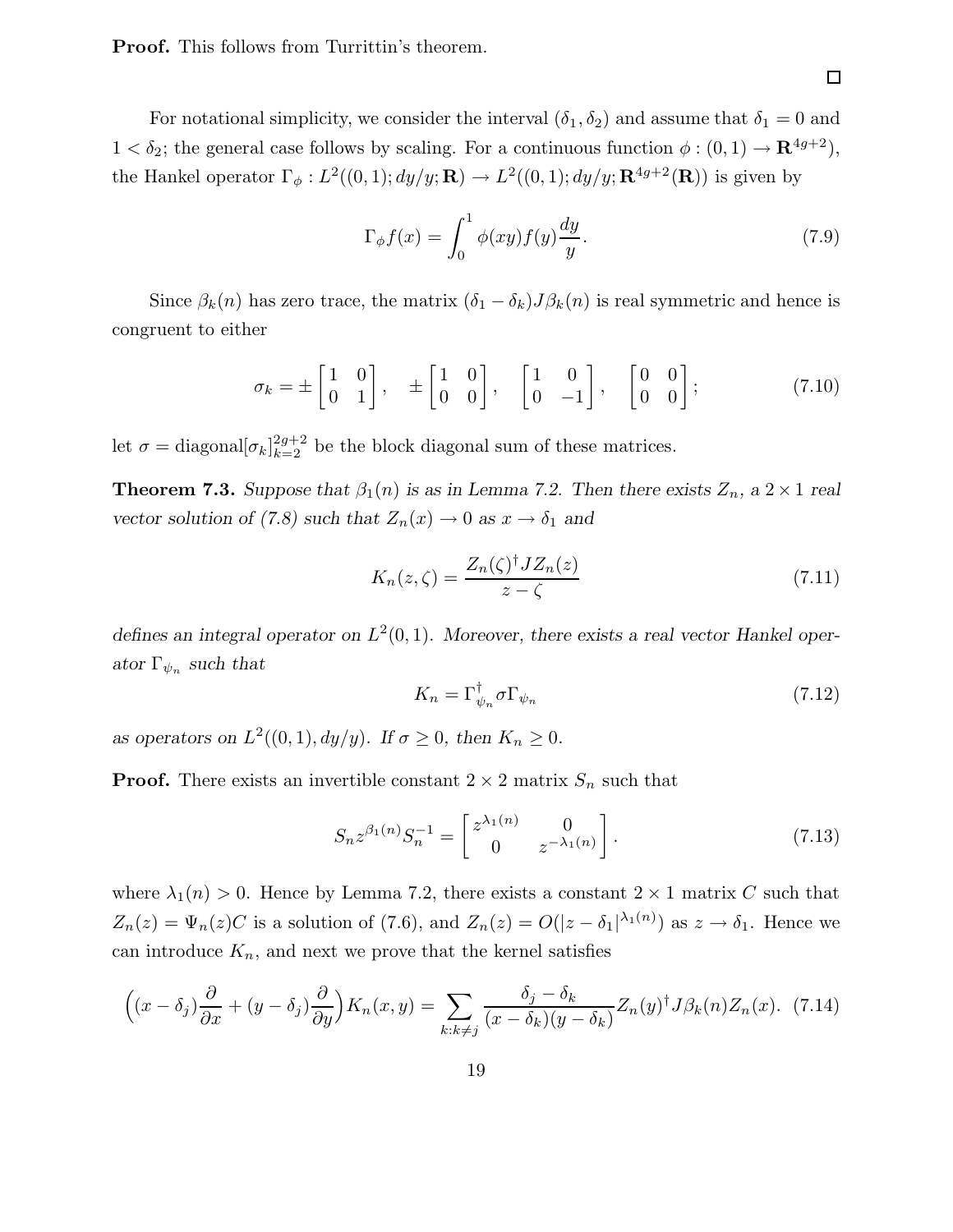Since the  $\beta_k(n)$  have zero trace, we have  $J\beta_k(n) + \beta_k(n)^\dagger J = 0$  and hence the differential equation gives

$$
\begin{split}\n\left( (x - \delta_j) \frac{\partial}{\partial x} + (y - \delta_j) \frac{\partial}{\partial y} \right) Z_n(y)^\dagger J Z_n(x) \\
&= Z_n(y)^\dagger B_n(y)^\dagger J Z_n(x) + Z_n(y)^\dagger J B_n(x) Z_n(x) \\
&= \sum_{k: k \neq j} Z_n(y)^\dagger J \beta_k(n) Z_n(x) \Big( \frac{x - \delta_j}{x - \delta_k} - \frac{y - \delta_j}{y - \delta_k} \Big). \n\end{split} \tag{7.15}
$$

on dividing by  $x - y$ , we obtain

$$
\left( (x - \delta_j) \frac{\partial}{\partial x} + (y - \delta_j) \frac{\partial}{\partial y} \right) \frac{Z_n(y)^\dagger J Z_n(x)}{x - y} = \sum_{k: k \neq j} \frac{\delta_j - \delta_k}{(x - \delta_k)(y - \delta_k)} Z_n(y)^\dagger J \beta_k(n) Z_n(x) \tag{7.16}
$$

as in (7.11).

Now we focus attention on  $j = 1$ . Noting the shape of the final factor in (7.13), we choose

$$
\phi_n(x) = \text{column} \left[ \frac{Z_n(x)}{x - \delta_k} \right]_{k=2,\dots,2g+2} \tag{7.17}
$$

which has a  $2 \times 1$  entry for each endpoint  $\delta_k$  of S after  $\delta_1$ , and the block diagonal matrix

$$
\beta(n) = \text{diagonal}\left[-\delta_k J \beta_k(n)\right]_{k=2,\dots,2g+2}
$$
\n(7.18)

with  $2 \times 2$  blocks, and we consider

$$
\tilde{K}_n(x,y) = \int_0^1 \phi_n(yz)^\dagger \beta(n) \phi_n(zx) \frac{dz}{z}.
$$
\n(7.19)

Then

$$
\left(x\frac{\partial}{\partial x} + y\frac{\partial}{\partial y}\right)\tilde{K}_n(x,y) = \int_0^1 \left(y\phi_n'(yz)^\dagger\beta(n)\phi_n(zx) + x\phi_n(yz)^\dagger\beta(n)\phi_n'(xy)\right)dz
$$
  
=  $\phi_n(y)^\dagger\beta(n)\phi_n(x) - \phi_n(0)^\dagger\beta(n)\phi_n(0).$  (7.20)

By hypothesis (i), we have  $\phi_n(0) = 0$ , so

$$
K_n(x, y) = \tilde{K}_n(x, y) + \xi(x/y)
$$
\n(7.21)

for some function  $\xi$ . But  $Z_n(z)/(z-\delta_1)^{\lambda_1(n)}$  is analytic on a neighbourhood of  $\delta_1$ , so it is clear that  $K_n(x, y) \to 0$  and  $\tilde{K}_n(x, y) \to 0$  as  $x \to \delta_1$  or  $y \to \delta_1$ ; hence  $\xi = 0$ .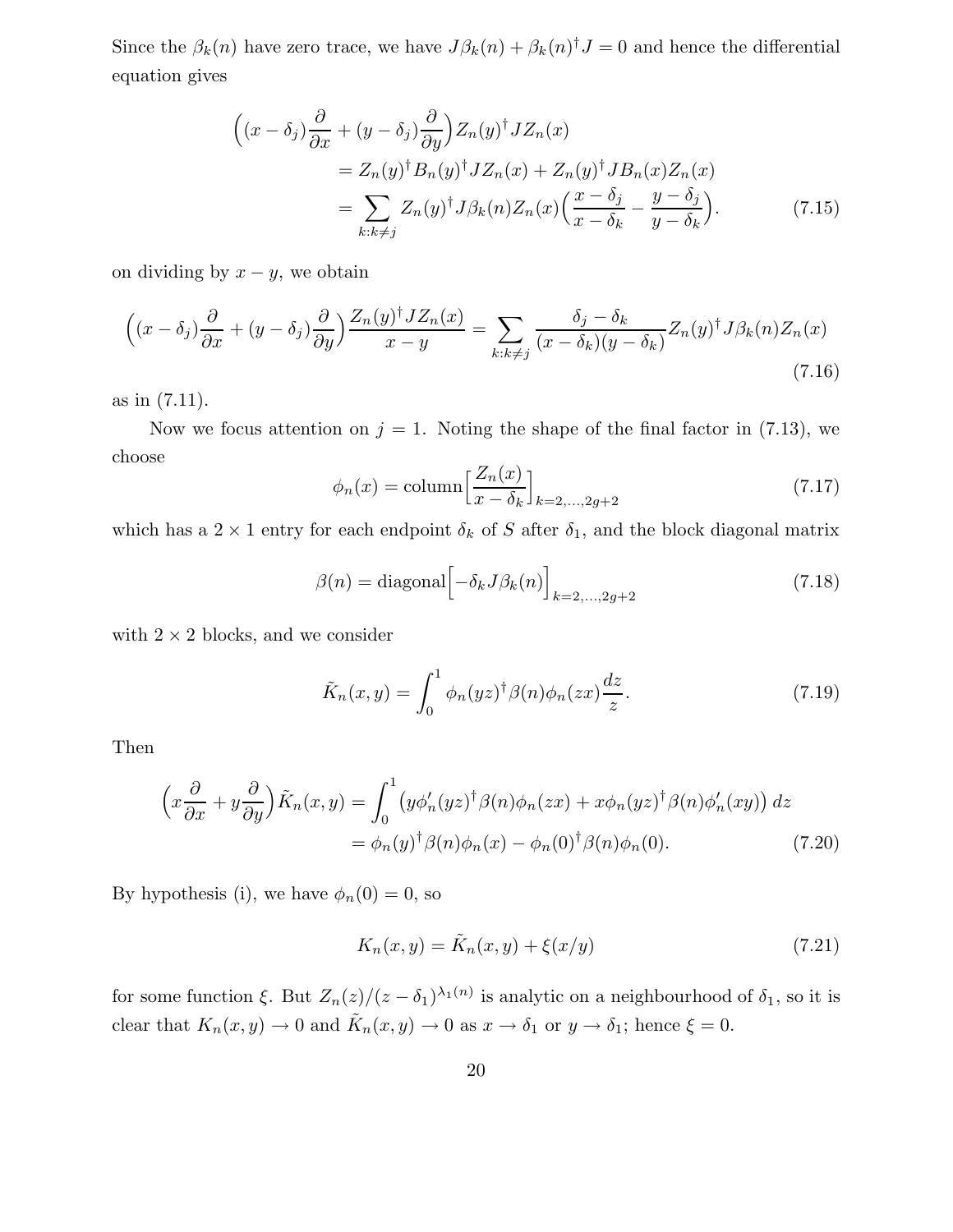By the choice of  $\sigma$ , there exists a block diagonal matrix  $\gamma(n)$  such that  $\gamma(n)^\dagger \sigma \gamma(n) =$  $\beta(n)$ , so we can introduce  $\psi_n(x) = \gamma(n)\phi_n(x)$  such that  $\phi_n(x)^\dagger \beta(n)\phi_n(y) = \psi_n(x)^\dagger \sigma \psi_n(y)$ . For this symbol function  $\psi_n$  we have

$$
K_n(x,y) = \int_0^1 \psi_n(yz)^\dagger \sigma \psi_n(zx) \frac{dz}{z},\tag{7.22}
$$

or in terms of Hankel operators  $K_n = \Gamma_{\psi_n}^{\dagger} \sigma \Gamma_{\psi_n}$ .

**Corollary 7.4** Suppose that  $Z$  is a solution of

$$
\frac{d}{dx}Z = \left(\frac{\beta_0}{x} + \frac{\beta_1}{x-1} + \frac{\beta_t}{x-t}\right)Z\tag{7.23}
$$

such that  $Z(\bar{x}) = \bar{Z}(x)$  and where (i)  $\beta_0$  is as in Lemma 7.2, and  $Z(x) \to 0$  as  $x \to 0$ ;

- (ii)  $J\beta_1$  is positive definite;
- (iii)  $J\beta_t \geq 0$ .

Then there exist an invertible real matrix S and a real diagonal matrix D such that

$$
\psi(x) = \begin{bmatrix} \frac{SZ(x)}{x-1} \\ \frac{DSZ(x)}{x-t} \end{bmatrix}
$$
\n(7.24)

satisfies  $\psi(\bar{x}) = \overline{\psi(x)}$  and

$$
\frac{Z(y)^\dagger JZ(x)}{x-y} = \int_0^1 \psi(xz)^\dagger \psi(zy) \frac{dz}{z}.
$$
 (7.25)

**Proof.** We can simultaneously reduce the quadratic forms associated with  $J\beta_1$  and  $J\beta_t$ , and introduce an invertible real matrix S such that  $J\beta_1 = SS^{\dagger}$  and  $J\beta_t = SD^2S^{\dagger}$ , where D is a real diagonal matrix such that the diagonal entries of  $D^2$  satisfy  $\det(\beta_1 - \lambda \beta_t) = 0$ . Then we can write

$$
-\psi(y)^{\dagger}\psi(x) = Z(y)^{\dagger}\left(\frac{J\beta_1}{(x-1)(y-1)} + \frac{J\beta_t t}{(x-t)(y-t)}\right)Z(x).
$$
 (7.26)

Now we can follow the proof of Theorem 7.3, and deduce that

$$
-\psi(y)^{\dagger}\psi(x) = \left(x\frac{\partial}{\partial x} + y\frac{\partial}{\partial y}\right)\frac{Z(y)^{\dagger}JZ(x)}{x - y};
$$
\n(7.27)

hence we can obtain the result by integrating and using (i).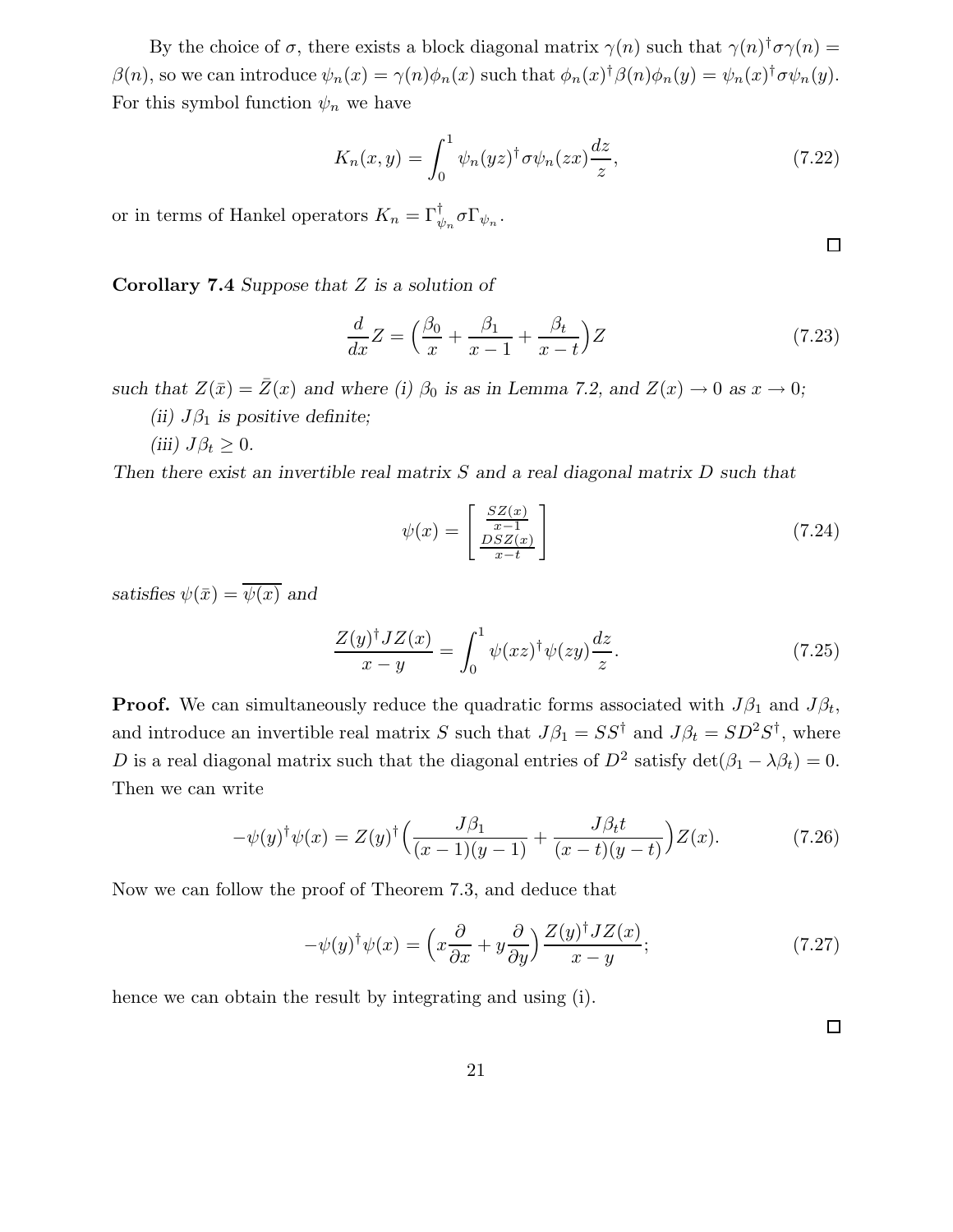**Example 7.5** For the semicircle law on  $[a, b]$ , as in example 5.2, we have

$$
J\beta_a(n) = \begin{bmatrix} \frac{n(b-a)}{2h_{n-1}} & \frac{2n+1}{4} \\ \frac{2n+1}{4} & \frac{(n+1)(b-a)h_{n-1}}{8} \end{bmatrix}
$$
 (7.28)

and

$$
J\beta_b(n) = \begin{bmatrix} \frac{-n(b-a)}{2h_{n-1}} & \frac{2n+1}{4} \\ \frac{2n+1}{4} & \frac{-(n+1)(b-a)h_{n-1}}{8} \end{bmatrix},
$$
(7.29)

so that

$$
\det J\beta_a(n) = \det J\beta_b(n) = \frac{n(n+1)(b-a)^2}{16} - \frac{(2n+1)^2}{16}.
$$
 (7.30)

In particular, when  $a = -1$  and  $b = 1$ , the matrices  $J\beta_{-1}(n)$  and  $J\beta_1(n)$  are indefinite.

# 8. The tau function realised by a linear system

In this section, we express the tau function of  $K_n$  from Theorem 7.3 as a Fredholm determinant, and then obtain this from the solution of an integral equation of Gelfand– Levitan type. The first step is to realise the solution of a basic differential equation () by a linear system, and then we can apply methods of scattering theory.

The differential equation

$$
\frac{dZ_n}{dx} = B_n(x)Z_n(x) \tag{8.1}
$$

has a solution from which we constructed a symbol function

$$
\psi_n(x) = \text{column} \left[ \frac{\gamma(n)Z(x)}{x - \delta_k} \right]_{k=2}^{2g+2}.
$$
\n(8.2)

Suppressing *n* for simplicity, we change  $x \in (0, 1)$  to  $t \in (0, \infty)$  by letting  $x = \delta_1 + e^{-t}$  and in the new variables write

$$
\psi(t) = \sum_{\ell=0}^{\infty} \chi_{\ell} e^{-(\lambda_1 + \ell)t}.
$$
\n(8.3)

where  $\sum_{\ell=0}^{\infty} ||\chi_{\ell}|| < \infty$ . Likewise, we write  $\tau(t)$  for  $\tau(\delta_1 + e^{-t})$ .

**Definition.** Let K be a trace class operator on  $L^2(0,\infty)$ . Then we define the tau function by

$$
\tau(t) = \det(I - KP_{(t,\infty)}).
$$
\n(8.4)

This definition is motivated by Proposition 3.3 and Theorem 5.1.

Let  $\Omega = \{z : \Re z \ge 0\}$  be the open right half-plane, and suppose that  $\Psi : \Omega \to M_n(\mathbf{C})$ is an analytic function such that  $\Psi(x) = \Psi(x)^\dagger$  for  $x > 0$  and

$$
\int_0^\infty x \|\Psi(x+s)\|^2 dx < \infty \qquad (s \in \Omega). \tag{8.5}
$$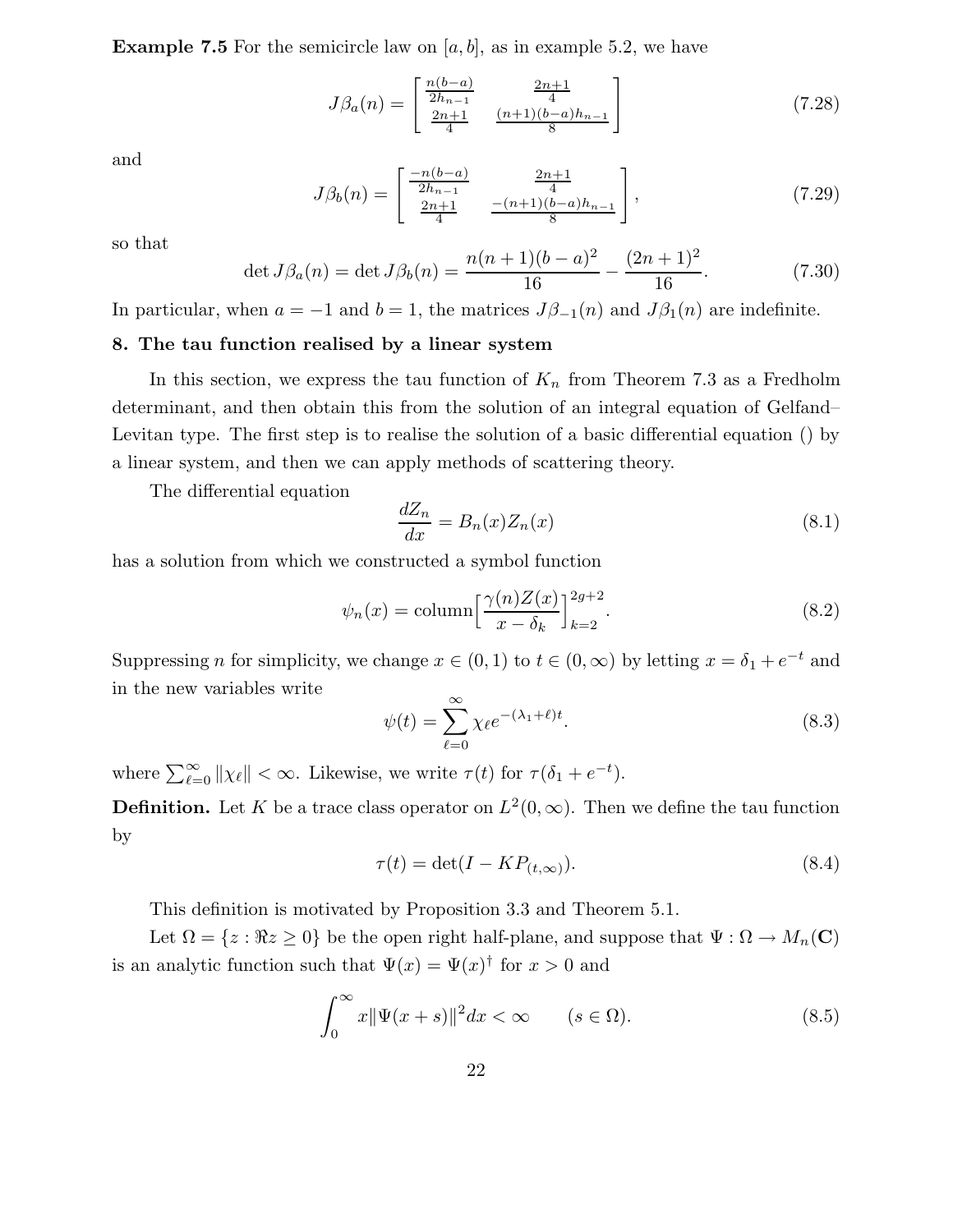Let  $\Psi_{(s)} = \Psi(x+2s)$  and  $\Psi_{(s)}^*(x) = \Psi(x+2\bar{s})^{\dagger}$  and let  $\sigma$  be a constant matrix; then let  $K_s = \Gamma_{\Psi^*_{(s)}} \sigma \Gamma_{\Psi_{(s)}}$  be a family of operators on  $L^2(0, \infty)$ .

**Proposition 8.1.** (i) The  $\tau$  function associated with  $K = \Gamma_{\Psi^*} \sigma \Gamma_{\Psi}$  is  $\tau(2s) = \det(I - K_s)$ , which gives an analytic function on  $\Omega$ .

(ii) Let  $q(s) = -2\frac{d^2}{ds^2} \log \tau(2s)$ . Then  $q(s)$  is meromorphic on  $\Omega$ , and analytic where  $\int_0^\infty x \|\Psi(x+s)\|^2 dx < 1.$ 

(iii) Suppose that  $\Psi$  is periodic with imaginary period p. Then q also has period p.

(iv) If  $0 \leq K \leq I$ , then  $\tau(s)$  is non-negative for  $0 < s < \infty$ , increasing and converges to one as  $s \to \infty$ .

**Proof.** (i) As in Schwarz's reflection principle,  $s \mapsto \Psi^*_{(s)}$  is analytic, and  $\Gamma_{\Psi_{(s)}}$  is Hilbert– Schmidt, so  $K_s$  is analytic trace-class valued function on  $\Omega$ . Using unitary equivalence, one checks that

$$
\det(I - K_s) = \det(I - P_{(2s,\infty)}K) \tag{8.6}
$$

for  $s > 0$ .

(ii) Except on the discrete set of zeros of  $\tau(2s)$ , the operator  $I - K_s$  is invertible and

$$
q(s) = 2\frac{d}{ds}\text{trace}\left((I - K_s)^{-1}\frac{dK_s}{ds}\right). \tag{8.7}
$$

 $\Box$ 

- (iii) Since  $\bar{p}$  is also a period, we have  $\Psi^*_{(s+p)}(x) = \Psi_{(s)}(x)$  and hence  $K_s = K_{s+p}$ .
- (iv) This follows from (8.7).

Next, we obtain an alternative formula for q by realising  $\Psi$  via a linear system. The technique is suggested by the inverse scattering transform.

Let  $H_0 = \mathbb{C}^{4g+2}$  be the column vectors,  $H = \ell^2$  be Hilbert sequence space, written as infinite columns, and introduce an infinite row of column vectors  $C \in \ell^2(H_0)$  by  $C =$  $(\chi_{\ell}/\|\chi_{\ell}\|^{1/2})_{\ell=0}^{\infty}$  and a column  $B \in {\ell}^2$  by  $B = (\|\chi_{\ell}\|^{1/2})_{\ell=0}^{\infty}$  and the infinite square matrix  $A = \text{diagonal}(\ell + \lambda_1)_{\ell=0}^{\infty}$ . While A is real and symmetric, we will write  $A^{\dagger}$  in some subsequent formulas, so as to emphasize their symmetry.

In the following result we use the  $(4g + 3) \times (4g + 3)$  block matrices

$$
W(x,y) = \begin{bmatrix} U(x,y) & v(x,y) \\ w(x,y)^\dagger & z(x,y) \end{bmatrix}, \Psi(x) = \begin{bmatrix} 0 & \psi(x) \\ \psi(\bar{x})^\dagger & 0 \end{bmatrix},
$$
(8.8)

so that  $\Psi(\bar{x}) = \Psi(x)^{\dagger}$  and the matrix Hamiltonian

$$
H(x) = \begin{bmatrix} U(x,x)\sigma & v(x,x) \\ w(x,x)^\dagger \sigma & z(x,x) \end{bmatrix}
$$
 (8.9)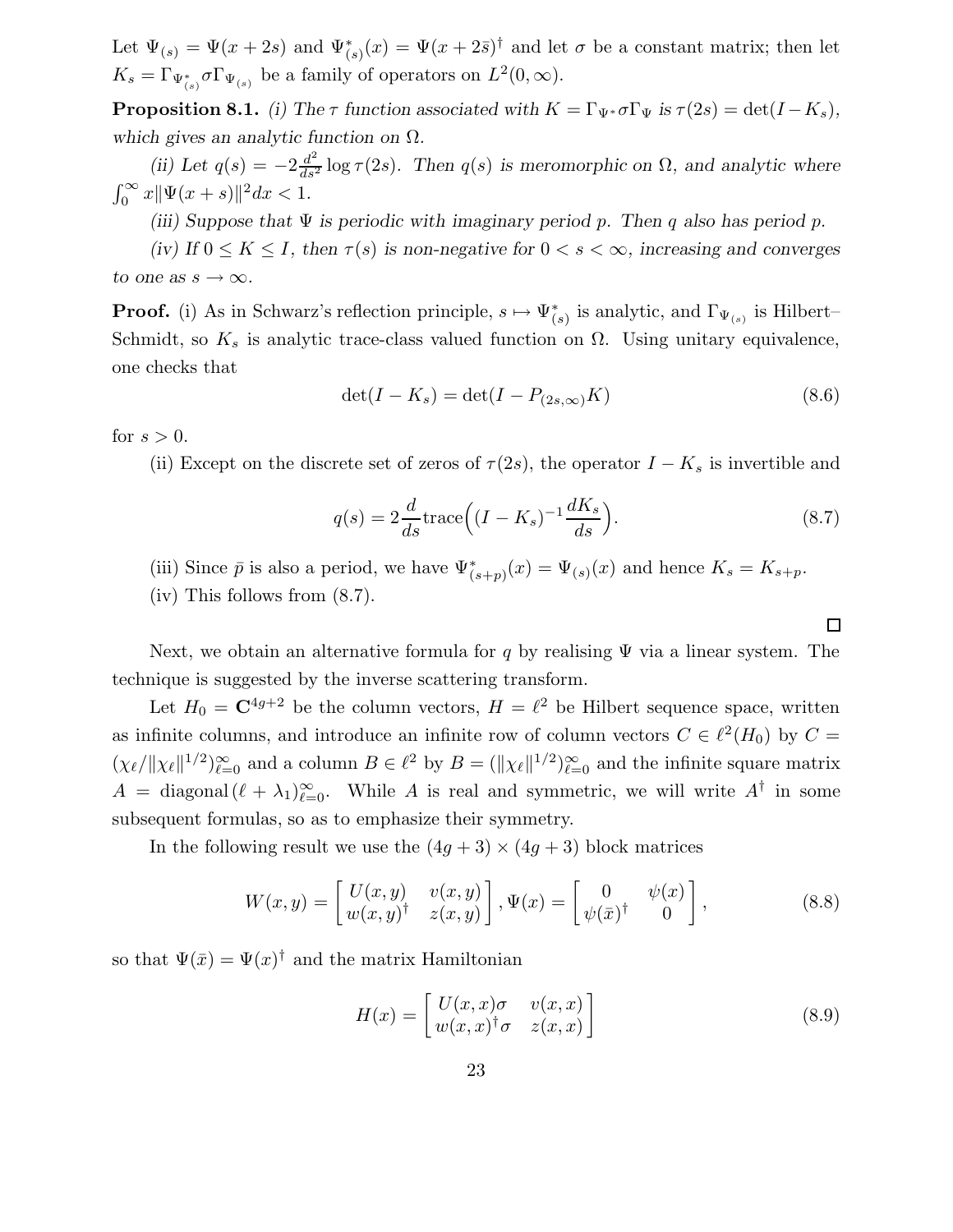where  $v, w \in H_0$ , U operates upon  $H_0$  and z is a scalar. To simplify the statements of results, we use a special non-associative product ∗ defined by

$$
\begin{bmatrix} U & v \\ w^{\dagger} & z \end{bmatrix} * \begin{bmatrix} 0 & \phi \\ \phi^{\dagger} & 0 \end{bmatrix} = \begin{bmatrix} v\phi^{\dagger} & U\sigma\phi \\ z\phi^{\dagger} & w^{\dagger}\sigma\phi \end{bmatrix}.
$$
 (8.10)

**Theorem 8.2** (i) The symbol  $\psi$  is realised by the linear system  $(-A, B, C)$ , so

$$
\psi(t) = Ce^{-tA}B.\tag{8.11}
$$

(ii) There exists a solution of the Gelfand–Levitan equation

$$
W(x, y) + \Psi(x + y) + \int_{x}^{\infty} W(x, s) * \Psi(s + y) ds = 0 \qquad (0 < x < y)
$$
 (8.12)

such that the tau function of Proposition  $8.1(i)$  satisfies

$$
\frac{d}{dx}\log \tau(2x) = \text{trace}\,H(x) \qquad (x>0). \tag{8.13}
$$

Proof. (i) This follows from (8.7).

(ii) We introduce the modified observability Gramian

$$
Q_x^{\sigma} = \int_x^{\infty} e^{-sA^{\dagger}} C^{\dagger} \sigma C e^{-sA} ds \qquad (x > 0)
$$
 (8.14)

to take account of  $\sigma$ , and the usual controllability Gramian

$$
L_x = \int_x^{\infty} e^{-sA} BB^{\dagger} e^{-sA^{\dagger}} ds \qquad (8.15)
$$

which define trace class operators on  $\ell^2$  such that  $L_x \geq 0$ . The controllability operator  $\Xi_x: L^2((0,\infty);H_0)\to H$  is

$$
\Xi_x f = \int_x^{\infty} e^{-tA} Bf(s) \, ds \tag{8.16}
$$

while the observability operator is  $\Theta_x : L^2((0,\infty);H_0) \to H$  is

$$
\Theta_x f = \int_x^{\infty} e^{-sA^{\dagger}} C^{\dagger} f(s) ds.
$$
 (8.17)

Finally, we let  $\psi(x)(s) = \psi(s + 2x)$ , so that  $\psi(x)$  is realised by  $(-A, e^{-xA}B, e^{-xA}C)$ . In terms of these operators, we have the basic identities

$$
\Gamma_{\psi_{(x)}} = \Theta_x^{\dagger} \Xi_x, \qquad \Gamma_{\psi_{(x)}}^{\dagger} = \Xi_x^{\dagger} \Theta_x \tag{8.18}
$$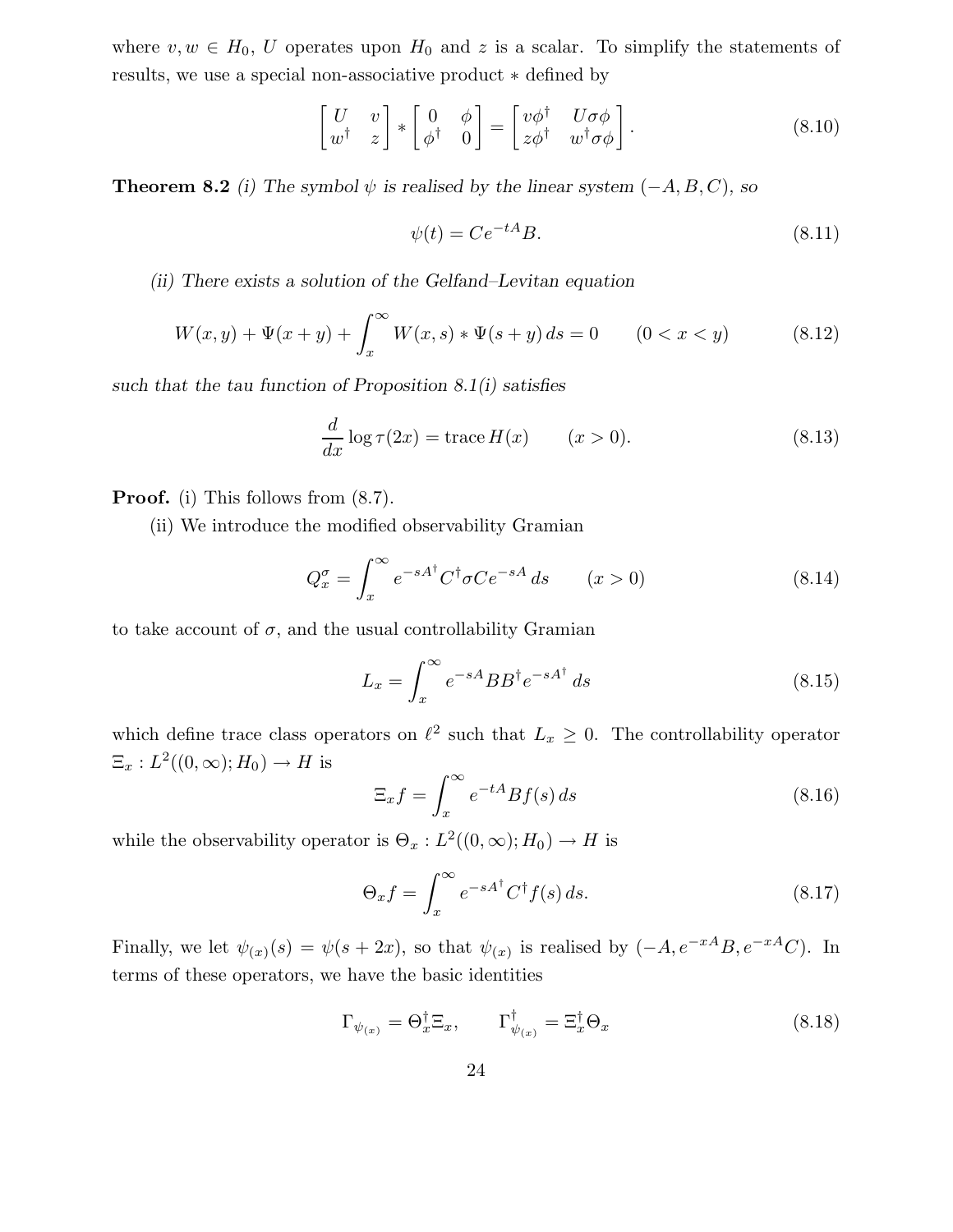while

$$
L_x = \Xi_x \Xi_x^{\dagger} \quad \text{and} \quad Q_x^{\sigma} = \Theta_x \sigma \Theta_x^{\dagger}.
$$
 (8.19)

Hence we can rearrange the factors in the Fredholm determinants

$$
\det(I - \lambda \Gamma^{\dagger}_{\psi_{(x)}} \sigma \Gamma_{\psi_{(x)}}) = \det(I - \lambda \Xi^{\dagger}_x \Theta_x \sigma \Theta^{\dagger}_x \Xi_x)
$$
  
= 
$$
\det(I - \lambda \Xi_x \Xi^{\dagger}_x \Theta_x \sigma \Theta^{\dagger}_x)
$$
  
= 
$$
\det(I - \lambda L_x Q_x^{\sigma}). \tag{8.20}
$$

We deduce that

$$
\log \tau(2x) = \log \det(I - \Gamma_{\psi}^{\dagger} \sigma \Gamma_{\psi} P_{(2x,\infty)})
$$
  
\n
$$
= \log \det(I - \sigma \Gamma_{\psi} P_{(2x,\infty)} \Gamma_{\psi}^{\dagger})
$$
  
\n
$$
= \log \det(I - \sigma \Gamma_{\psi_{(x)}} \Gamma_{\psi_{(x)}}^{\dagger})
$$
  
\n
$$
= \log \det(I - \Gamma_{\psi_{(x)}}^{\dagger} \sigma \Gamma_{\psi_{(x)}})
$$
  
\n
$$
= \operatorname{trace} \log(I - L_x Q_x^{\sigma}), \qquad (8.21)
$$

and hence

$$
\frac{d}{dx}\log \tau(2x) = \text{trace}\Big((I - L_x Q_x^{\sigma})^{-1} \left(e^{-xA}BB^{\dagger}e^{-xA^{\dagger}}Q_x^{\sigma} + L_x e^{-xA^{\dagger}}C^{\dagger}\sigma Ce^{-xA}\right)\Big) \n= B^{\dagger}e^{-xA^{\dagger}}Q_x^{\sigma}(I - L_x Q_x^{\sigma})^{-1}e^{-xA}B \n+ \text{trace }\sigma Ce^{-xA}(I - L_x Q_x^{\sigma})^{-1}L_x e^{-xA^{\dagger}}C^{\dagger}.
$$
\n(8.22)

The integral equation

$$
\begin{bmatrix}\nU(x,y) & v(x,y) \\
w(x,y)^\dagger & z(x,y)\n\end{bmatrix} +\n\begin{bmatrix}\n0 & \psi(x+y) \\
\psi(x+y)^\dagger & 0\n\end{bmatrix} \\
+ \int_x^\infty \begin{bmatrix}\nU(x,s) & v(x,s) \\
w(x,s)^\dagger & z(x,s)\n\end{bmatrix} * \begin{bmatrix}\n0 & \psi(s+y) \\
\psi(s+y)^\dagger & 0\n\end{bmatrix} ds = 0
$$
\n(8.23)

reduces to the identities

$$
U(x,y) = -\int_x^{\infty} v(x,s)\psi(s+y)^{\dagger} ds
$$
  

$$
z(x,y) = -\int_x^{\infty} \psi(s+y)^{\dagger} \sigma w(x,s) ds
$$
 (8.24)

and the pair of integral equations

$$
v(x,y) + \psi(x+y) - \int_x^{\infty} \int_x^{\infty} v(x,t)\psi(t+s)^{\dagger}\sigma\psi(s+y) dsdt = 0
$$
 (8.25)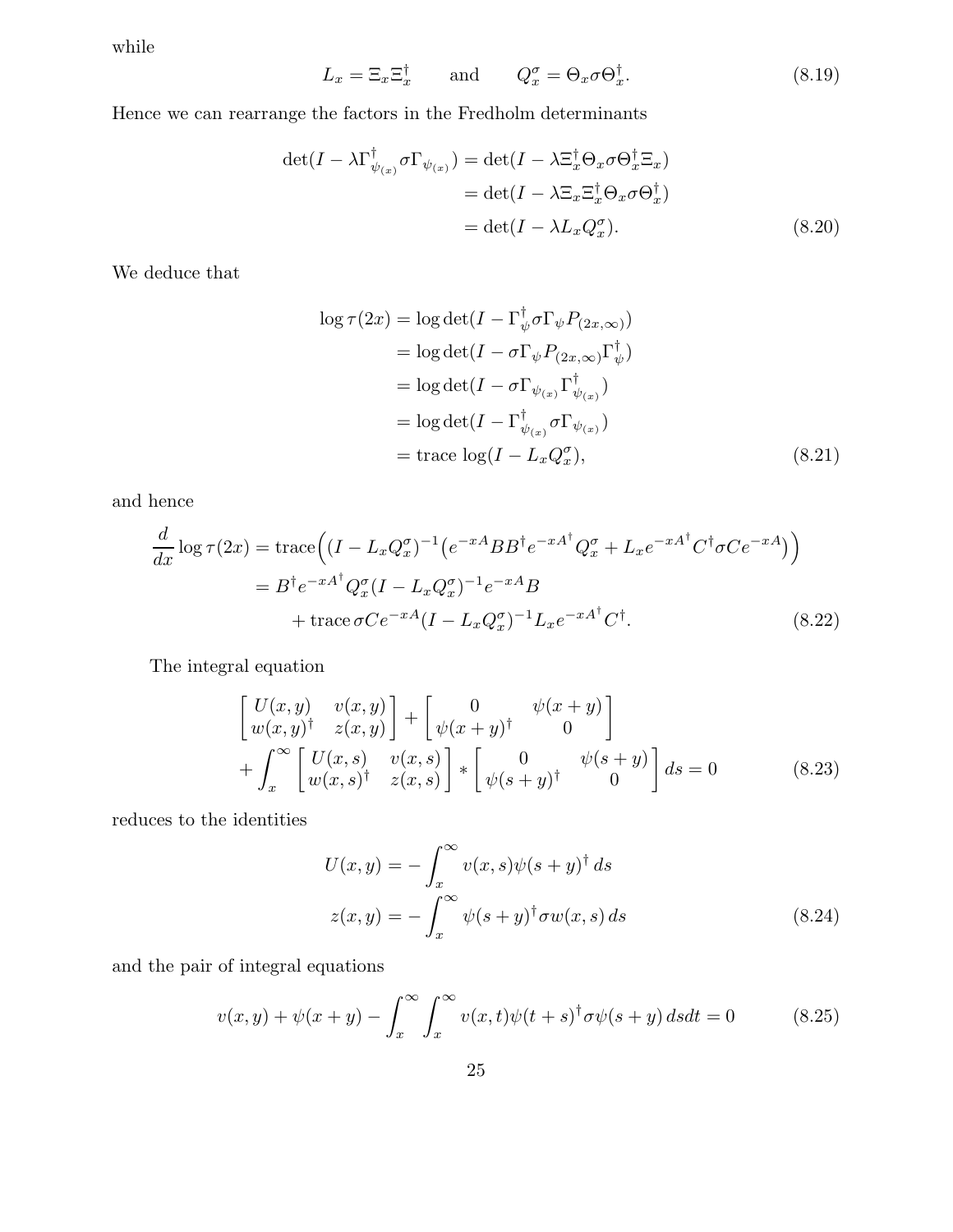and

$$
w(x,y) + \psi(x+y) - \int_x^{\infty} \int_x^{\infty} \psi(s+y)\psi(t+s)^\dagger \sigma w(x,t) \, dt \, ds = 0. \tag{8.26}
$$

To solve these integral equations, we let

$$
v(x,y) = -Ce^{-xA}(I - L_x Q_x^{\sigma})^{-1}e^{-yA}B
$$
\n(8.27)

and

$$
w(x,y) = -Ce^{-yA}(I - L_x Q_x^{\sigma})^{-1}e^{-xA}B;
$$
\n(8.28)

then by substituting these into (8.21) we obtain the diagonal blocks of the solution, namely

$$
U(x,y) = Ce^{-xA}(I - L_x Q_x^{\sigma})^{-1}L_x e^{-yA^{\dagger}} C^{\dagger}
$$
\n(8.29)

and

$$
z(x,y) = B^{\dagger} e^{-yA^{\dagger}} Q_x^{\sigma} (I - L_x Q_x^{\sigma})^{-1} e^{-xA} B.
$$
 (8.30)

Hence we can identify the trace of the solution as

trace 
$$
H(x)
$$
 = trace  $\sigma U(x, x) + z(x, x)$   
\n= trace  $\sigma C e^{-xA} (I - L_x Q_x^{\sigma})^{-1} e^{-xA^{\dagger}} C^{\dagger}$   
\n+  $B^{\dagger} e^{-xA^{\dagger}} Q_x^{\sigma} (I - L_x Q_x^{\sigma})^{-1} e^{-xA} B$   
\n=  $\frac{d}{dx} \log \tau (2x)$ . (8.31)

**Proposition 8.3.** Suppose that  $W(x, y)$  is a solution of the Gelfand–Levitan equation (8.11) and  $\int_0^\infty x ||\Psi(x)||^2 dx < 1$ . Then

$$
\left(\frac{\partial^2}{\partial x^2} - \frac{\partial^2}{\partial y^2}\right) W(x, y) = -2\frac{dH}{dx} W(x, y).
$$
\n(8.32)

**Proof.** By integrating by parts, we obtain the identity

$$
\left(\frac{\partial^2}{\partial x^2} - \frac{\partial^2}{\partial y^2}\right) W(x, y) - 2\frac{dH}{dx}\Psi(x+y) + \int_x^\infty \left(\frac{\partial^2}{\partial x^2} - \frac{\partial^2}{\partial s^2}\right) W(x, s) * \Psi(s+y) ds = 0
$$
 (8.33)

for  $0 < x < y$ . One can easily verify that the product  $*$  and the standard matrix multiplication satisfy  $(QW) * \Psi = Q(W * \Psi)$ , hence the formula

$$
-2\frac{dH}{dx}W(x,y) - 2\frac{dH}{dx}\Psi(x+y) - \int_{x}^{\infty} \left(2\frac{dH}{dx}W(x,s)\right) * \Phi(s+y) ds = 0 \tag{8.34}
$$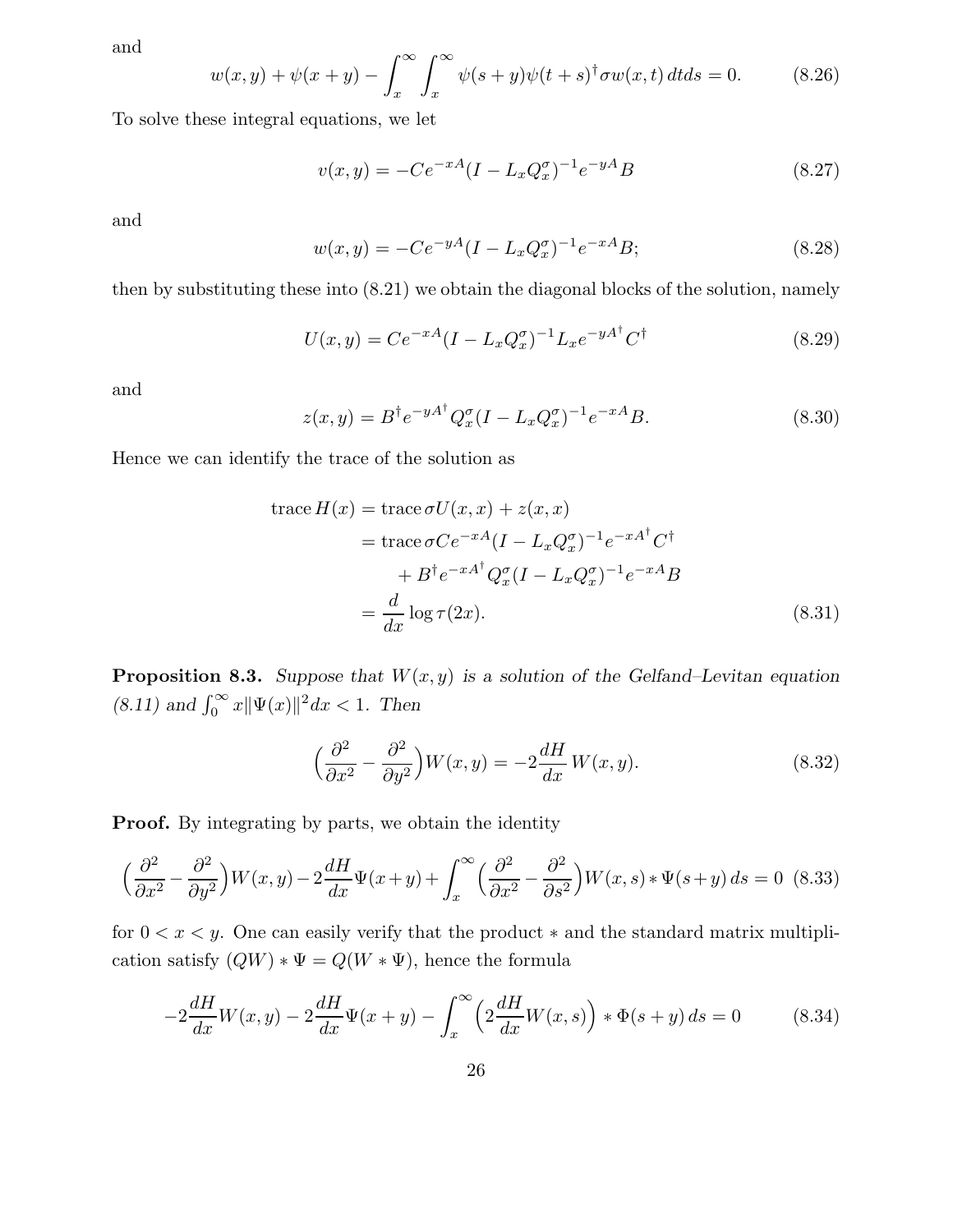follows from multiplying (8.33) by  $-2\frac{dH}{dx}$ , and this shows that both  $-2\frac{dH}{dx}W(x, y)$  and  $\left(\frac{\partial^2}{\partial x^2} - \frac{\partial^2}{\partial y^2}\right)$  $\frac{\partial^2}{\partial y^2}$  W $(x, y)$  are solutions of the same integral equation. By uniqueness of solutions, they are equal.

 $\Box$ 

Suppose that  $\varphi_{\lambda}(x)$  satisfies  $-\varphi''_{\lambda}(x) + q(x)\varphi_{\lambda}(x) = \lambda \varphi_{\lambda}(x)$ ; then  $W(x, y) = \cos y \sqrt{\lambda} \varphi_{\lambda}(x)$  gives a solution of the hyperbolic equation (8.31). In the next section, we consider cases in which we can find such solutions explicitly.

# 9. Integrability of the tau function of a linear system

In this section we consider the algebraic properties of  $\tau$ , and how these depend upon the properties of  $Z$  in the linear differential equation  $(8.1)$  with rational matrix coefficients and  $\psi$  from Theorem 8.2. The main connection between  $\tau$  and  $\phi$  is given by the Gelfand Levitan equation of Theorem 8.2, and the consequent differential equation of Proposition 8.3, which introduces the potential  $q$ . To describe these, we recall some terminology from the algebraic theory of differential equations.

Let **F** be a field with differential  $\partial$  that contains the subfield **C** of constants and adjoin an element h to form  $F(h)$ , where either:

- (i)  $h = \int g$  for some  $g \in \mathbf{F}$ , so  $\partial h = g$ ;
- (ii)  $h = \exp \int g$  for some  $g \in \mathbf{F}$ ; or
- (iii) h is algebraic over  $\bf{F}$ .

**Definition** Let  $\mathbf{F}_j$  be a field with differential  $\partial$  that contains the subfield C of constants and suppose that

$$
\mathbf{F}_1 \subseteq \mathbf{F}_2 \subseteq \ldots \subseteq \mathbf{F}_n \tag{9.1}
$$

where  $\mathbf{F}_j$  arises from  $\mathbf{F}_{j-1}$  by applying some operation (i), (ii) or (iii). Then  $\mathbf{F}_n$  is a Liouvillian extension of  $\mathbf{F}_1$ .

**Example 9.1** The tau function (5.26) is an element of some Liouvillian extension of  $C(x)$ . Furthermore, the Chebyshev polynomials of the second kind are described most simply in terms of  $U_n(\cos\theta)$ 

**Definition.** Let q be meromorphic on C. We say that q is algebro-geometric if there exists  $R: \mathbb{C}^2 \to \mathbb{C} \cup \{\infty\}$  such that (i)  $x \mapsto R(x; \lambda)$  is meromorphic, (ii)  $\lambda \mapsto R(x; \lambda)$  is polynomial; and

$$
-R''' + 4(q - \lambda)R' + 2q'R = 0.
$$
\n(9.2)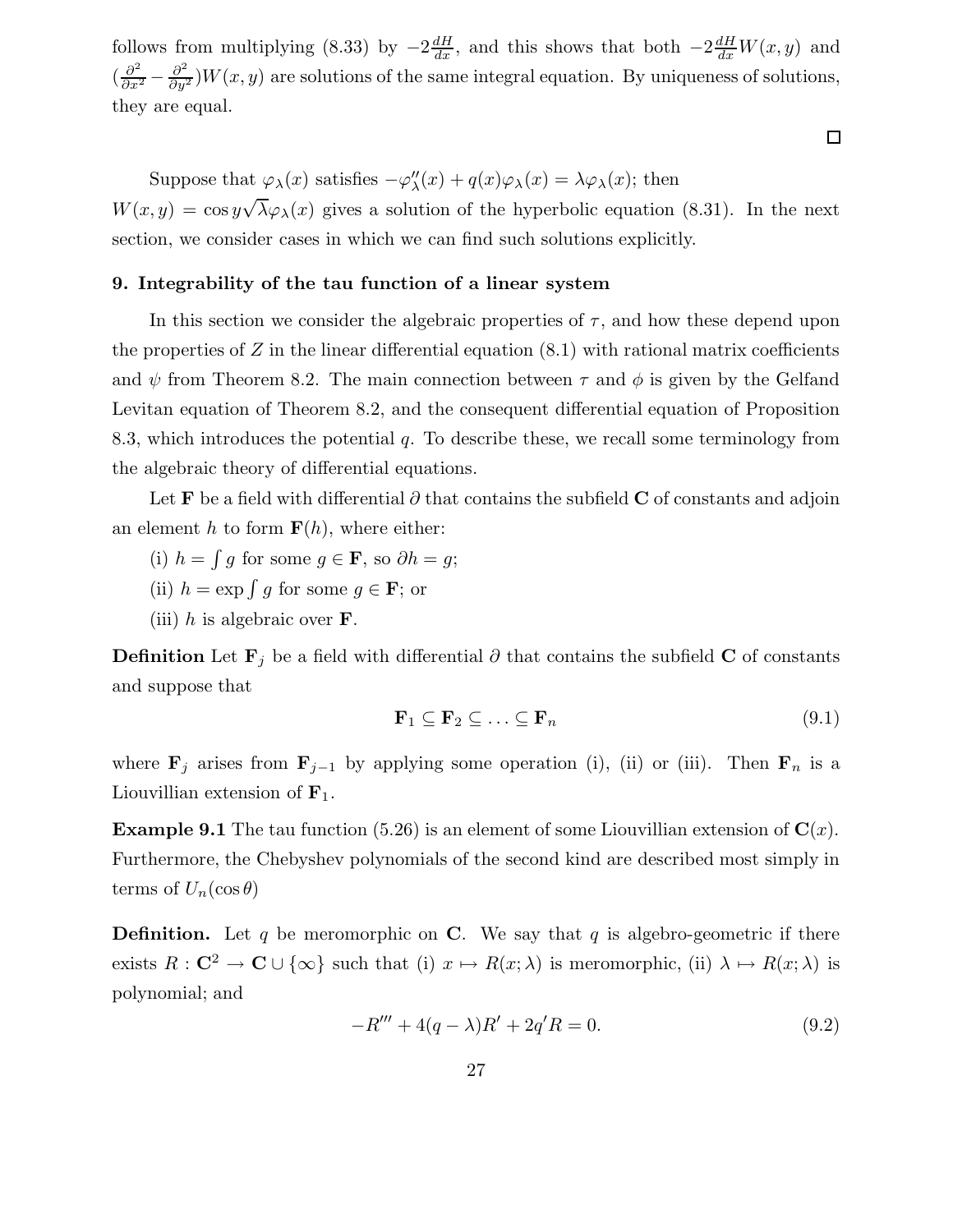Drach observed that if  $R(x; \lambda)$  belongs to some differential field **F** for typical  $\lambda$ , then

$$
\psi(x) = \sqrt{R(x;\lambda)} \exp\left(-\int \frac{dt}{R(t;\lambda)}\right)
$$
\n(9.3)

gives a solution to Schrödinger's equation which lies in some Liouville extension of  $\mathbf{F}$ . The following result summarizes various sufficient conditions for a potential to be algebrogeometric.

**Theorem 9.2** [16] Suppose that  $-f'' + qf = \lambda f$  has a meromorphic fundamental solution for each  $\lambda$  and that either

(a)  $q(x)$  is rational, and  $q(x)$  is bounded as  $|x| \to \infty$ ; or

(b)  $q$  is elliptic, that is, doubly periodic;

(c) q is periodic, with period one, and there exists  $R > 0$  such that q is bounded on  ${z \in \mathbf{C} : |\Im z| > R}.$ 

Then q is algebro-geometric.

Let  $q(x) = -2\frac{d}{dx}\text{trace}H(x)$  and suppose theat q is meromorphic on **C**. This is a reasonable assumption in view of Proposition 8.1. We proceed to consider the cases (a), (b) and (c) of Theorem 9.2, and the linear systems  $(-A, B, C)$  that give rise to them, and the corresponding  $\tau$  functions.

(a) Rational potential

**Lemma 9.3.** Suppose that q is rational and bounded at infinity, and that the general solution of  $-f'' + qf = \lambda f$  is meromorphic. Then f satisfies a linear system with rational transfer function.

**Proof.** By a theorem of Halphen, the general solution of  $-f'' + qf = \lambda f$  has the form  $f(x) = \sum_{j=1}^{n} q_j(x) e^{-\lambda_j x}$ , where  $q_j(x)$  are polynomials. Hence there exist constants  $a_j$ , not all zero such that  $\sum_{k=0}^{N} a_k f^{(k)}(x) = 0$ ; so by taking the Laplace transform, we can recover the rational transfer function for this linear differential equation.

We consider the tau function that corresponds to a linear system with a stable rational transfer function.

**Theorem 9.4.** Suppose that  $\psi(t)$  is realised as  $\psi(t) = Ce^{-tA}B$ , where A is a finite rank matrix, such that  $NA + A^{\dagger}N$  is positive definite for some positive definite N. Then  $\tau(x)$ belongs to some Liouvillian extension field  $\mathbf F$  of  $\mathbf C(t)$  which depends on the spectrum of A.

**Proof.** We recall that any proper rational function arises as the transfer function of a linear system that has a finite matrix A, so  $\hat{\phi}(\lambda) = D + C(\lambda I + A)^{-1}B$ .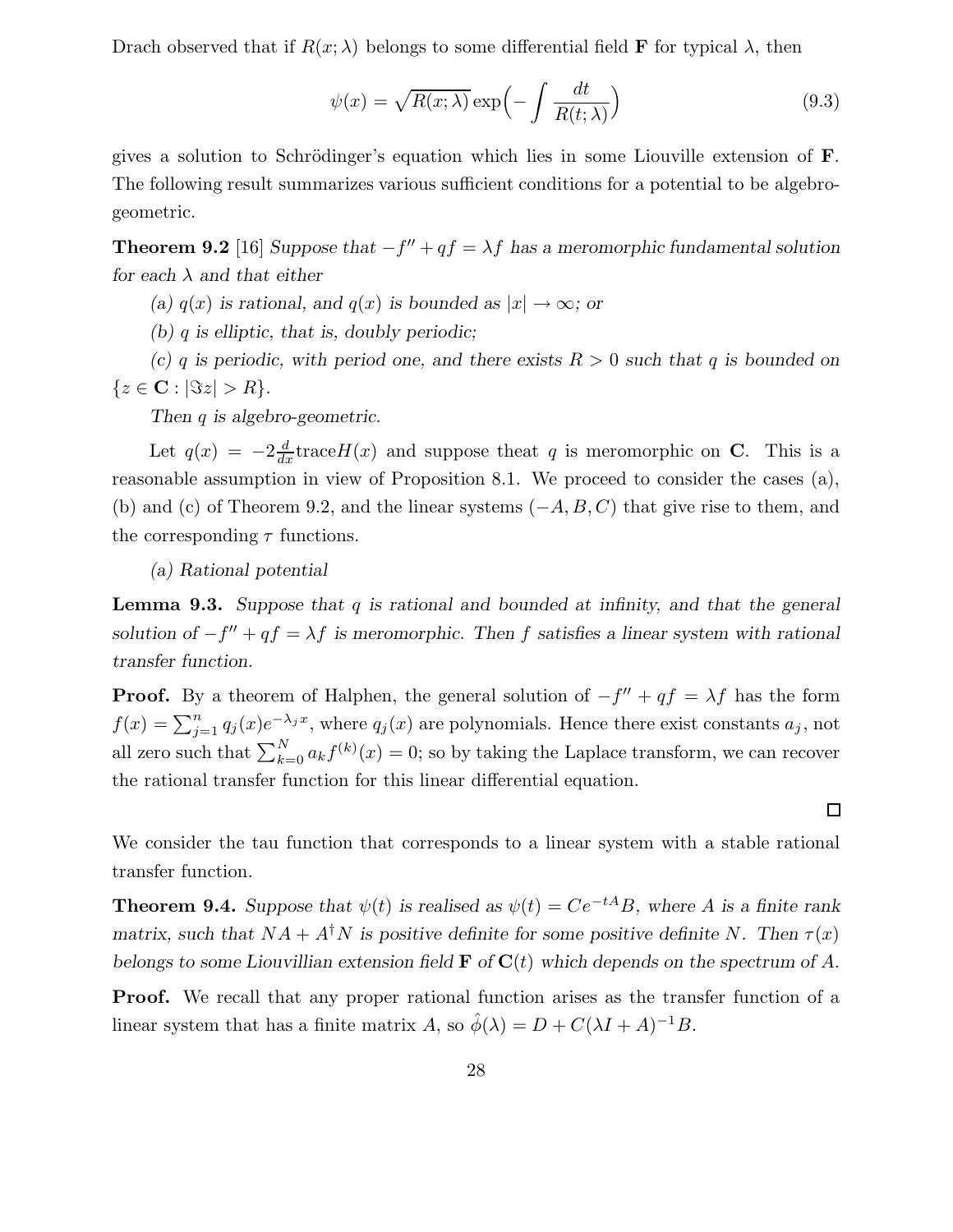Now we consider  $(-A, B, C)$  as in the theorem. By Lyapunov's criterion, all of the the eigenvalues  $\lambda_j$  of A satisfy  $\Re \lambda_j > 0$ , hence  $||e^{-tA}||$  is of exponential decay as  $t \to \infty$ . By considering the Jordan canonical form of A, we obtain matrix polynomials  $p_i(t)$  such that  $e^{-tA} = \sum_{j=1}^n p_j(t)e^{-\lambda_j t}$ . Let  $\mathbf{F}_0$  be a Liouvillian extension of  $\mathbf{C}(t)$  that contains all of the  $e^{-t\lambda_j}$  and  $e^{-t\bar{\lambda}_j}$ , hence  $\mathbf{F}_0$  contains all the entries of  $e^{-tA}BB^{\dagger}e^{-tA^{\dagger}}$  and  $e^{-tA^{\dagger}}C^{\dagger}\sigma Ce^{-tA}$ . The operator  $L_x$  is an indefinite integral of  $e^{-tA}BB^{\dagger}e^{-tA^{\dagger}}$  while the operator  $Q_x^{\sigma}$  is an indefinite integral of  $e^{-tA^{\dagger}}C^{\dagger}\sigma Ce^{-tA}$ , hence  $L_x$  and  $Q_x^{\sigma}$  have entries in some Liouvillian extension  $\mathbf{F}_1$  of  $\mathbf{F}_0$ ; moreover, the entries of  $(I - L_x Q_x^{\sigma})^{-1}$  are quotients of determinants with elements in  $\mathbf{F}_1$ . Hence by (8.17),  $\frac{d}{dx} \log \tau(2x)$  gives an element of  $\mathbf{F}_1$ , so  $\tau(x)$  itself is in an extension  $\mathbf{F}$  of  $\mathbf{F}_1$ .

 $\Box$ 

Theorem 9.4 is applicable in the context of soliton solutions of Schrödinger's equation, as in section 4 of [4].

Continuing the theme of finite matrices, we formulate version of the Gelfand–Levitan equation that is appropriate when  $\phi(x) = Ce^{-xA}B$  is a periodic function. A variant of this was used in  $[10]$  to solve the matrix nonlinear Schrödinger equation.

**Proposition 9.5.** (i) Let A, B, C and E be square matrices such that  $\exp(2\pi A) = I$  and  $BC = AE + EA$ , and let  $\phi(x) = Ce^{-xA}B$ . Then

$$
W(x,y) = Ce^{-xA} \left(I + E - e^{-xA} E e^{-xA}\right)^{-1} e^{-yA} B \tag{9.5}
$$

satisfies

$$
-\phi(x+y) + W(x,y) - \int_x^{2\pi} W(x,z)\phi(z+y) \, dz = 0 \qquad (0 < x < y < 2\pi). \tag{9.6}
$$

(ii) Suppose moreover that  $ABC = BCA$  and  $2\pi ||\phi||_{\infty} < 1$ , then

$$
\frac{\partial^2 W}{\partial x^2} - \frac{\partial^2 W}{\partial y^2} - H(x)W(x, y) = 0
$$
\n(9.7)

with  $H(x) = -2\frac{d}{dx}W(x, x)$ .

(iii) Let **F** be a differential field that contains all the entries of  $e^{-xA}$ . Then **F** contains all the entries of H.

Proof. (i) One can check that

$$
\int_{x}^{2\pi} e^{-zA} BC e^{-zA} dz = e^{-xA} E e^{-xA} - E
$$
\n(9.8)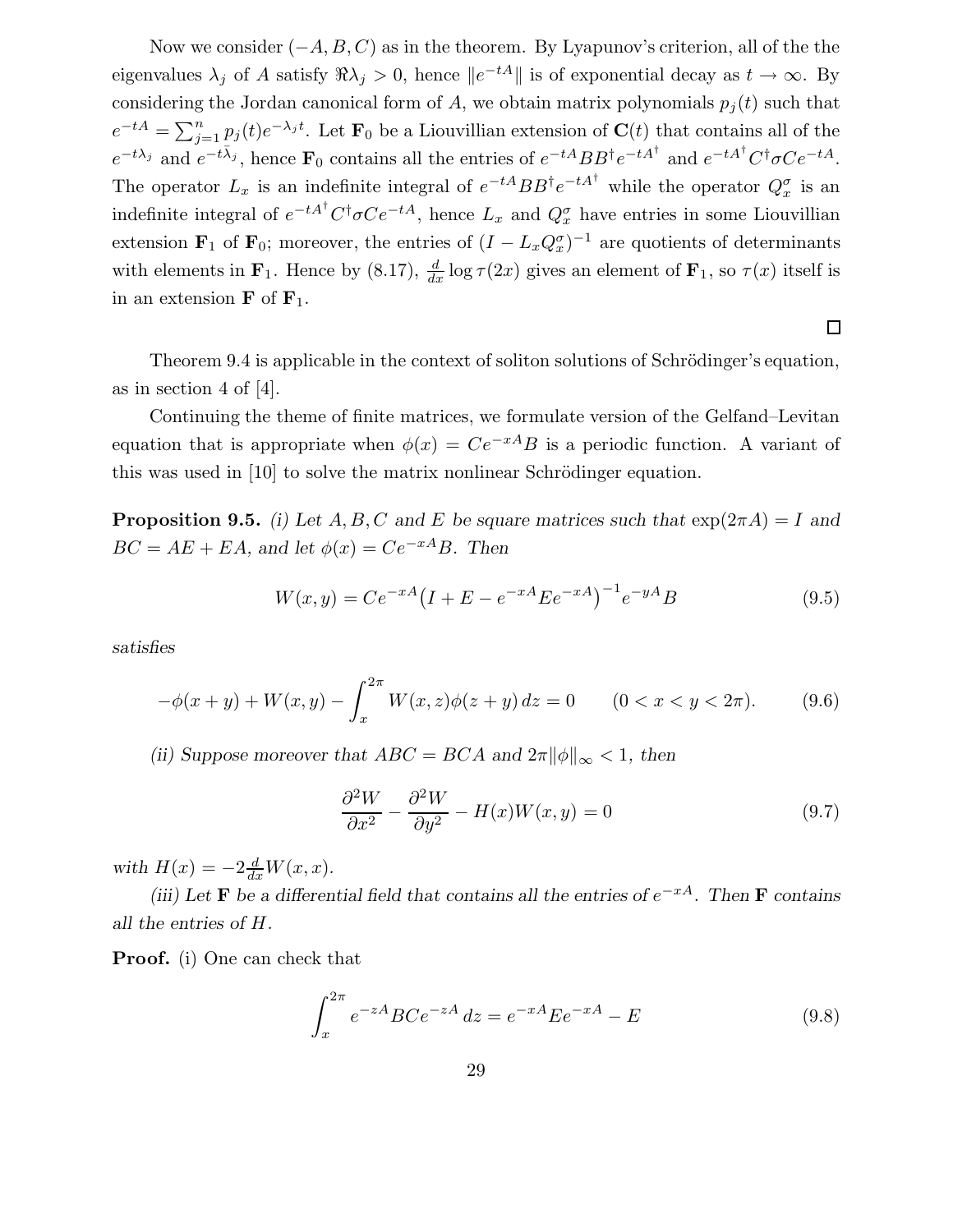and it is then a simple matter to verify the Gelfand–Levitan equation (9.6).

(ii) By repeatedly differentiating the integral equation, and using periodicity, one derives the identity

$$
\frac{\partial^2 W}{\partial x^2} - \frac{\partial^2 W}{\partial y^2} + 2\frac{d}{dx}W(x, x)\phi(x+y) + W(x, 0)\phi'(y) - \frac{\partial W}{\partial y}(x, 0)\phi(y) - \int_x^{2\pi} \left(\frac{\partial^2 W}{\partial x^2} - \frac{\partial^2 W}{\partial y^2}\right)\phi(z+y) dz = 0
$$
\n(9.9)

Since  $ABC - CBA = 0$ , we obtain

$$
W(x,0)\phi'(y) - \frac{\partial W}{\partial y}(x,0)\phi(y) = 0,
$$
\n(9.10)

so (9.9) is a multiple of the original integral equation by  $H(x)$ . By the assumptions on  $\|\Phi\|_{\infty}$ , the solutions are unique, hence the differential equation is satisfied.

(iii) This follows from the definition of  $W$ .

 $\Box$ 

# 10. Integrable cases of Hill's equation

In view of Proposition 8.1 and Theorem 9.2(b) and (c), it is natural to consider  $\phi(s)$ with s a complex variable and to investigate the case when  $\phi$  is periodic. When  $q(s)$  is periodic, the differential equation  $-f'' + qf = \lambda f$  is known as Hill's equation.

# (b) Elliptic potential

Let  $\mathcal E$  be the elliptic function field of functions of rational character on the complex torus  $\bf C/(\bf Z+iZ)$ , and let  $\cal P$  be Weierstrass's elliptic function. Then  $\cal E$  is equal to  $\bf C(\cal P)[\cal P'],$ and  $\mathcal E$  has a Liouville extension  $\mathcal E_\theta$  that Jacobi's elliptic theta function  $\theta_1$ . By introducing infinite block matrices, we now consider a linear system that has potential  $P$  and one can interpret the following result as saying that Lamé's operator  $-\frac{d^2}{dx^2} + \mathcal{P}$  has the scattering function  $\sin x$ .

**Definition.** Given square matrices A, B and C, such that  $\exp A = I$ , we let  $\phi(x) =$  $Ce^{-xA}B$  be the scattering function for  $(-A, B, C)$  and then

$$
W(x,y) = Ce^{-xA} \left(I - e^{-xA}Be^{-xA}\right)^{-1} e^{-yA}B. \tag{10.1}
$$

We call  $q(x) = -2\frac{d}{dx}$ trace  $W(x, x)$  the potential associated with  $(-A, B, C)$  and  $\tau(x) =$  $\int \operatorname{trace} W(x, x) dx$  the tau function.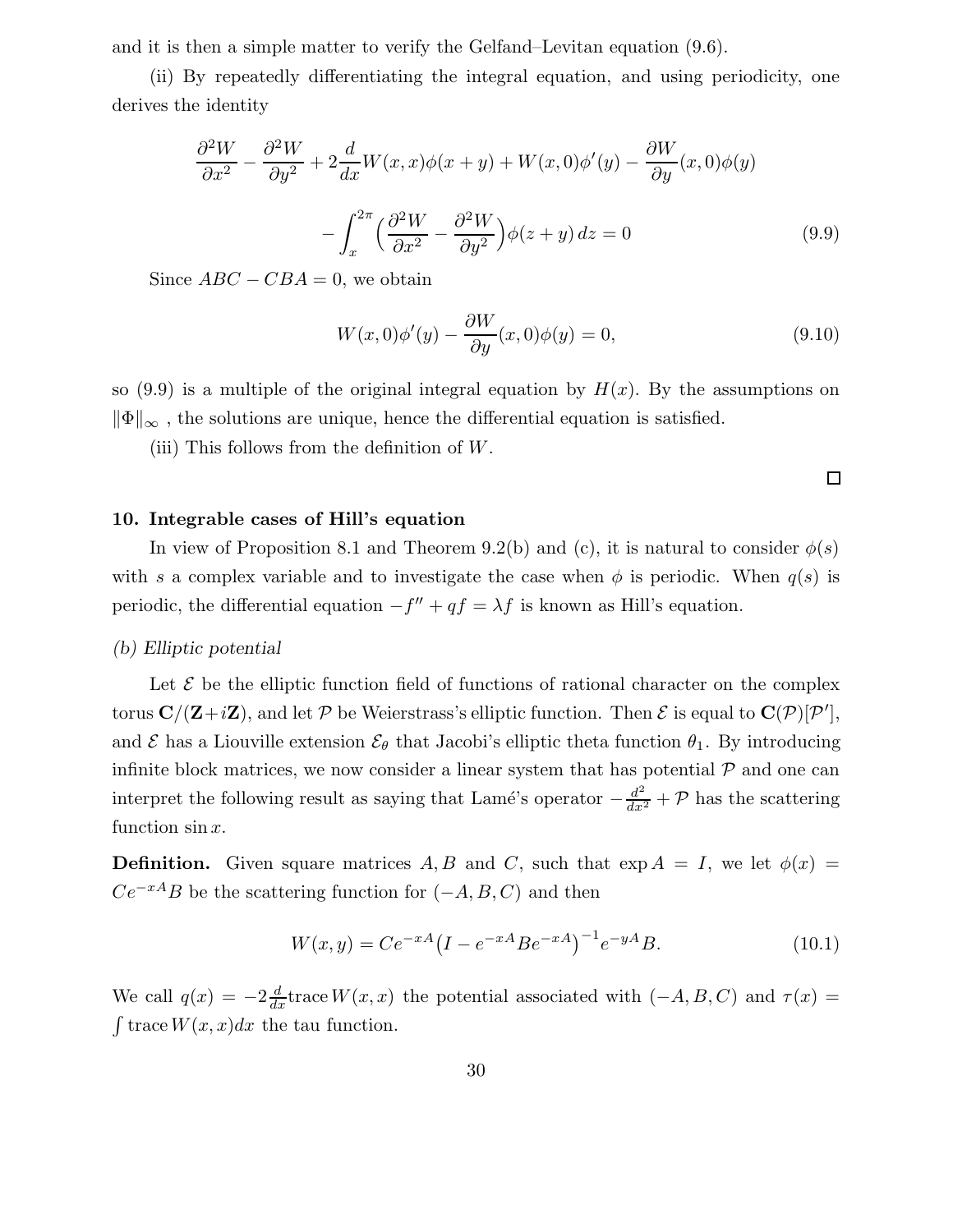In particular, Let A, B and C be the infinite block diagonal matrices with  $2 \times 2$ diagonal blocks

$$
A = \text{diagonal}[J, J, J, \ldots],\tag{10.2}
$$

$$
B = \text{diagonal}[I, q^2I, q^4I, \ldots],\tag{10.3}
$$

and

$$
C = -2 \text{diagonal}[\frac{1}{2}J, J, J, \dots];
$$
\n(10.4)

Proposition 10.1 The matrices satisfy the Gelfand–Levitan equation

$$
-\phi(x+y) + W(x,y) - W(x,x)C^{-1}\phi(x+y) = 0,
$$
\n(10.5)

the traces satisfy trace  $\phi(x) = -2(1+q^2)(1-q^2)^{-1} \sin x$  and

$$
\mathcal{P}(x) = \frac{d}{dx}\text{trace}W(x,x) + c
$$
\n(10.6)

for some constant  $c$ , where  $P$  is Weierstrass's elliptic function.

**Proof.** One can easily verify that W and  $\phi$  satisfy (10.5).

The Jacobi elliptic function satisfies

$$
\theta_1(x) = 2q^{1/4} \sin x \prod_{n=1}^{\infty} \left(1 - 2q^{2n} \cos 2x + q^{4n}\right) \left(1 - q^{2n}\right) \tag{10.7}
$$

so that

$$
\frac{\theta_1'(x)}{\theta_1(x)} = \frac{\cos x}{\sin x} + \sum_{n=1}^{\infty} \frac{4q^{2n} \sin 2x}{1 - 2q^{2n} \cos 2x + q^{4n}}.
$$
\n(10.8)

Using simple linear algebra, one obtains the identity

$$
\frac{2q^{2n}\sin 2x}{1 - 2q^{2n}\cos 2x + q^{4n}} = \text{trace}\Big(J\big(I - q^{2n}\exp(-2xJ)\big)^{-1}\Big) \qquad (n = 1, 2, ...)
$$
 (10.9)

and the corresponding identity

$$
\frac{\cos x}{\sin x} = \text{trace}\left(J\left(I - \exp(-2xJ)\right)^{-1}\right) \tag{10.10}
$$

for  $n = 0$ ; we deduce that

$$
\frac{\theta_1'(x)}{\theta_1(x)} = \text{trace}W(x, x). \tag{10.11}
$$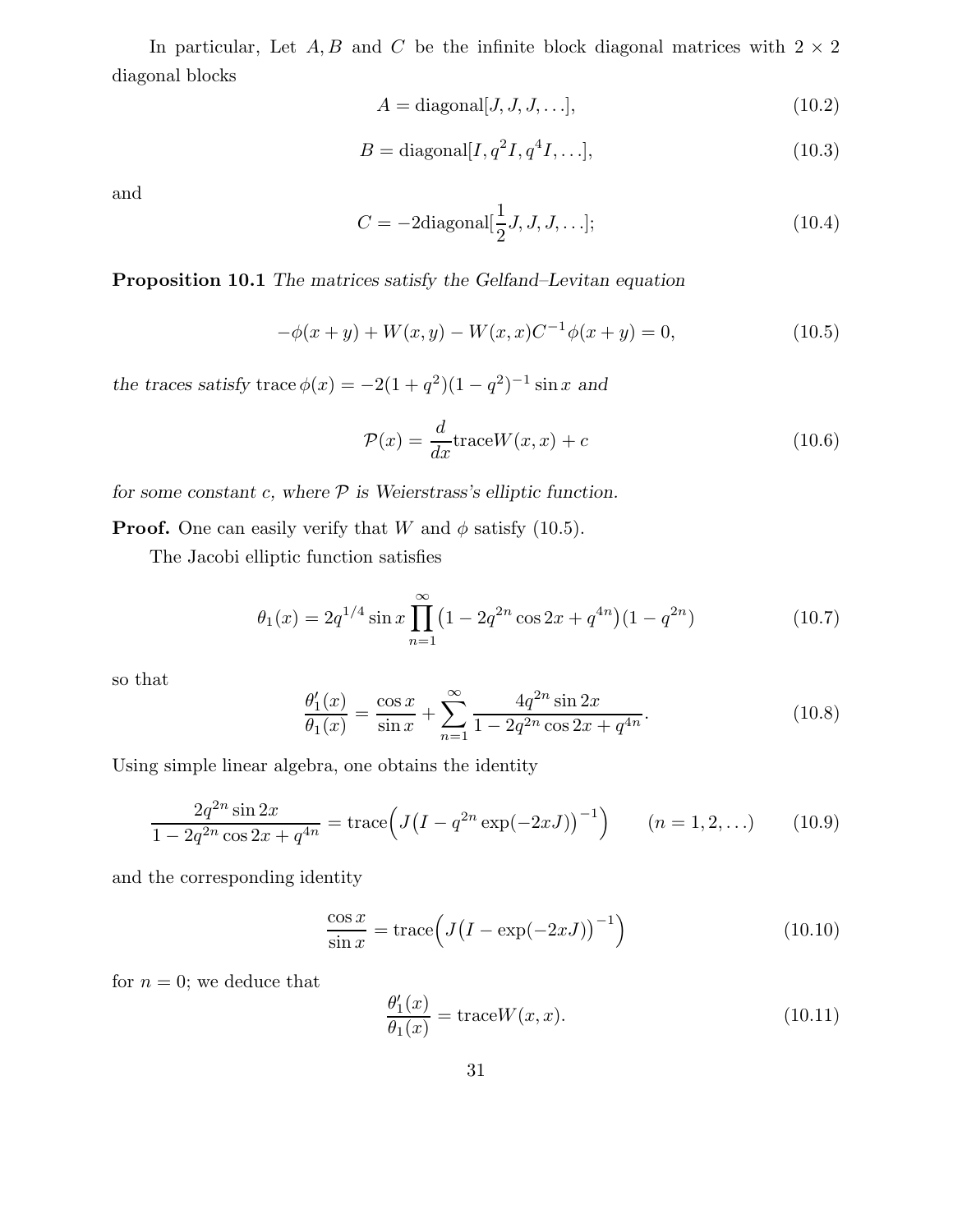By a standard identity from the theory of elliptic functions [26, p132]

$$
\mathcal{P}(x) = -\frac{d^2}{dx^2} \log \theta_1(x) + e_1 + \frac{d^2}{dx^2} \log \theta_1(x)|_{x=1/2}
$$
\n(10.12)

and the stated result follows directly.

**Theorem 10.2** Let  $\tau$  be an elliptic function. Then  $\frac{d^2}{dx^2} \log \tau(2x)$  is the potential of a linear system  $(-A, B, C)$  where A, B and C are infinite block diagonal matrices with 2 × 2 blocks. **Proof.** We may assume without loss that  $\tau$  is doubly periodic with respect to the lattice Z 2 . Any elliptic function is the ratio of theta functions, so

$$
\tau(x) = \prod_{j=1}^{m} \frac{\theta(x - a_j)}{\theta(x - b_j)}
$$
\n(10.13)

where  $a_1 + \ldots + a_m = b_1 + \ldots + b_m$ . We can use the proof of Proposition 10.1 to express  $\frac{d^2}{dx^2}$  log  $\theta(2x-a_j)$  in terms of a linear systems, and then we can combine the block diagonal matrices to produce infinite block diagonal matrices  $A, B$  and  $C$  with  $2 \times 2$  block diagonal entries such that  $\phi(x) = Ce^{-xA}B$  and

$$
W(x,y) = Ce^{-xA} \left( I + e^{-xA} Be^{-xA} \right)^{-1} e^{-yA} B \qquad (0 < x < y) \tag{10.14}
$$

satisfy

$$
-\phi(x+y) + W(x,y) + W(x,x)C^{-1}\phi(x+y) = 0
$$
\n(10.15)

and

$$
\frac{d^2}{dx^2}\log\tau(2x) = -\frac{d}{dx}\text{trace}\,W(x,x). \tag{10.16}
$$

 $\Box$ 

# (c) Hyperelliptic potentials

We introduce the Schrödinger differential operator  $\Delta = -\frac{d^2}{dx^2} + q(x)$ . Then we introduce the Bloch spectrum of  $\Delta$ , which is

$$
\sigma_B = \{ \lambda \in \mathbf{C} : \Delta f = \lambda f \quad \text{for some} \quad f \in L^{\infty} \}. \tag{10.17}
$$

One can show that the Bloch spectrum of an algebro-geometric potential has only finitely many gaps. Suppose that

$$
\sigma_B = [\lambda_0, \lambda_1] \cup [\lambda_2, \lambda_3] \cup \ldots \cup [\lambda_{2g}, \infty)
$$
\n(10.18)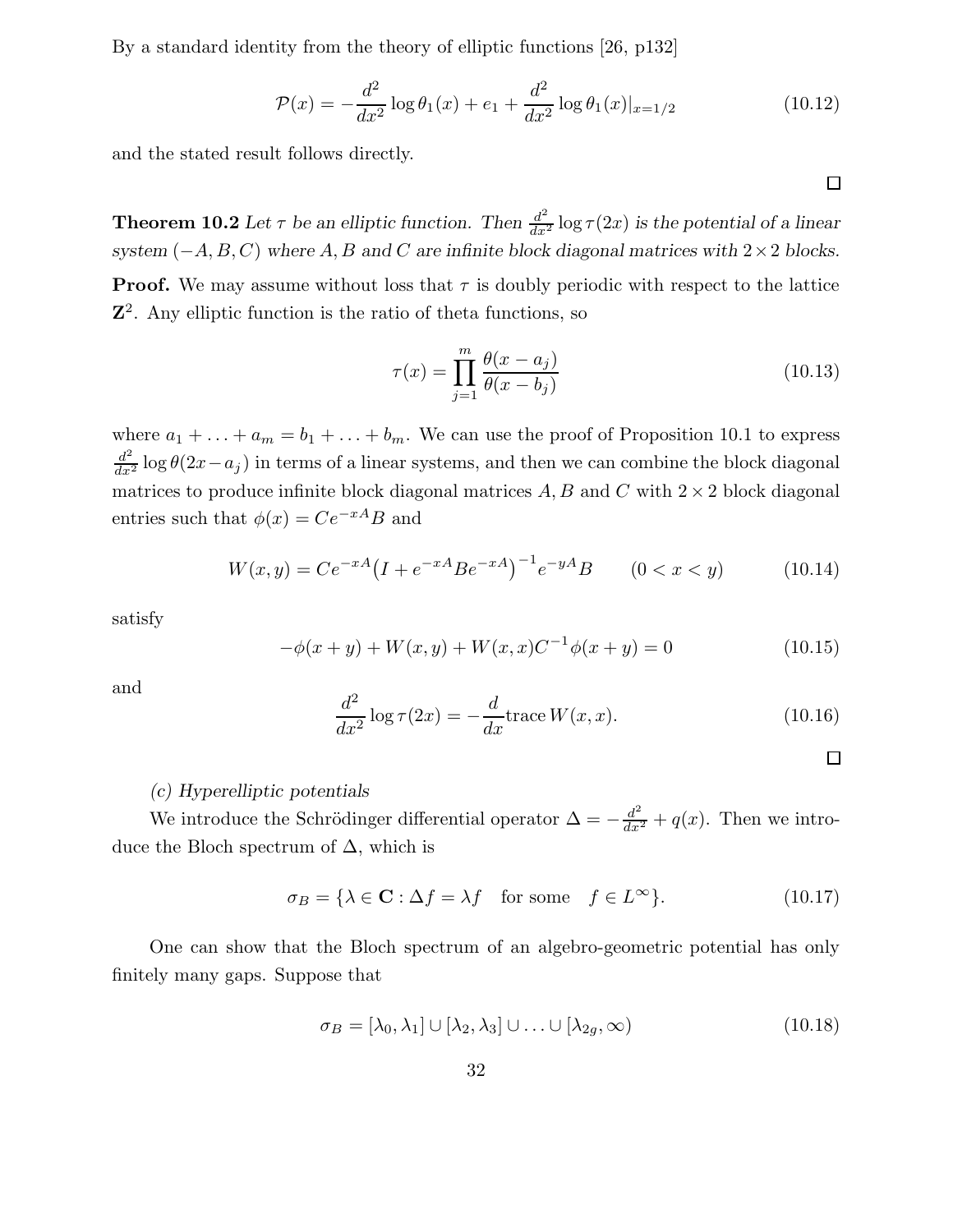with g gaps. The  $\lambda_j$  are the points of the simple periodic spectrum, such that  $-f'' + qf =$  $\lambda_j f$  has a unique solution, up to scalar multiples, that is one or two periodic. Let  $\Phi$  be the  $2 \times 2$  fundamental solution matrix that satisfies

$$
\frac{d}{dx}\Phi(x) = \begin{bmatrix} 0 & 1 \\ -\lambda + q(x) & 0 \end{bmatrix} \Phi(x) \qquad \Phi(0) = \begin{bmatrix} 1 & 0 \\ 0 & 1 \end{bmatrix},
$$
\n(10.19)

and let  $D(\lambda) = \text{trace } \Phi(1)$  be the discriminant of Hill's equation. We can characterize the spectral gaps as  $\{\lambda \in \mathbf{R} : D(\lambda)^2 < 4\}.$ 

The hyperelliptic curve  $\mathcal{C}: y^2 = -\prod_{j=1}^{2g} (x - \lambda_j)$  has genus g, and we can form the hyperelliptic function field  $\mathcal{E}_g = \mathbf{C}(x)[y]$ . The torus

$$
\mathbf{T}^{g} = \left\{ \frac{1}{2} \left( D(x_j) + \sqrt{D(x_j)^2 - 4} \right) : \lambda_{2j-1} \le x_j \le \lambda_{2j} : j = 1, ..., g \right\}
$$
 (10.20)

has dimension g.

To obtain a model for the Riemann surface of  $\mathcal{C}$ , we choose a two-sheeted cover of  $\mathbf{C}$ with cuts along  $\sigma_B$ , and introduce a homology basis consisting of:

• loops  $\alpha_j$  that start from  $[\lambda_{2g}, \infty)$ , pass along to top sheet to  $[\lambda_{2j-2}, \lambda_{2j-1}]$ , then return along the bottom sheet to the start on  $[\lambda_{2g}, \infty)$ ;

• loops  $\beta_j$  that go around the intervals of stability  $[\lambda_{2j-2}, \lambda_{2j-1}]$  that do not intersect with one another, for  $j = 1, \ldots, g$ .

Then we introduce the differentials

$$
d\omega_j = \frac{x^{j-1}dx}{y} \qquad (j = 1, ..., g)
$$
 (10.21)

and then we form the  $q \times 2q$  Riemann matrix  $[2I, 2\Omega]$  from the  $q \times q$  matrix blocks

$$
2I = \left[\int_{\alpha_k} d\omega_j\right]_{j,k=1}^g, \text{ and } 2\Omega = \left[\int_{\beta_k} d\omega_j\right]_{j,k=1}^g. \tag{10.22}
$$

Then the corresponding theta function is

$$
\Theta(s \mid \Omega) = \sum_{n \in \mathbf{Z}^g} \exp\left(i\pi \langle \Omega n, n \rangle + 2\pi i \langle s, n \rangle\right). \tag{10.23}
$$

**Example.** Suppose that  $q = 2$  and let

$$
\Omega = \begin{bmatrix} a & b \\ b & d \end{bmatrix}
$$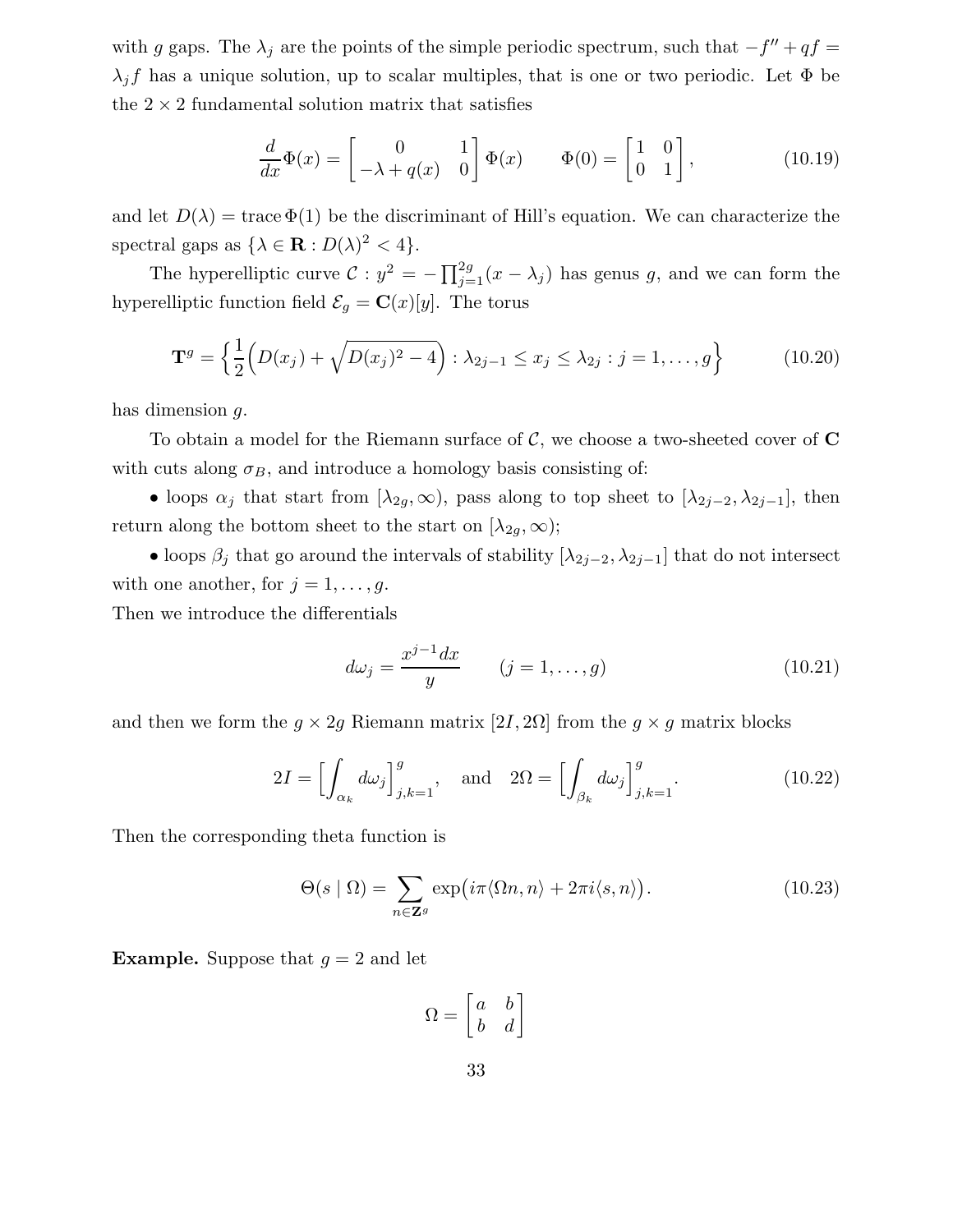where  $\Im a > 0$ ,  $\Im d > 0$  and  $b \in \mathbf{Q}$ . Then choose  $p \in \mathbf{N}$  such that  $pb \in \mathbf{Z}$ . One can easily check that

$$
\Theta(s,t\mid\Omega) = \sum_{r,\mu=0}^{p-1} e^{\pi(ar^2 + 2br\mu + d\mu^2)} e^{2\pi rs} e^{2\pi\mu t} \theta(ps+r\mid p^2a)\theta(pt+\mu\mid p^2d). \tag{10.24}
$$

**Proposition 10.3.** Suppose that q is a periodic potential with g spectral gaps, as above, and that  $\Theta(\langle \Omega \rangle)$  is a finite sum of products of Jacobi elliptic functions. Then there exist

(i)  $N < \infty$ ,  $x_j \in \mathbf{R}$ ,  $\sigma_j \in \mathbf{C}$  with  $\Im \sigma_j > 0$ ;

(ii) block diagonal matrices  $A_j$ ,  $B_j$  and  $C_j$  with  $2 \times 2$  diagonal blocks;

such that  $\theta(x - x_j \mid \sigma_j)$  is the tau function of  $(-A_j, B_j, C_j)$  and q belongs to the field  $\mathbf{C}(\theta(x-x_j \mid \sigma_j); j=1,\ldots,N)$  that is generated by the elliptic theta functions.

**Proof.** McKean and van Moerbeke [25, p260] considered the manifold  $M$  of all the smooth real one-periodic potentials such that the corresponding Hill's operator has simple spectrum  $\{\lambda_1, \ldots, \lambda_{2g}\}$ , and showed that M is diffeomorphic to  $\mathbf{T}^g$ . Let  $\Lambda$  be the lattice generated by the columns of  $[I; \Omega]$ , and note that  $\mathbb{C}^g/\Lambda$  is the Jacobi variety of C. They have shown that q extends to a 2g-fold periodic function on the complexification of  $\mathbf{T}^g$ , hence gives an abelian function which is periodic with period lattice  $\Lambda$ . The extended function q belongs to  $\mathcal{E}_g$ , hence is a theta quotient. Moreover, translation on the potential is equivalent to ((linear motion on  $\mathbb{C}^g/\Lambda$  at constant velocity.

Thus they solve the inverse spectral problem explicitly by showing on [25, p.262] that

$$
q(x) = \sum_{j=0}^{g} \varepsilon_j \frac{\Theta(X - \omega_j^*/2 \mid \Omega)\Theta(X - \omega_j^{**}/2 \mid \Omega)}{\Theta(X - \omega_{\infty}^*/2 \mid \Omega)\Theta(X - \omega_{\infty}^{**}/2 \mid \Omega)}
$$
(10.25)

where  $X = (x_1, \ldots, x_{g-1}, ax + b)$  has  $a, b, x_1, \ldots, x_{g-1}$  fixed, and the constants  $\varepsilon_j, \omega_j^*, \omega_j^*, \omega_{\infty}^*$  and  $\omega_{\infty}^{**}$  are notionally computable.

By hypothesis, each factor  $\Theta(X - \omega^*/2 \mid \Omega)$  may be written a a finite sum of products of functions such as  $\theta(ax+c_j | d_j)$ , and we can apply Proposition 10.1 to each such factor.

Weierstrass and Poincaré developed a systematic reduction procedure for such elliptic functions of higher genus, so we can describe the scope of Proposition 10.3. The Siegel upper half-space is

$$
S_g = \{ \Omega \in M_{g \times g}(\mathbf{C}) : \Omega = \Omega^t; \Im \Omega > 0 \}. \tag{10.26}
$$

 $\Box$ 

Let X and J be the  $2g \times 2g$  rational block matrices

$$
X = \begin{bmatrix} \alpha & \beta \\ \gamma & \delta \end{bmatrix}, \qquad J = \begin{bmatrix} 0 & -I \\ I & 0 \end{bmatrix} \tag{10.27}
$$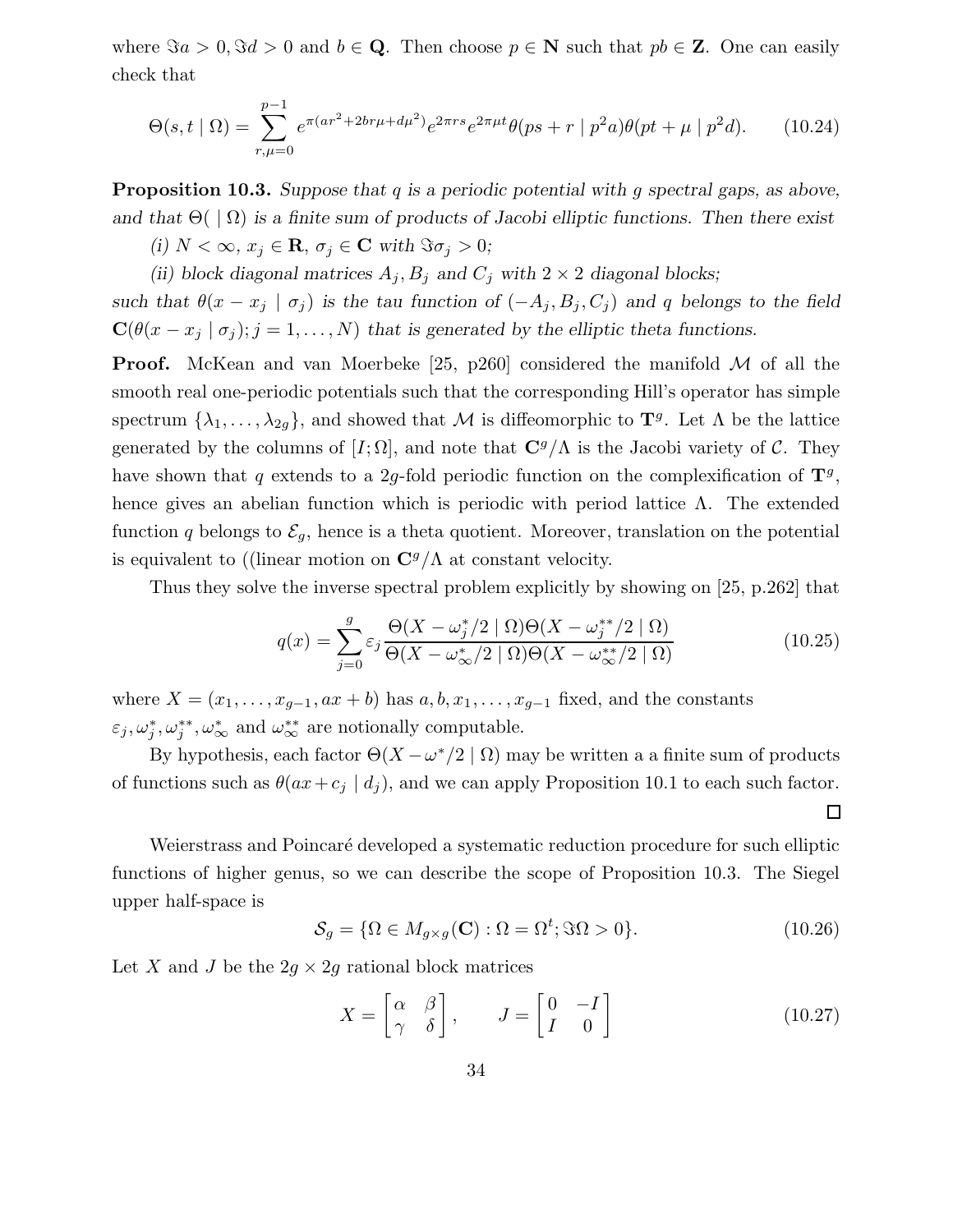such that  $XJX^t = J$ ; the set of all such X is the symplectic group  $Sp(2q; \mathbf{Q})$ . Now X is associated with a the transformation  $\varphi_X$  of  $\mathcal{S}_q$  given by

$$
\varphi_X(\Omega) = (\alpha + \beta \Omega)^{-1} (\gamma + \delta \Omega), \qquad (10.28)
$$

thus  $Sp(2g;{\bf Q})$  acts on  $S_q$ .

**Proposition 10.4.** [1] (i) Suppose that  $\Omega$  can be reduced to a diagonal matrix by action of the symplectic group. Then  $\Theta(|\Omega)$  can be expressed as a series of products of Jacobian elliptic theta functions.

(ii) The orbit of  $Sp(2g, \mathbf{Q})$  that contains iI is dense in  $\mathcal{S}_g$ .

# References

1. E.D. Belokolos and V.Z. Enolskii, Reduction of abelian functions and algebraically integrable systems I. Complex analysis and representation theory. J. Math. Sci. (New York) 106 (2001), 3395–3486.

2. M. Bertola, B. Eynard, and J. Harnad, Semiclassical orthogonal polynomials, matrix models and isomonodromic tau functions, Comm. Math. Phys. 263 (2006), 401–473.

3. G. Blower, Integrable operators and the squares of Hankel operators, J. Math. Anal. Appl. 340 (2008), 943–953.

4. G. Blower, Linear systems and determinantal random point fields, J. Math. Anal. Appl. 355 (2009), 311–334.

5. A. Boutet de Monvel, L. Pastur and M. Shcherbina, On the statistical mechanics approach in the random matrix theory: integrated density of states, J. Statist. Physics 79 (1995), 585–611.

6. Y.V. Brezhnev, What does integrability of finite-gap or soliton potentials mean?, Trans. R. Soc. London Ser. A Maths. Phys. Eng. Sci. 366 (2008), 923–945.

7. Y. Chen and A.R. Its, A Riemann–Hilbert approach to the Akhiezer polynomials, Philos. Trans. R. Soc. London Ser. A Maths. Phys. Eng. Sci. 366 (2008), 973–1003.

8. Y. Chen and N. Lawrence, A generalization of the Chebyshev polynomials, J. Phys. A 35 (2002), 4651–4699.

9. P. Deift, T. Kriecherbauer and K.T. -R. McLaughlin, New results on the equilibrium measure in the presence of an external field, J. Approx. Theory 95 (1998), 388–475.

10. F. Demontis and C. van der Mee, Explicit solutions of the cubic nonlinear Schrödinger equation, Inverse Problems 24 (2008), 025020.

11. L.A. Dikij and I. M. Gelfand, Integrable nonlinear equations and the Liouville theorem, Funct. Anal. Appl. 13 (1979), 6–15.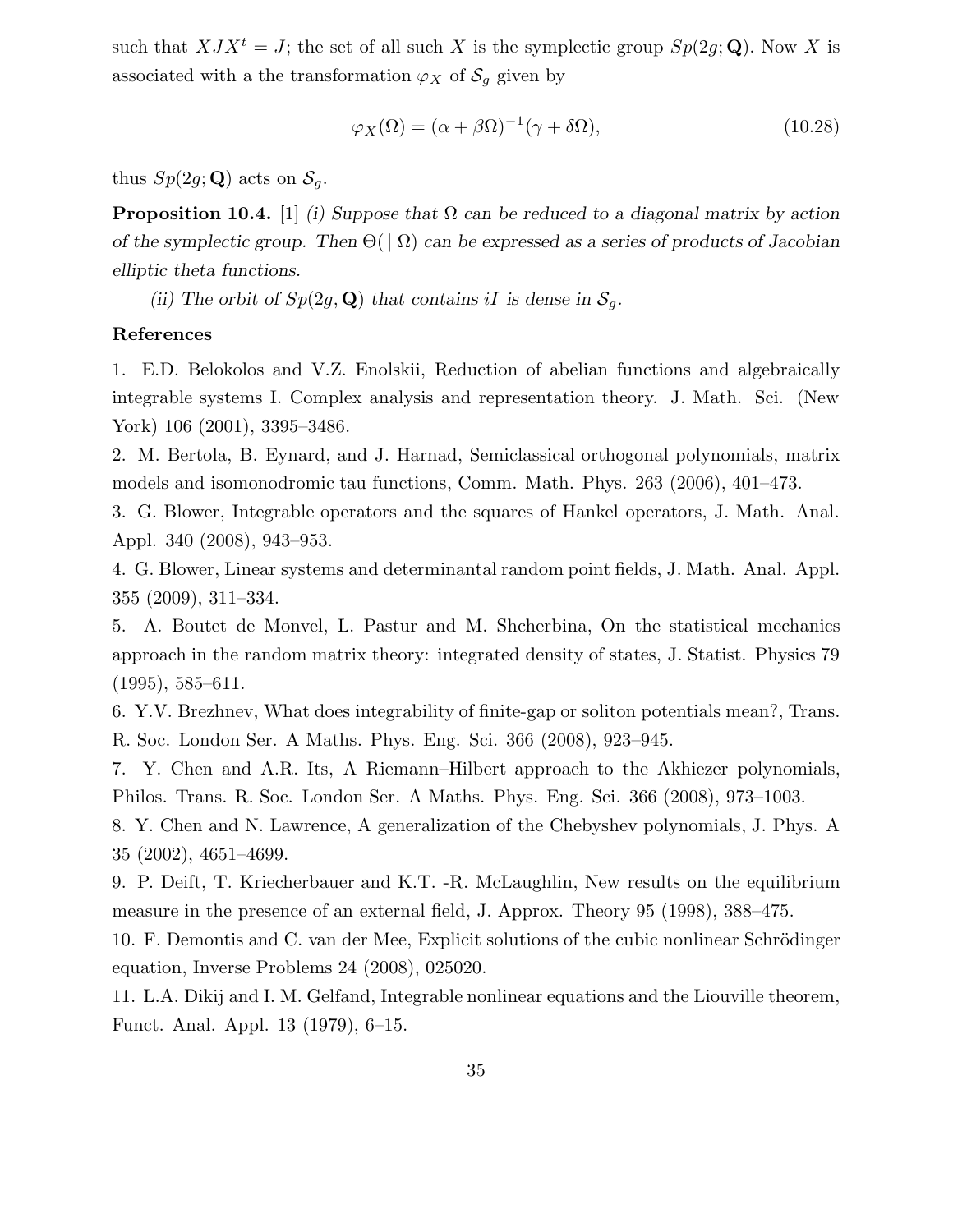12. A.S. Fokas, A.R. Its, A.A. Kapaev and V. Yu. Novkshenov, Painlevé Transcendents: the Riemann–Hilbert Approach, American Mathematical Society, 2006.

13. P.L. Forrester and N.S. Witte, Random matrix theory and the sixth Painlevé equation, J. Phys. A 39 (2006), 12211–12233.

14. G. Freud, Orthogonal Polynomials, Pergamon Press, Oxford, 1971.

15. R. Fuchs, Über lineare homogone Differentialgleichungen zweiter Ordnung mit drei in Endlichen gelegenen wesentlich singulären Stellen, Math. Anal. 63 (1907), 301–321.

16. F. Gesztesy and R. Weikard, Elliptic algebro-geometric solutions of the KdV and AKNS hierarchies–an analytic approach, Bull. Amer. Math. Soc. 35 (1998), 271–317.

17. D. Guzzetti, The elliptic representation of the general Painlevé VI equation, Comm. Pure Appl. Math. 55 (2002), 1280–1363.

18. N.J. Hitchin, Riemann surfaces and integrable systems, pp 11–52 in N.J. Hitchin, G.B. Segal and R.S. Ward, Integrable systems: Twistors, loop groups and Riemann surfaces, Oxford Science Publications, 1999.

19. M. Jimbo, T. Miwa and K. Ueno, Monodromy preserving deformation of linear ordinary differential equations with rational coefficients, I. General theory and  $\tau$  function, Phys. D 2 (1981), 306–352.

20. K. Johansson, On fluctuations of eigenvalues of random Hermitian matrices, Duke Math. J. 91 (1998), 151–204.

21. H. Kimura and K. Okamoto, On the polynomial Hamiltonian structure of the Garnier systems, J. Math. pures et appl. 63 (1984), 129–146.

22. I.M. Krichever and S.P. Novikov, Holomorphic bundles and nonlinear equations, Physica D 3 (1981), 267–293.

23. A.B. J. Kuijlaars and M. Vanlessen, Universality for eigenvalue correlations from the modified Jacobi unitary ensemble, International Research Notices, 2002 (30), 1575–1600.

24. A.P. Magnus, Painlevé -type differential equations for the recurrence coefficients of semi-classical orthogonal polynomials, J.Comp. Appl. Math. 57 (1995), 215–237.

25. H.P. McKean and P. van Moerbeke, The spectrum of Hill's equation, Invent. Math. 30 (1975), 217–274.

26. H. McKean and V. Moll, Elliptic Curves: Function theory, geometry, arithmetic, Cambridge University Press, 1997.

27. M. L. Mehta, Random Matrices second edition (Academic Press, San Diego 1991).

28. K. Okamoto, On the  $\tau$ -function of the Painlevé equations, Physica 2D (1981), 525–535.

29. L.A. Pastur, Spectral and probabilistic aspects of matrix models, pp 205–242, in Algebraic and Geometric Methods in Mathematical Physics, edrs. A. Boutet de Monvel and V.A. Marchenko, Kluwer Acad. Publishers, 1996.